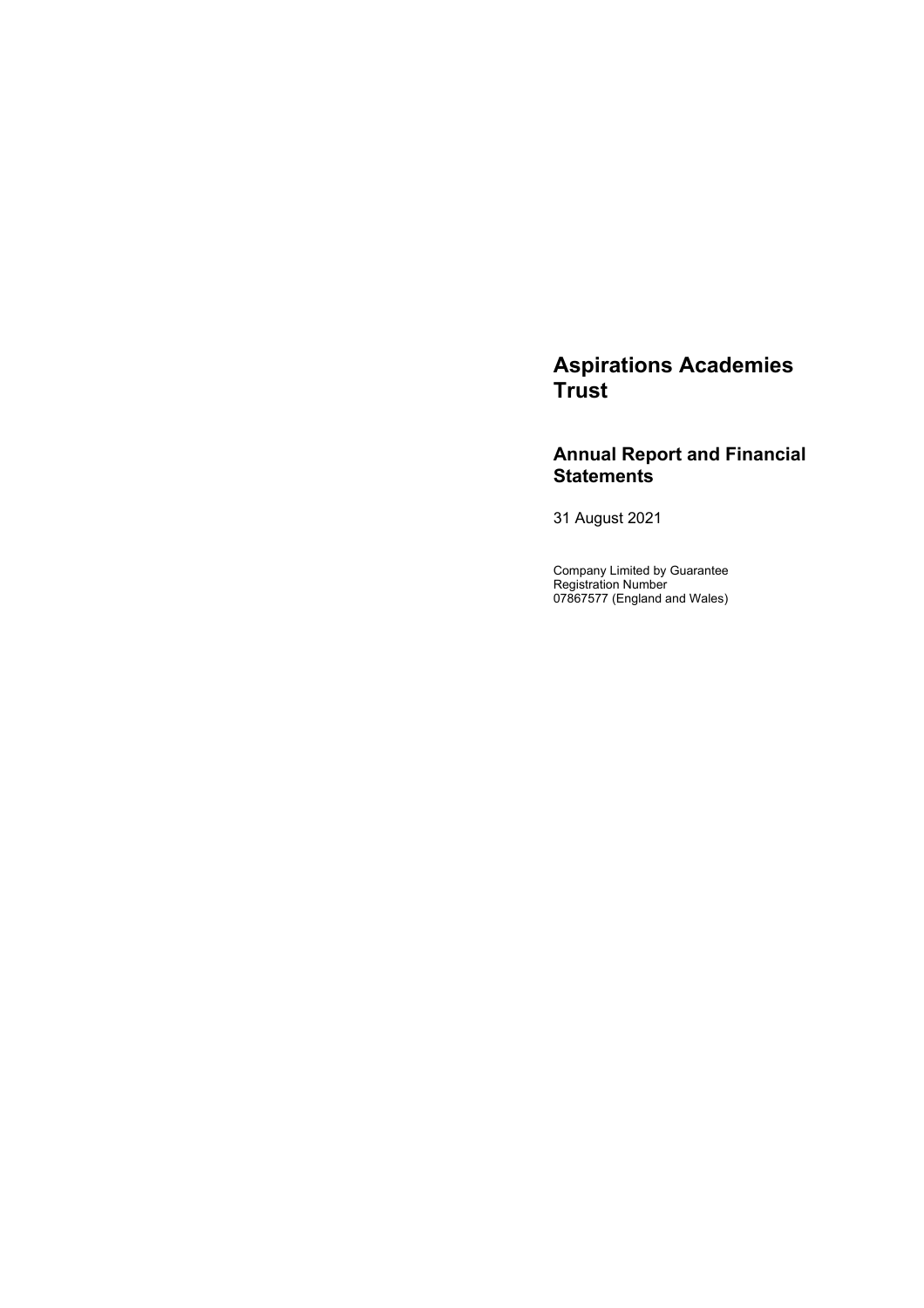# **Contents**

# **Reports**

| Reference and administrative information                    | 1  |
|-------------------------------------------------------------|----|
| Trustees' report                                            | 3  |
| Governance statement                                        | 18 |
| Statement of regularity, propriety and<br>compliance        | 23 |
| Statement of Trustees' responsibilities                     | 24 |
| Independent auditor's report on the<br>financial statements | 25 |
| Independent reporting accountant's<br>report on regularity  | 30 |

# **Financial statements**

| Statement of financial            |    |
|-----------------------------------|----|
| activities                        | 32 |
| Balance sheet                     | 33 |
| Statement of cash flows           | 34 |
| Principal accounting policies     | 36 |
| Notes to the financial statements | 41 |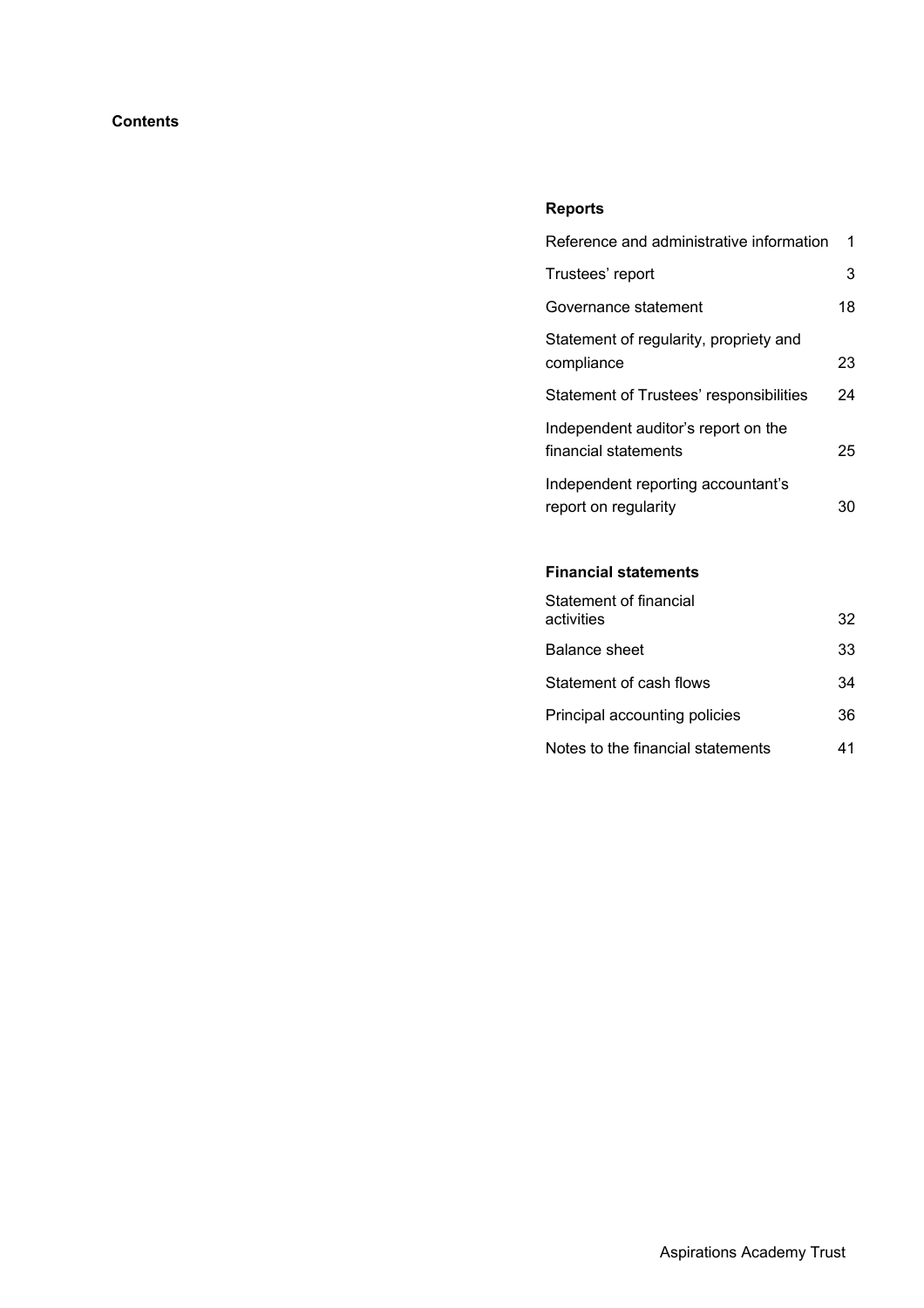# **Reference and administrative information**

| <b>Members</b>                                                                                                                                                                                                            | M Corso<br>R McNulty<br>I Livingstone (Appointed 31/12/2020)<br>R Sancho<br>N Faharani (Notified - 29/04/2021)                                                                                                                                                                                             |
|---------------------------------------------------------------------------------------------------------------------------------------------------------------------------------------------------------------------------|------------------------------------------------------------------------------------------------------------------------------------------------------------------------------------------------------------------------------------------------------------------------------------------------------------|
| <b>Trustees</b>                                                                                                                                                                                                           | S Kenning, Managing Director and Accounting Office<br>I Livingstone (Resigned - 31/12/2020)<br>T Baig (Resigned - 24/11/2020)<br>C Bault (Resigned - 10/03/2021)<br>V Daniels (Resigned - 14/12/2020)<br>P Kenning<br>M Brocklehurst<br>J Pomeroy, Chair<br>S Riley<br>J Moorhouse<br>A Moore<br>K Keating |
| <b>Company registration number</b>                                                                                                                                                                                        | 07867577 (England and Wales)                                                                                                                                                                                                                                                                               |
| <b>Company name</b>                                                                                                                                                                                                       | <b>Aspirations Academy Trust</b>                                                                                                                                                                                                                                                                           |
| <b>Principal and registered office</b>                                                                                                                                                                                    | <b>World Business Centre</b><br>3 Newall Road<br>London Heathrow Airport<br>Hounslow<br>Middlesex<br>TW6 2TA                                                                                                                                                                                               |
|                                                                                                                                                                                                                           | <b>Company secretary</b> F Achamfour-Yeboah                                                                                                                                                                                                                                                                |
| <b>Chief Executive Officer</b>                                                                                                                                                                                            | S Kenning                                                                                                                                                                                                                                                                                                  |
| <b>Senior Management Team</b><br><b>Managing Director</b><br>Deputy Managing Director<br>HR Director and Compliance<br>Director of Finance<br><b>Director of Estates</b><br>Director of Education and<br><b>Standards</b> | S Kenning<br>P Kenning<br>J Reece,<br>F Achamfour-Yeobah<br>R Lall<br>J Quaye                                                                                                                                                                                                                              |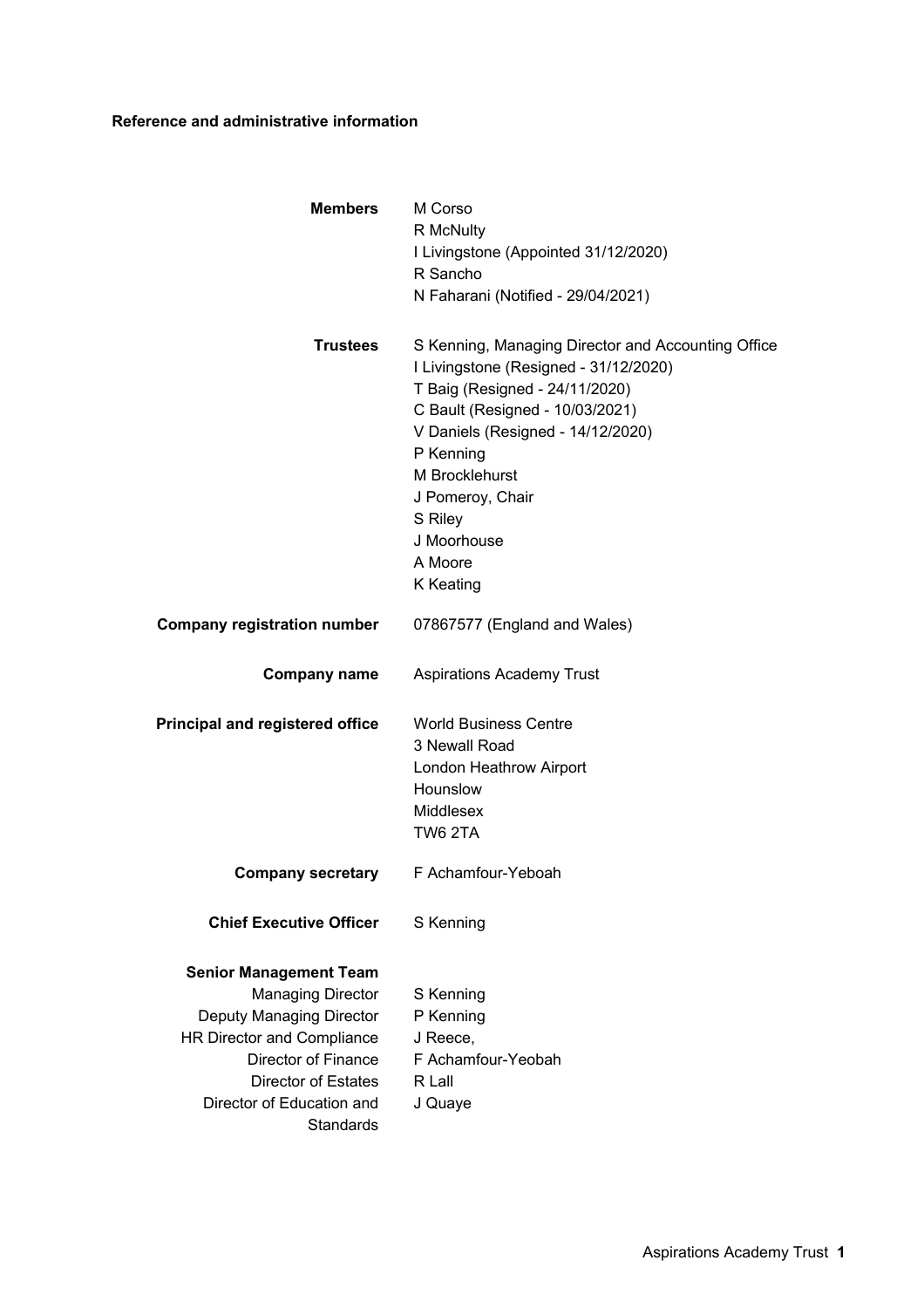# **Reference and administrative information**

| Independent Auditor | <b>Buzzacott LLP</b><br>130 Wood Street<br>I ondon<br>EC <sub>2V</sub> 6DL           |
|---------------------|--------------------------------------------------------------------------------------|
| <b>Bankers</b>      | <b>Lloyds Banking Group</b><br>21-22 High Street<br>London<br>UB8 1JD                |
| <b>Solicitors</b>   | Browne Jacobson LLP<br>15 <sup>th</sup> Floor<br>6 Bevis Marks<br>London<br>EC3A 7BA |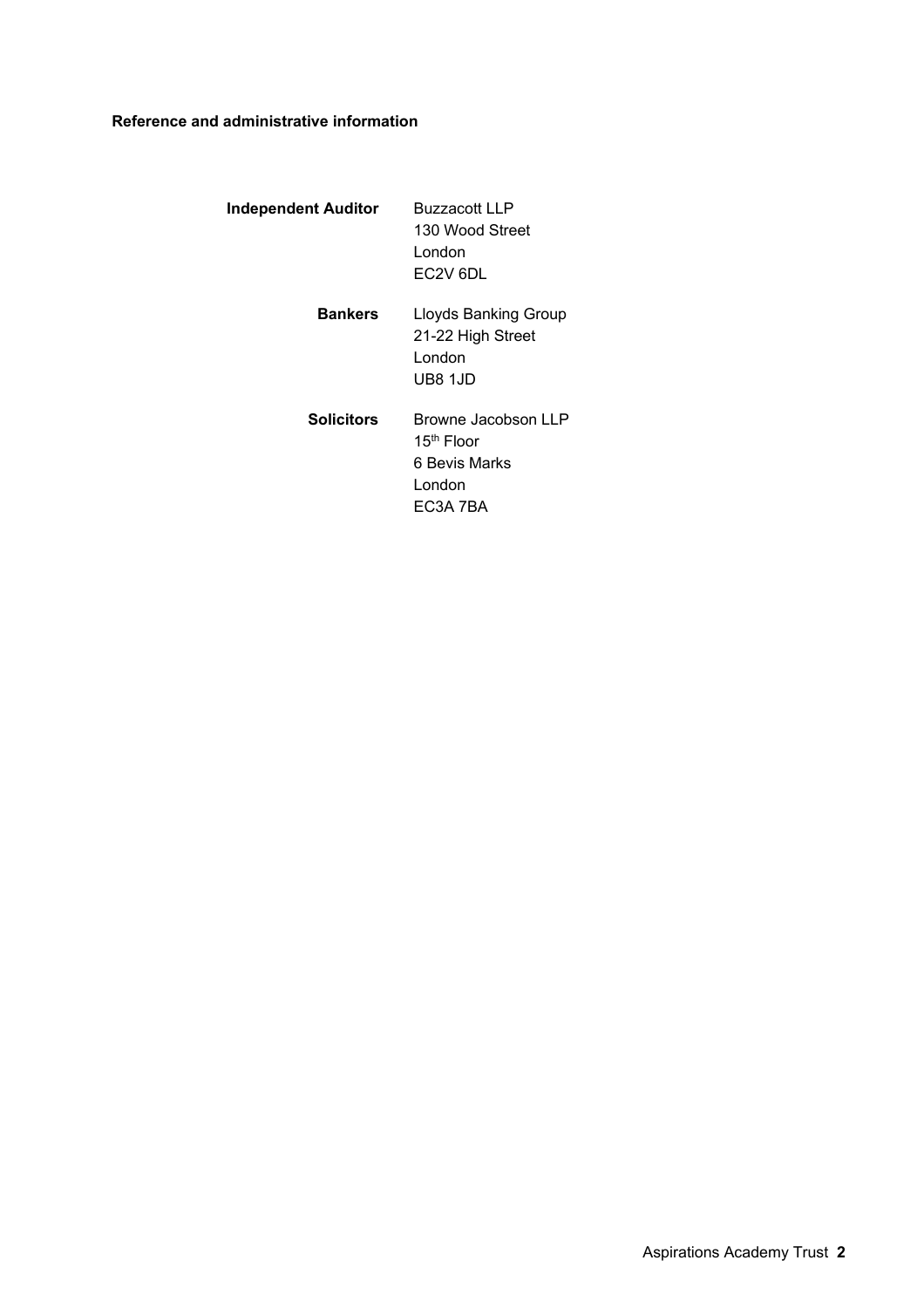# **Trustees' report** Year to 31 August 2021

The Trustees present their annual report together with the financial statements and auditor's report of the charitable company for the year ended 31 August 2021. The annual report serves the purposes of both a Trustees' Report, and a Directors' Report under company law.

The report has been prepared in accordance with Part 8 of the Charities Act 2011 and it is also the report of the directors for the purposes of the Companies Act 2006.

The financial statements have been prepared in accordance with the accounting policies set out therein and comply with the charitable company's memorandum and articles of association, applicable laws and Accounting and Reporting by Charities: Statement of Recommended Practice applicable to charities preparing their accounts in accordance with the Financial Reporting Standard applicable in the United Kingdom and Republic of Ireland (FRS 102).

The Aspirations Academy Trust operated 15 Academies in 2020/21 in four distinct regions: West London, South Central, South West and South Coast. In October 2020, there were 8,638 students in the Academies.

# **STRUCTURE, GOVERNANCE AND MANAGEMENT**

# **Constitution**

The Academy Trust is a company limited by guarantee and an exempt charity. The charitable company's Memorandum and Articles of Association are the primary governing documents of the Academy Trust.

The Trustees of Aspirations Academies Trust are also the Directors of the charitable company for the purposes of company law.

Details of the Trustees who served throughout the year, except as noted, are included in the Reference and Administrative Details on pages 1-2.

### **Members' liability**

Each Member of the charitable company undertakes to contribute to the assets of the Company in the event of it being wound up while he/she is a Member, or within one year after he/she ceases to be a Member, such amount as may be required, not exceeding £10.00, for the debts and liabilities contracted before they ceased to be a Member.

### **Trade union facility time**

Relevant union officials

| Number of employees who were relevant union officials   17<br>during the year |      |
|-------------------------------------------------------------------------------|------|
| Full-time equivalent employee number                                          | 15.2 |

Percentage of time spent on facility time

| Percentage of time | Number of employees |
|--------------------|---------------------|
|                    | 16                  |
|                    |                     |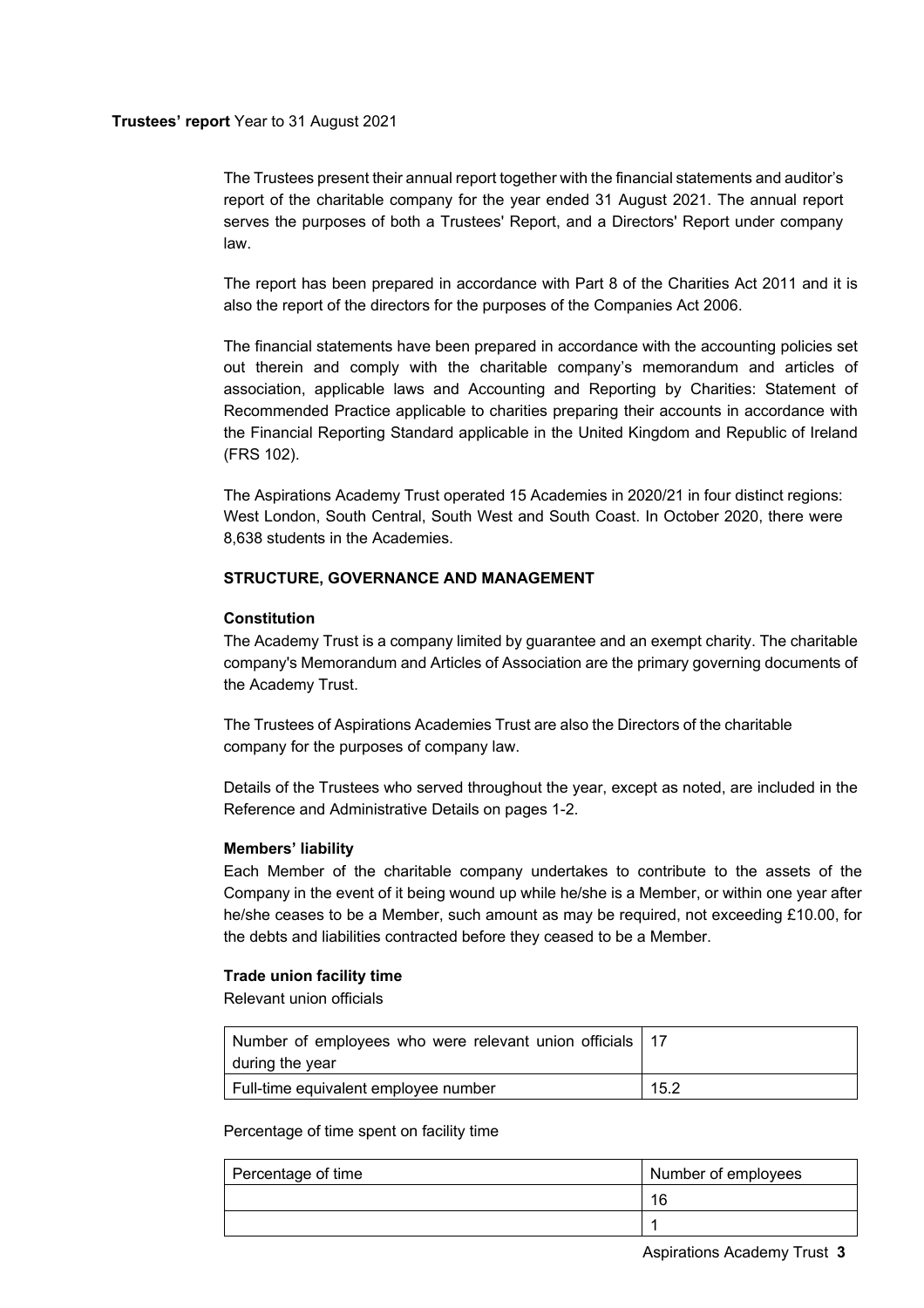### **Trade union facility time** (continued)

Percentage of pay bill spent on facility time

| Total cost of facility time  | £3.770      |
|------------------------------|-------------|
| Total pay bill               | £41,967,338 |
| Percentage of total pay bill | $0.01\%$    |

Paid trade union activities

| Time spent on paid trade union activities as a percentage   81.52% |  |
|--------------------------------------------------------------------|--|
| of total paid facility time hours                                  |  |

### **Trustees' indemnities**

Trustees benefit from indemnity insurance purchased at the Academy Trust's expense to cover the liability of the Trustees which by virtue of any rule of law would otherwise attach to them in respect of any negligence, default or breach of trust or breach of duty of which they may be guilty in relation to the Academy Trust, provided that any such insurance shall not extend to any claim arising from any act or omission which the Trustees knew to be a breach of trust or breach of duty or which was committed by the Trustees in reckless disregard to whether it was a breach of trust or breach of duty or not and provided also that any such insurance shall not extend to the costs of any unsuccessful defence to a criminal prosecution brought against the Trustees in their capacity as Directors of the Academy Trust. The limit of this indemnity is £10,000,000. In accordance with normal commercial practice the Academy has purchased insurance to protect Trustees and officers from claims arising from negligent acts, errors or omissions occurring whilst on Academy business. The insurance provides cover up to £10,000,000 on any one claim.

### **Method of recruitment and appointment or election of Trustees**

We recruit Trustees when we meet people who have had active involvement in our Academies and who offer an alternative to the skills already in place in our Trust Board. When such people are identified we enquire regarding their interest in joining the Board before we approach our Members for their approval. Two Trustee positions will be parental representatives.

### **Policies and procedures adopted for the induction and training of Trustees**

New Trustees are welcomed to the Board of Trustees by the Chair of Trustees and Managing Director who meet with the new Trustee and discuss the range of business that the Trust undertakes including the wider educational context, the Trust's mission and aspirations, the operation of the network and the priorities for the coming year. The training of new Trustees would depend on the skills, knowledge and expertise of the new Trustee and the particular role that they may wish to develop for themselves whilst they are serving on the Trustee Board. Trustees are also briefed regularly by senior management on educational and other Trust matters, through a combination of briefings at Board meetings, other sessions, visits to Academies and individual meetings.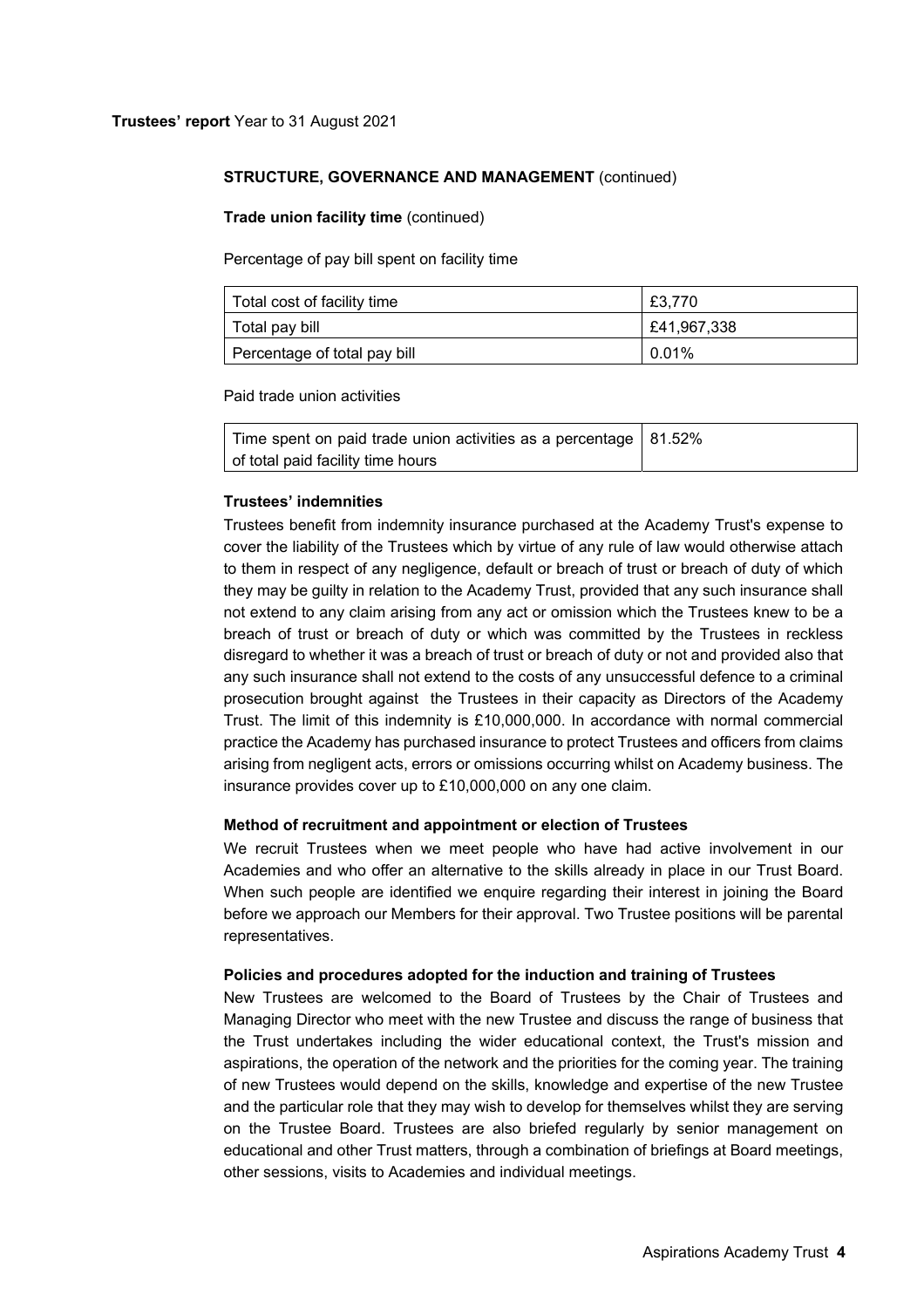#### **Organisational structure**

At 31 August 2021, the Academy Trust compromised the following individual academies:

- Wykham Park Academy Banbury
- Dashwood Banbury Academy
- ◆ Harriers Banbury Academy
- Rivers Academy West London
- Oriel Academy West London
- Oak Hill Academy West London
- Magna Academy Poole
- Jewell Academy Bournemouth
- ◆ Futures Institute Banbury
- Space Studio West London
- ◆ Ocean Academy Poole
- Park Academy West London
- Atlantic Academy Portland
- ◆ Bovington Academy
- Budmouth Academy Weymouth

The Board of Trustees normally meets four times each year. The Trustee Board is the governing body for all the Trust's Academies. The Trustees set general policy, approve an annual budget and plan, monitor performance against plans and budgets and make major decisions about strategy, network development and senior staff appointments. The Trust also has an Audit and Risk Committee, and a Finance Committee which monitors the Trust's budget and finances on a monthly basis and meets four times a year.

The Board of Trustees delegates a number of functions to the Regional Boards that oversee the operation of each Academy. Each Regional Board reviews annual Academy plans, and monitors progress against targets and OFSTED standards. Each Regional Board has two elected parent members, at least two co-opted members from the community, each Principal in the region, and central team members.

The Trustees delegate day to-day operational responsibility of the Trust to the Executive Operational Board, which comprises the Senior Management Team led by the Managing Director, the Deputy Managing Director, the Regional CEOs and the Directors of Finance, Estates and HR & Compliance. The Executive Operational Board delivers the Trust strategy and maintains oversight of Trust performance. As part of its oversight function, the Executive Operational Board is also responsible for conducting financial and educational monitoring of the Trust's Academies. The running of each individual Academy is delegated to the Principal of each Academy.

The Managing Director is the Accounting Officer.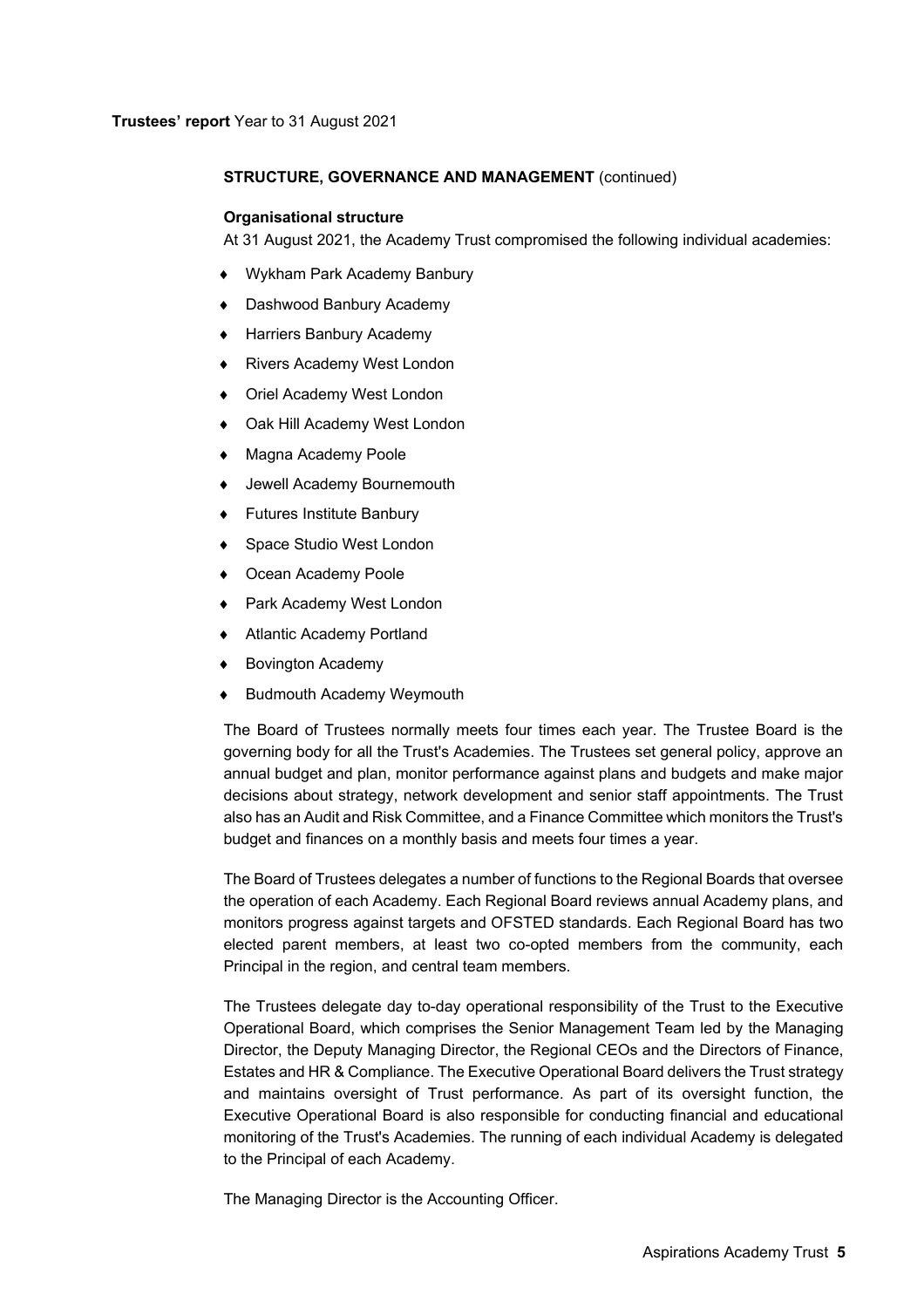#### **Arrangements for setting pay and remuneration of key management personnel**

The Trustees consider the Board of Trustees and the Senior Management Team to comprise the key management personnel of the Academy Trust in charge of directing and controlling, running and operating the Academy Trust on a day to day basis. All Trustees give of their time freely and no Trustee received any remuneration in the current or prior year, other than those Trustees who are also employees of the Academy Trust. The details of Trustees' remuneration and expenses are disclosed in note 14 of the financial statements.

The pay of the Senior Management Team, excluding the Managing Director and Deputy Managing Director, is reviewed annually in line with the Academy Trust's pay and remuneration policy, with reference to published pay scales, the responsibilities and accountability of the respective roles and to the annual appraisal undertaken by the Managing Director which measures performance to objectives and targets set at the beginning of the academic year.

The Managing Director and Deputy Managing Director are appraised annually by the Finance Committee against the objectives and targets set at the beginning of the academic year. The pay of the Managing Director and Deputy Managing Director is then set based on the Academy Trust's pay and remuneration policy and available market information for similar roles in other Multi-Academy Trusts.

The Trust Board are acutely aware of the potential risks provided by the Managing Director and Deputy Managing Director, and co-founders, being a married couple. This has always been the situation throughout the nine years of operation of the Trust and the Trust Board ensure that all financial controls, including issues of procurement and recruitment, are adhered to correctly and, in particular, there is a full, annual scrutiny of the salaries of the Managing Director and Deputy Managing Director.

#### **Connected Organisations, including Related Party Relationships**

A wholly owned subsidiary, Aspirations Managed Services Limited, was incorporated on 6 January 2020 and was dissolved on 6 July 2021 without having traded.

There were no other connected organisations or related party transactions in the year.

### **Engagement with employees (including disabled persons)**

The Trust engages with their employees through many means and methods, including:

- Consulting with employees on key matters, including engaging the relevant union officials
- ◆ Having a staff representative on the Board
- Regular updates to all staff members, via termly updates and newsletters, including covering both financial and non-financial performance.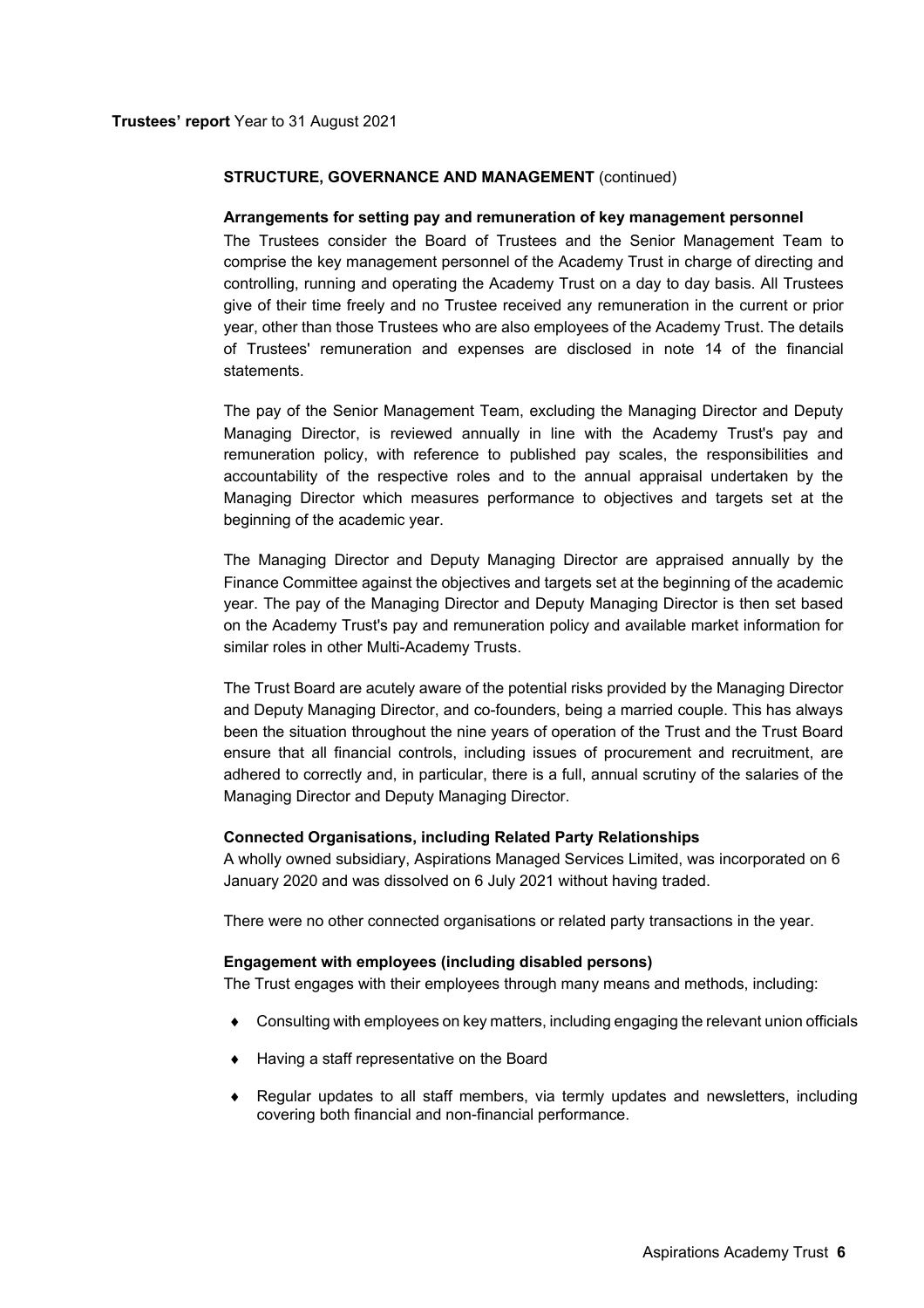### **Engagement with employees (including disabled persons)** (continued)

The Academy Trust's policy is to consult and discuss with employees through unions, staff councils and at meetings on matters likely to affect employees' interests. Information about matters of concern to employees is given through information bulletins, reports and meetings which seek to achieve a common awareness on the part of all employees of the financial and economic factors affecting the Academy Trust's performance.

During employment the Trust seeks to work with employees, taking into account their personal circumstances to ensure appropriate training, development and advanced employment opportunities are available to them to reach their full potential.

Applications for employment by disabled persons are always fully considered, bearing in mind the aptitudes of the applicant concerned. In the event of members of staff becoming disabled, every effort is made to ensure that their employment within the Academy Trust continues and that the appropriate training is arranged. It is the Academy Trust's policy that the training, career development and promotion of disabled persons should, as far as possible, be identical to that of other employees.

# **Engagement with suppliers, customers and others in a business relationship with the Trust**

During the academic year, the Trust has been in constant contact with suppliers in ensuring continuity and to provide support if required in the delivery of goods and services.

Adherence to value for money procurement has been at the core of all contractual commitments undertaken by the Trust.

Suppliers who have requested early settlement of invoices have been helped to support their cashflow and retention of staff without compromising our robust supplier screening process in light of Covid 19.

### **OBJECTIVES AND ACTIVITIES**

### **Objects and Aims**

The principal objects of the Academy Trust are as set out in its Articles of Association.

In summary, it is to advance for the public benefit education in the United Kingdom, in particular maintaining, carrying on, managing and developing schools offering a broad and balanced curriculum. It seeks to deliver this object through a network of Academies clustered in a number of regions that work together to provide 2- 18 education for our students. In accordance with the Articles of Association the Trust has adopted a Funding Agreement approved by the Secretary of State for Education. The Funding Agreement specifies, amongst other things, the basis for admitting students to our Academies, and that the curriculum should comply with the substance of the National Curriculum.

### **What are we about?**

Aspirations Academies share a common vision, common values and a common purpose, with each Academy operating as an individual school, serving the local area, meeting the needs of its pupils and reflecting the leadership style of the Principal.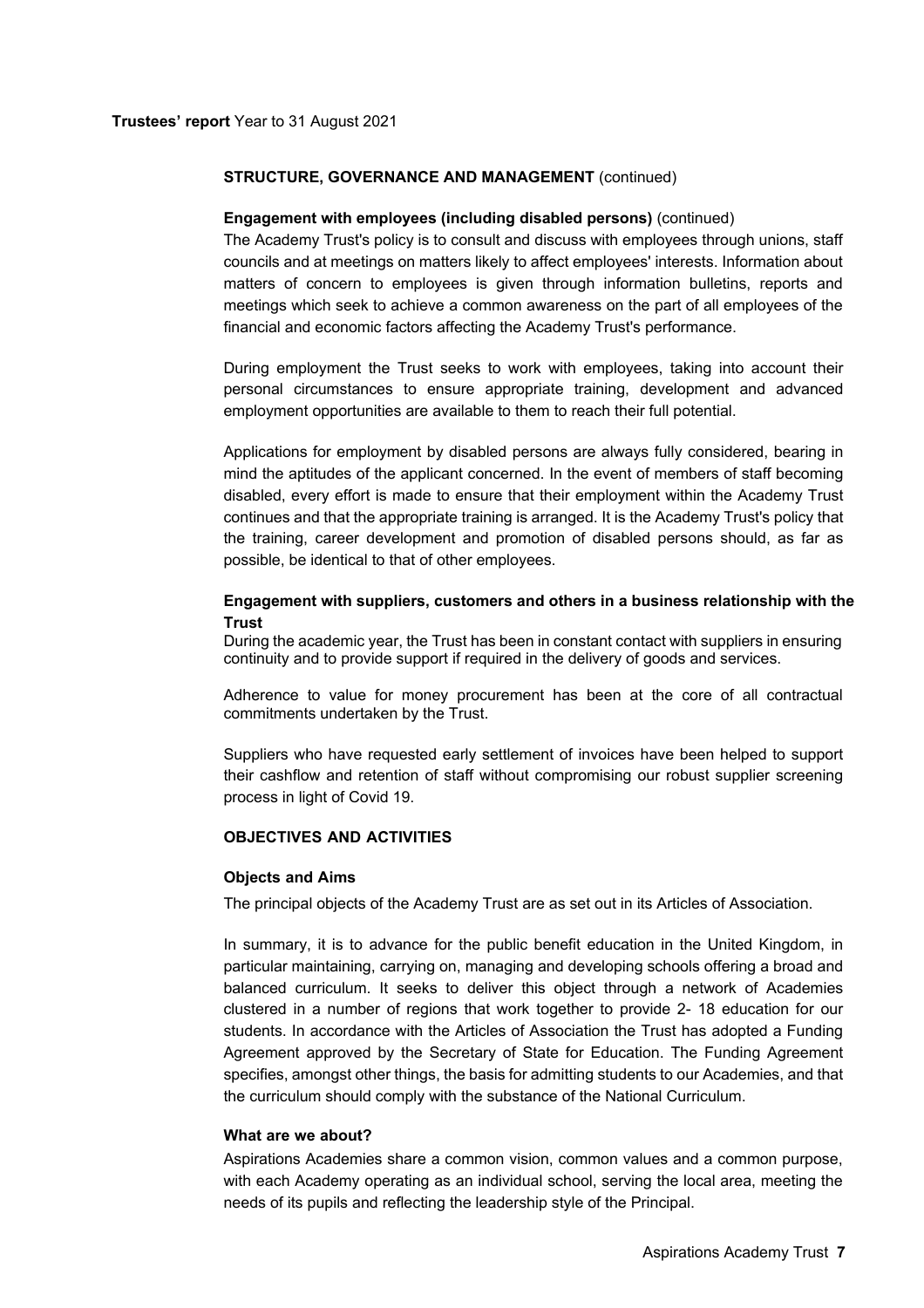# **OBJECTIVES AND ACTIVITIES** (continued)

### **Our Vision**

'To empower future generations to follow their dreams and to build a society of which we can all be proud.'

### **Our Purpose is**:

'To reinvent education for the 21<sup>st</sup> century. To use technology and modern pedagogies to give children from 2 to 18 the knowledge, skills and mindsets to achieve excellence in a fastchanging world. At Aspirations Academies, we provide a challenging, engaging and supportive environment to bring out the best in every child.'

### **Aspirations Principles:**

The three Guiding Principles underpin the learning in each Academy:

- Self-worth
- Engagement
- Purpose.

These are the basis of the Aspirations Trust. If people feel good about themselves, they can achieve anything; if they are engaged in what they are doing and see a purpose then they will achieve their dreams.

### **The Aspirations Framework**

The 3 Guiding Principles support the 8 Conditions that make a difference to raising student aspirations to provide an Aspirations Framework to guide the work in achieving the Aspirations vision.

The 8 conditions that make a difference to raising student aspirations:

- Belonging
- Heroes
- ◆ Sense of Accomplishment
- ◆ Fun and Excitement
- ◆ Curiosity and Creativity
- Spirit of Adventure
- Leadership and Responsibility
- Confidence to Take Action.

# **Objectives, Strategies and Activities**

The key priorities for the year were contained in the Academy Trust's Development Plan, which forms part of the Trust's five-year plan.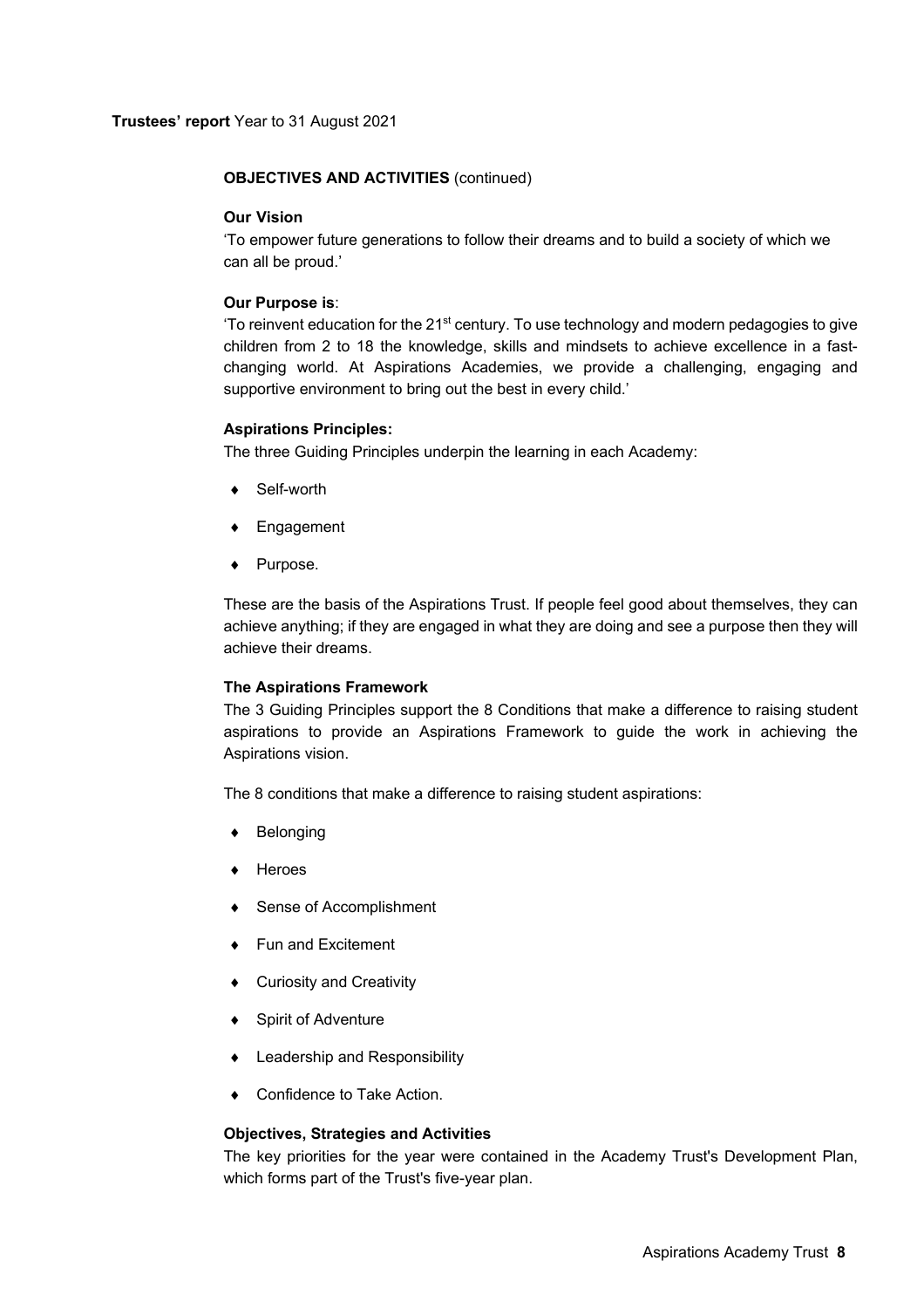# **OBJECTIVES AND ACTIVITIES** (continued)

### **Objectives, Strategies and Activities** (continued)

The Trust considers that its beliefs and principles are applicable and effective with students from age 2 to 18. Each stage of a child's education is extremely important - pre-school, primary, secondary and sixth form - and should, where possible, be coherent across the phases of education in the practice of developing the principles and conditions central to the beliefs and aims of the Trust. For this reason, the Trust, wherever it is suitable, aims to develop all-through (ages 2-18) Academy Regions, with pre-school, primary, secondary and sixth form Academies working coherently together.

At whatever stage a child joins a Trust Academy, whether it is at the age of three or sixteen, the aim is to provide each individual child with the best possible life chances. This is done through the achievement of the highest level of qualifications, the development of skills essential to success in an interconnected and highly competitive world, as well as encouraging the highest aspirations, expecting every student to gain a place at university or enter skilled employment.

At the core of the education provisions at the Trust is outstanding teaching, high quality learning, effective support systems, an emphasis on traditional high standards of behaviours, attitude and uniform, rigorous systems of accountability, monitoring and evaluation, and an innovative and relevant curriculum. Students and staff are continually challenged to perform at their highest level within a creative culture of positivity, innovation and enthusiasm for success. Everyone is expected to take personal responsibility to become a lifelong learner. Great emphasis is placed on developing high levels of self-worth, engagement and sense of purpose; the three Guiding Principles that underpin student aspirations. Each Trust Academy is a school fit for the 21st century, where young people complete their school education wellprepared for success in the modern world.

### **Public Benefit**

The Trustees confirm that they have complied with the duty in Section 17(5) of the Charities Act 2011 to have due regard to the Charity Commission's general guidance on public benefit in exercising their powers or duties. They have referred to this guidance when reviewing the Academy Trust's aims and objectives and in planning its future activities.

The Academy Trust aims to advance for the public benefit education in the regions it operates in, offering a broad curriculum and an excellent education environment for its pupils. The Academy Trust also allows the use of its facilities for recreational and other leisure time occupations for the community at large in the interests of social welfare and with the interest of improving the life of that community.

# **STRATEGIC REPORT**

### **Review of Activities**

The Covid 19 pandemic has had a significant impact on examinations at all levels in schools. The current Government advice is: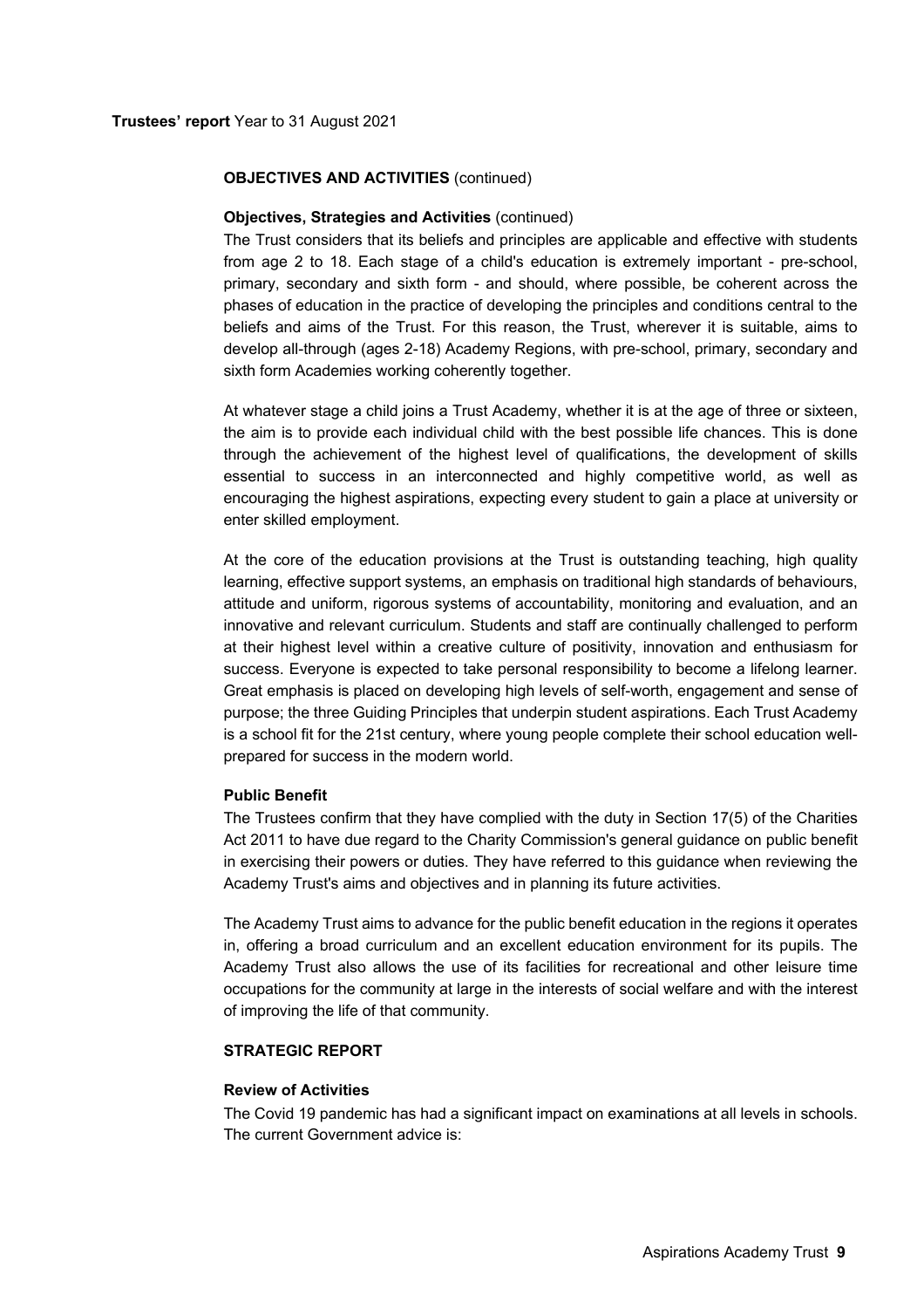#### **Review of Activities** (continued)

'The tests, assessments and exams due to take place at Key Stages 1, 2, 4, and 5 in summer term 2021 did not take place due to coronavirus (Covid 19). GCSE, AS and A level (and equivalent) grades were awarded to students in 2021 based on an assessment by their teachers. The DfE has made a firm commitment not to hold schools or colleges to account on data based on the summer 2021 qualifications.

### **Key Financial Performance Indicators**

The key financial performance indicator is that individual Academies live within their funding without jeopardising their educational operations. This is aided by ongoing benchmarking between Academies and with national statistics. Two of our Academies remain a cause for financial concern and these are being supported and monitored closely to ensure that they return to financial balance. Both should see pupil numbers rise in future years, which will assist the situation. The advantage of the Trust GAG pooling is that we can support our Academies with our overall resources, ensuring all of the Academies are well resourced and not hampered by lack of resources.

The main indicator of financial well-being is the level of reserves held at the Balance Sheet date and in particular, the amount of unrestricted funds plus restricted income funds carried forward at the Balance Sheet date. At 31 August 2021, the balance of the unrestricted funds was £2.16 million (2020: £1.87 million) and restricted funds (excluding pension) was £127.1 million (£122.5 million). Included within restricted funds is £0.8 million (2020: £1.0 million) deficit amassed by IPACA (now Atlantic Academy Portland) prior to it joining Aspirations. The Trust is now repaying the debt.

Further details on the level of reserves held by the Academy Trust are set out in the Reserves Policy section below.

As the majority of the Academy Trust's funding is based on pupil numbers, pupil numbers is also a key performance indicator. Pupil numbers at the October 2020 census were 8,638 and 8,694 at the October 2019 census.

Staffing costs are another key performance indicator for the Academy Trust and the percentage of staff costs (excluding LGPS FRS102 pension cost adjustments) to total costs (excluding depreciation and LGPS FRS102 pension and interest cost adjustments) was 78.4% (2020: 76.9%), while the percentage of staff costs (excluding LGPS FRS102 pension cost adjustments) to total income (excluding capital grants and conversion balances) was 77.4% (2020: 77.5%).

### **Going Concern**

After making appropriate enquiries, the Board of Trustees has a reasonable expectation that the Academy Trust has adequate resources to continue in operational existence for the foreseeable future. For this reason, it continues to adopt the Going Concern basis in preparing the financial statements. Further details regarding the adoption of the Going Concern basis can be found in the Going Concern accounting policy.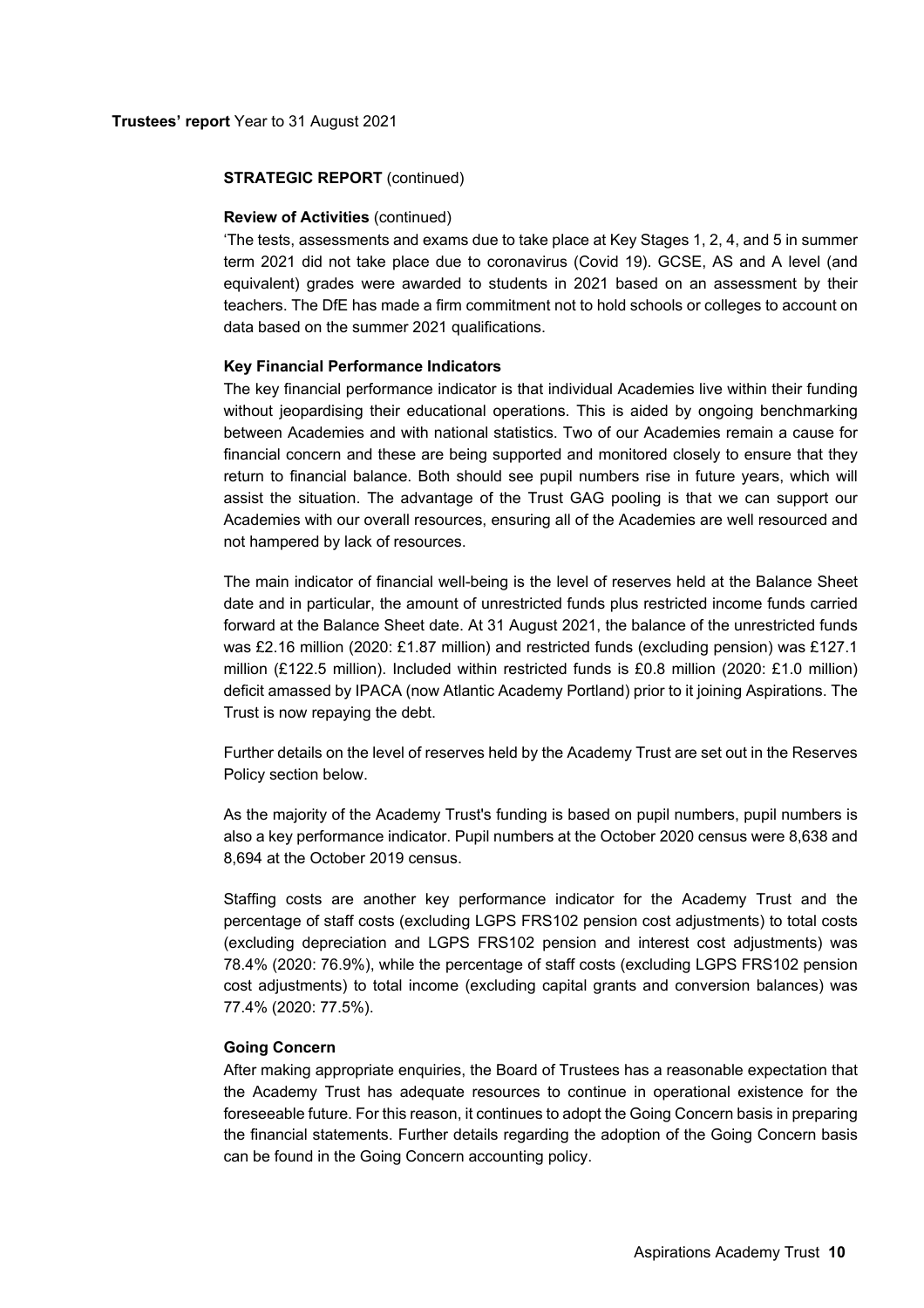#### **Promoting the success of the company**

The Trustees have acted in accordance with the Companies Act 2006 in promoting the success of the Trust by ensuring the long-term prospects of the Trust are sound, ensuring the welfare of the employees is considered, ensured that the business relationships with suppliers, customers and other are considered too as well as that the operations of the Trust impact favourably on the community and environment.

### **FINANCIAL REVIEW**

The majority of the Academy Trust's income is received from the ESFA in the form of recurrent grants, the use of which is restricted to particular purposes. The grants received from the ESFA during the year ended 31 August 2021 and the associated expenditure of these grants are shown as Restricted Funds in the Statement of Financial Activities. The Academy Trust also receives grants for fixed assets from the ESFA and other organisations and funders and these are shown as Restricted Fixed Asset Funds in the Statement of Financial Activities. The balance of the Restricted Fixed Asset fund is reduced by the depreciation charges on the assets acquired using these funds.

During the year ended 31 August 2021, the Trust received total income, including capital grants and net assets transferred from Academies joining the Trust, of £62.3 million (2020: £62.1 million), while expenditure for the year, including depreciation and LGPS FRS102 pension cost and interest cost adjustments, totalled £59.8 million (2020: £60.0 million).

Excluding the impact of capital grants, net assets transferred from Academies joining the Trust, depreciation and LGPS FRS102 pension cost and interest cost adjustments, the total operating income for the year was £53.9 million (2020: £52.8 million) and the total operating expenditure for the year was £53.0 million (2020: £53.9 million), thereby giving a net operating surplus for the year of £0.9 million (2020: deficit of £1.0 million).

Also, with greater centralisation of support and new operating systems in place, the Trust expects further savings to be made in the future, allowing a greater amount of spending on teaching and learning. The Board of Trustees is keen to ensure that the Trust reserves are such to maintain financial stability, although the Board would prefer to maximise spending of the annual income directly on supporting teaching and learning.

The net book value of fixed assets at 31 August 2021 is £126.8 million (2020: £122.4 million), which includes the value of fixed assets transferred from Academies joining the Trust in the year of £6.6 million (2020: £11.8 million) and depreciation charges for the year of £4.1 million (2020: £3.5 million). The fixed assets held by the Academy Trust are used exclusively for providing education and associated support services to the pupils of the Trust.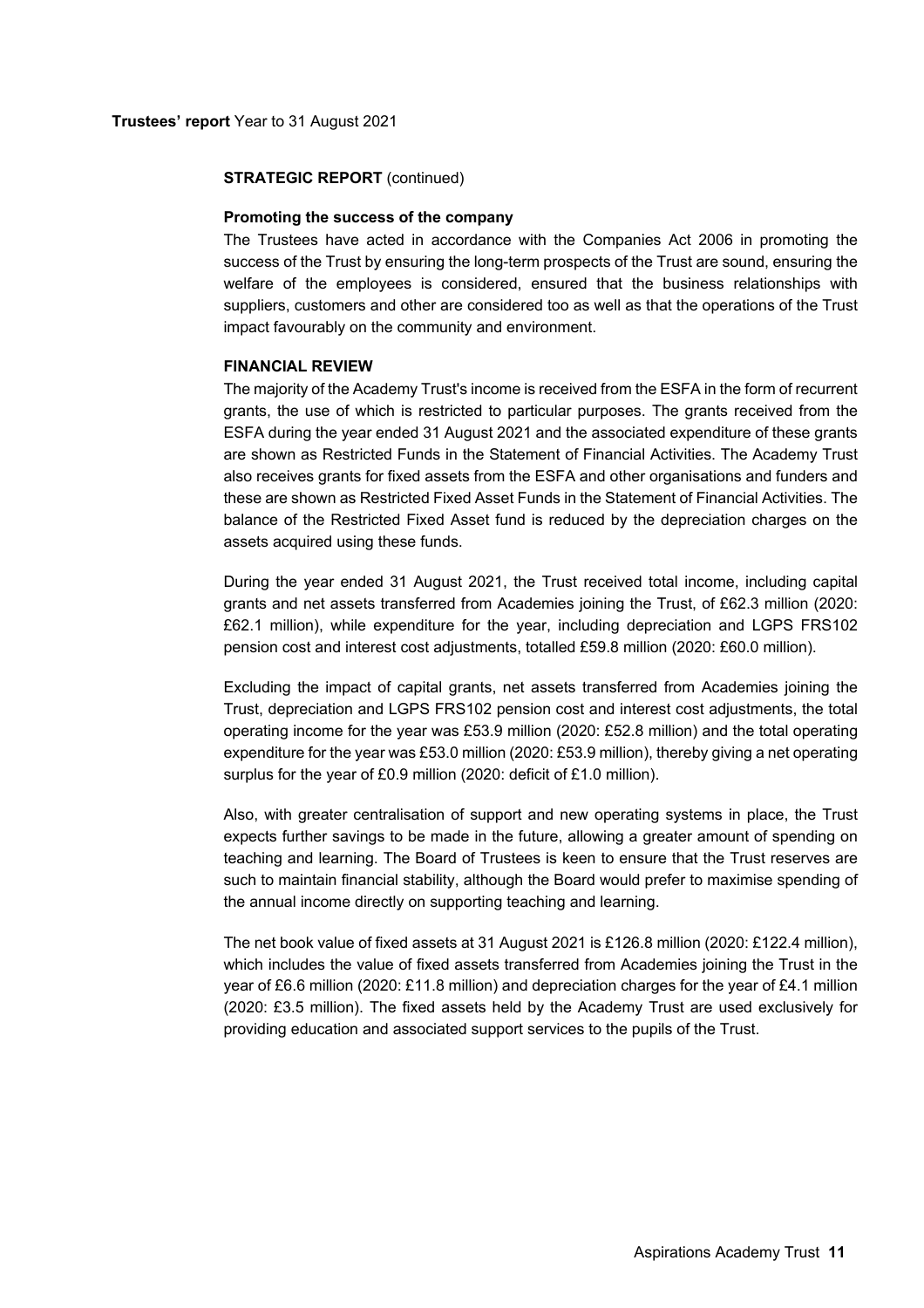# **FINANCIAL REVIEW (continued)**

Total funds held at 31 August 2021 were £87.66 million which comprised of the following:

| Restricted Funds (excluding Pension Liability): (£0.33 million) |                    |
|-----------------------------------------------------------------|--------------------|
| Restricted Pension Liability Fund:                              | $(E41.63$ million) |
| Restricted Fixed Asset Fund:                                    | $£127.47$ million  |
| Unrestricted Funds:                                             | £2.16 million      |

Included within the Academy Trust's Balance Sheet at year end is a defined benefit pension scheme liability of £41.63 million (2020: £34.90 million), which arises from the deficit in the Local Government Pension Scheme (LGPS) that is attributable to the individual Academies within the Trust. Further details regarding the deficit in the LGPS at 31 August 2021 are set out in note 18 to the financial statements.

# **Reserves Policy**

The Trustees review the reserve levels of the Academy Trust termly. This review encompasses the nature of the income and expenditure streams, the need to match income with commitments and the nature of reserves. The Trustees also take into consideration the future plans of the Academy Trust, the uncertainty over future income streams and other key risks identified during the risk review.

The Trustees have determined that the appropriate level of free reserves should be approximately 5% of total operating income which equates to approximately £2.70 million. The actual level of free reserves at 31 August 2021 (that is, total funds less the amount held in total restricted funds) is £2.16 million. The reason for this is to provide sufficient working capital to cover delays between spending and receipts of grants and to provide a cushion to deal with unexpected emergencies such as urgent maintenance, long term staff absences etc. The current level of free reserves falls slightly below the target and the Trust intends to work towards the minimum target level.

The value of the restricted fixed asset fund at 31 August 2021 is £127.47 million, which is represented by the fixed assets and unspent capital funding that are used exclusively for providing education and associated support services to the pupils of the Trust. These funds can only be realised by disposing of the associated tangible fixed assets.

The pension reserve fund has a deficit balance at 31 August 2021 of £41.63 million, which represents the deficit in the LGPS at the Balance Sheet date. The effect of the LGPS deficit is that Academy Trust is required to make additional pension contributions over a number of years in order to fund the deficit. These additional pension contributions will be funded from the Trust's annual recurring income, which may significantly impact its ability to continue to deliver its educational outcomes with the available public funding it receives. The Trustees have noted however that the Government has provided a guarantee that in the event of an Academy closure, any outstanding LGPS liabilities would be met by the Department for Education.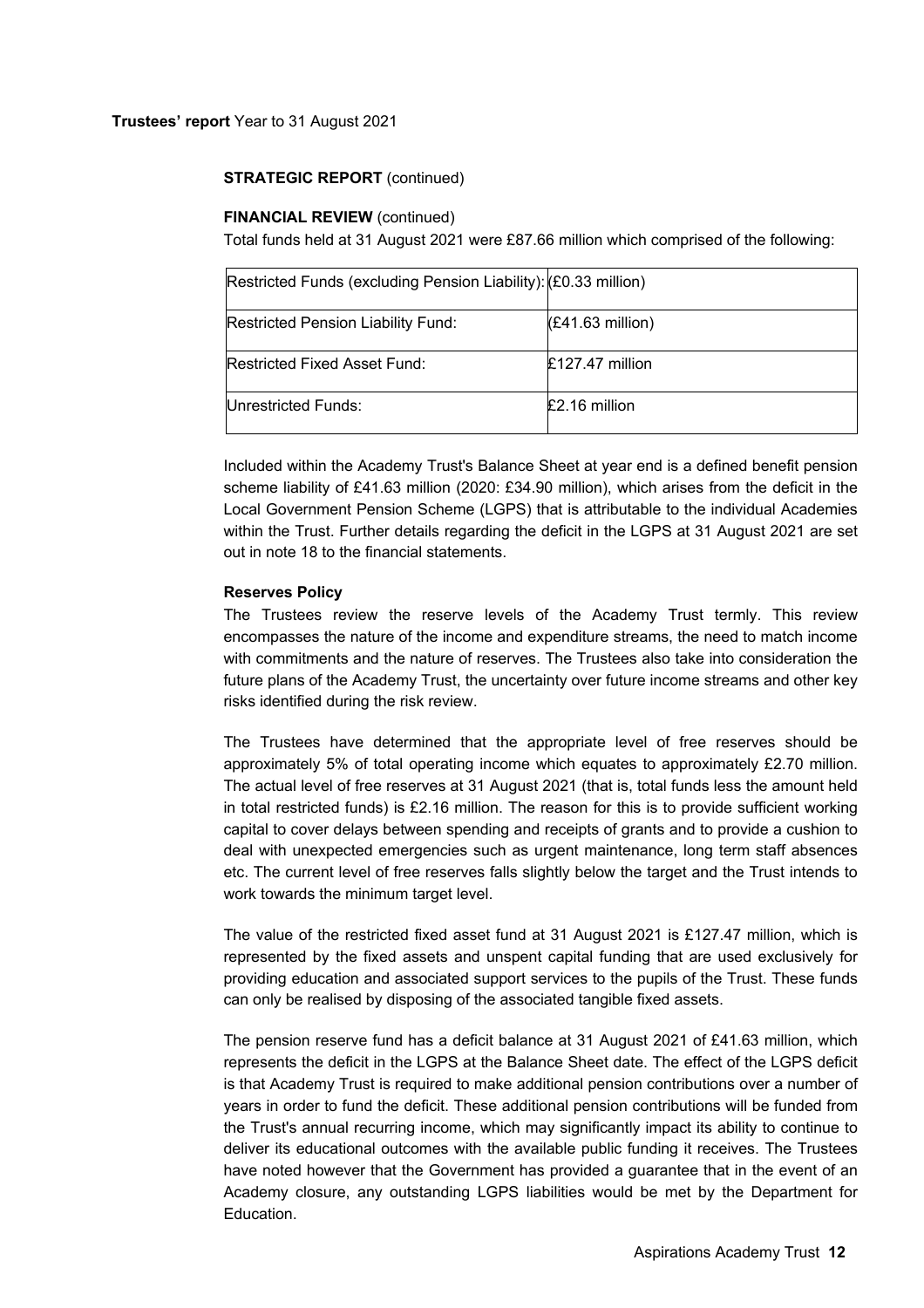### **FINANCIAL REVIEW (continued)**

# **Investment Policy**

Any investment must be deemed low risk. A balance between the rate of return and access to the funds is sought that will provide reasonably fast access to the reserves, as the education environment is turbulent and the Trust will need to ensure that it is able to respond appropriately to risks and opportunities.

All funds surplus to immediate requirements are invested to optimal effect by the Academy Trust with the objective of ensuring maximum return on assets invested but with minimal risk. On a daily basis this is achieved by automatic transfer of surplus funds to an overnight deposit account with the Academy Trust's principal bankers.

# **PRINCIPAL RISKS AND UNCERTAINTIES**

The Trustees, through delegated authority where appropriate, have assessed the major risks to which the Academy Trust is exposed, especially in the operational areas, such as in relation to teaching, health & safety, safeguarding and school trips and in relation to the control of finances. They have introduced systems including operational procedures and internal financial controls in order to minimise risk. Where significant financial risk still remains, the Trustees have ensured the Academy Trust has adequate insurance cover in place. The Risk Management Plan is constantly reviewed in light of any new information and formally reviewed annually.

The principal risks and uncertainties facing the Academy Trust are as follows:

#### Financial

The Academy Trust has considerable reliance on continued Government funding through the ESFA. In the period, approximately 97.3% (2020: 96.5%) of the Academy Trust's incoming revenue resources (excluding amounts transferred on from Academies joining the Trust in the year) was ultimately Government funded and whilst this level is expected to continue, there is no assurance that Government policy or practice will remain the same or that public funding will continue at the same levels or on the same terms.

Continuing increases in employment costs, including pension costs associated with both the Teachers' Pension Scheme and the Local Government Pension Schemes, and premises costs will also continue to place significant pressure on the Trust's funding level per Academy.

The Trustees examine the financial health of the Academy Trust formally each term, reviewing performance against budgets and overall expenditure by means of regular update reports at all full Trustees and Audit, Risk and Finance Committee meetings.

At the Balance Sheet date, the Academy Trust had no significant liabilities arising from trade creditors or trade debtors where there would be a significant effect on the Academy Trust's liquidity. The Academy Trust does have a long term debt owed to the ESFA of £714,000 which relates to the revenue deficit inherited from Atlantic Academy Portland upon joining the Trust on 1 September 2017 of £1,000,000 originally. The Trust has been making repayments to the ESFA of this debt since 1 September 2020.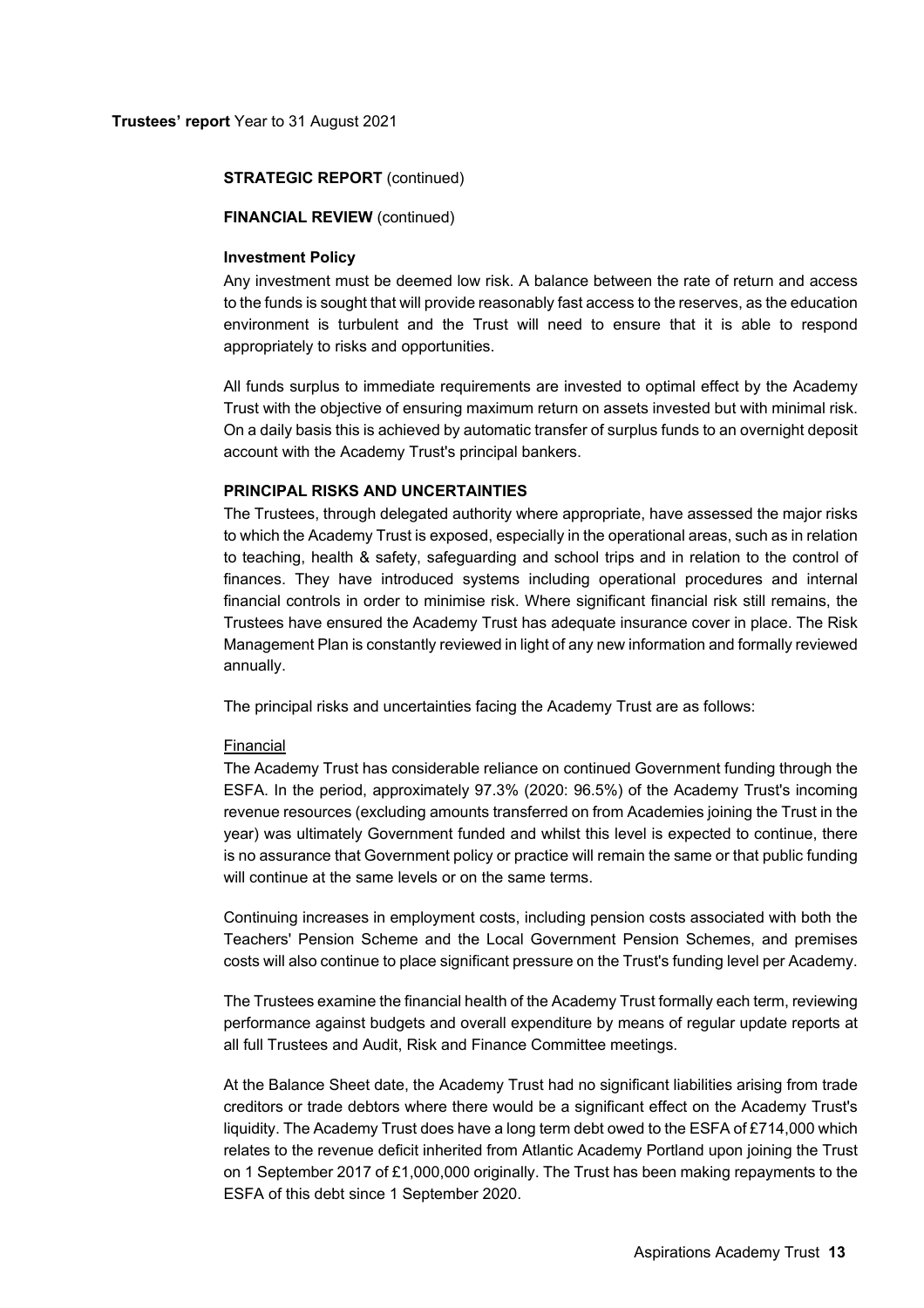### **Trustees' report** Year to 31 August 2021

### **STRATEGIC REPORT** (continued)

# **PRINCIPAL RISKS AND UNCERTAINTIES (continued)**

The Trustees recognise that the Local Government Pension Scheme deficit represents a significant potential liability to the Academy Trust. However, as the Trustees consider the Academy Trust is able to meet its known annual contribution commitments for the foreseeable future, the risk from this liability is minimised.

#### Failures in governance and/ or management

The risk in this area arises from the potential failure to effectively manage the Academy Trust's finances, internal controls, compliance with regulations and legislation, statutory returns etc. The Trustees continue to review and ensure appropriate measures are in place to mitigate these risks.

### Reputational

The continuing success of the Academy Trust is dependent on continuing to attract applicants in sufficient numbers by maintaining the highest educational standards. To mitigate this risk, the Trustees ensure that pupil success and achievement are closely monitored and reviewed.

### Safeguarding and child protection

Trustees, under delegated authority where appropriate, continue to ensure that the highest standards are maintained in the areas of selection and monitoring of staff, the operation of child protection policies and procedures, health & safety, and discipline.

#### **Staffing**

The success of the Academy Trust is reliant on the quality of its staff, so the Trustees monitor and review policies and procedures to ensure continued development and training of staff as well as ensuring there is clear succession planning.

### Fraud and mismanagement of funds

All finance staff receive training to keep them up to date with financial practice requirements and to develop their skills in this area.

The Academy Trust has utilised an external party to carry out a detailed financial controls review at each of the Trust's Academies during the year, with the aim of ensuring individual Academies are adhering to the Trust-wide financial policies and procedures and that risks from fraud and mismanagement of funds are appropriately mitigated.

The Academy Trust has also engaged Tridan Business Concepts, the internal auditor, during the year to perform a programme of work aimed at reviewing certain aspects of the Trust's financial systems and controls as required by the Academies Financial Handbook, including the Trust's compliance with the requirements of the Academies Financial Handbook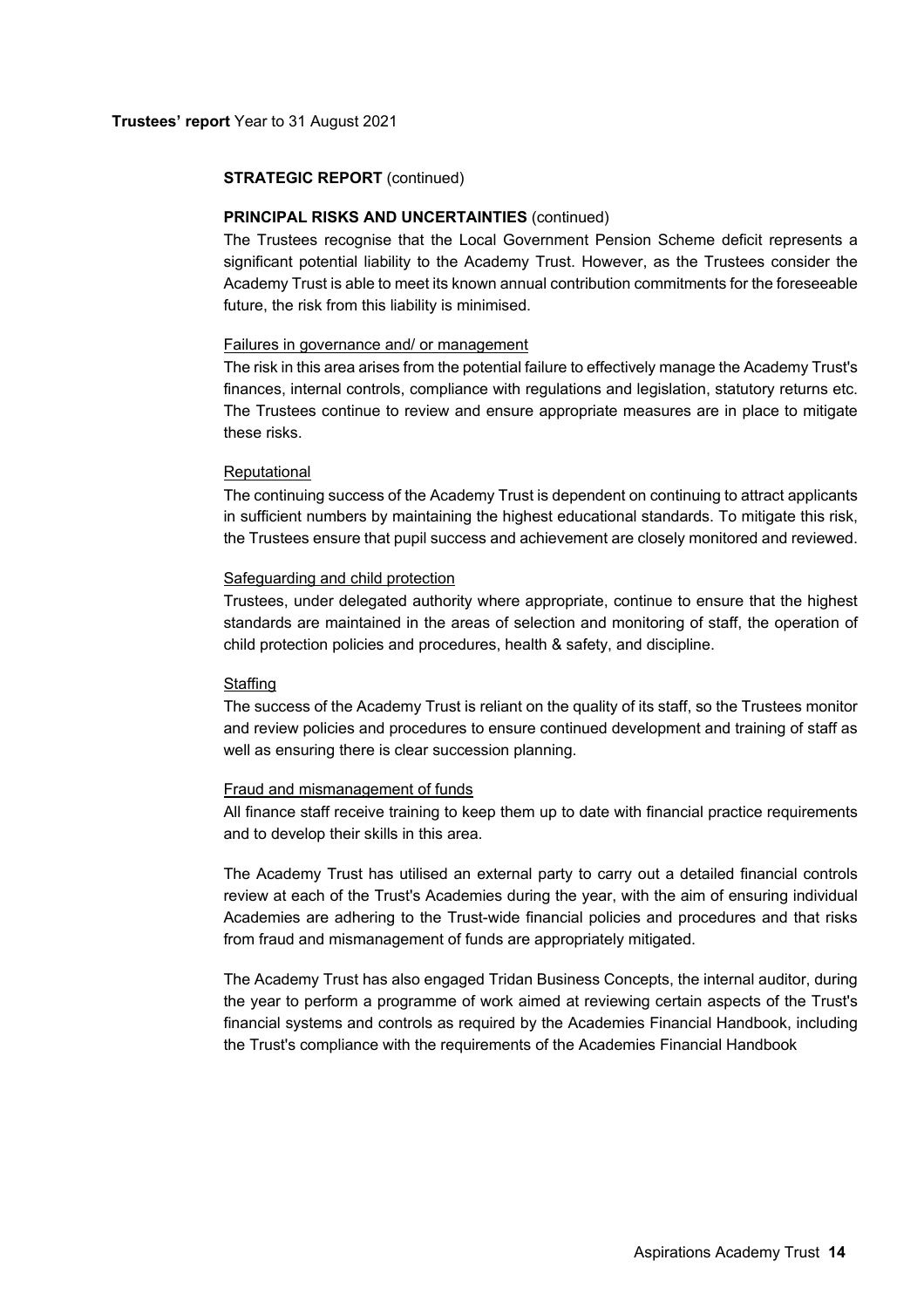# **STREAMLINED ENERGY AND CARBON REPORTING**

| UK Greenhouse gas emissions and energy use data for the<br>period 1 September 2019 to 31 August 2020 |            |
|------------------------------------------------------------------------------------------------------|------------|
| Energy consumption used to calculate emissions (kWh)                                                 | 11,554,984 |
| Energy consumption break down (kWh) (optional):                                                      |            |
| $\cdot$ gas                                                                                          | 7,735,102  |
| • electricity                                                                                        | 3,751,934  |
| transport fuel                                                                                       | 67,949     |
| Scope 1 - emissions in metric                                                                        |            |
| tonnes Gas consumption                                                                               | 1,422      |
| Owned transport - mini-buses                                                                         | 16         |
| <b>Total Scope 1</b>                                                                                 | 1,438      |
| Scope 2 emissions in metric tonnes CO2e                                                              |            |
| Purchased electricity                                                                                | 875        |
| <b>Scope 3</b> emissions in metric tonnes CO2e Business travel in employee<br>owned vehicles         |            |
|                                                                                                      | 0.4        |
| Total gross emissions in metric tonnes CO2e                                                          | 2,313      |
| NOR Census Data October 2020                                                                         | 8,638      |
| <b>Intensity ratio</b> Tonnes CO <sub>2</sub> e per pupil                                            | 0.27       |

# **Quantification and Reporting Methodology**

We have followed the 2019 HM Government Environmental Reporting Guidelines. We have also used the GHG Reporting Protocol – Corporate Standard and have used the 2021 UK Government's Conversion Factors for Company Reporting.

### **Intensity measurement**

The chosen intensity measurement ratio is total gross emissions in metric tonnes CO2e per pupil, the recommended ratio for the sector.

# **Measures taken to improve energy efficiency**

Aspirations are committed to adopting energy efficient technology; over the last twelve month we have upgraded 80% of the estate to energy efficient lighting, replaced 5% of our boilers for ultra- efficient alternatives and adapted highly efficient Infra-Red Radiant Heating with a decarbonisation co-efficiency of circa 70% within three of our buildings. We have also upgraded 80% of building management systems in order to control our M&E infrastructure and allow us to condition the estate for the winter months. This also increases visibility of highly inefficient appliances which can beidentified for planned replacement.

Due to Covid 19 implications the 2020/21 balances are close to the 2019/20 balances.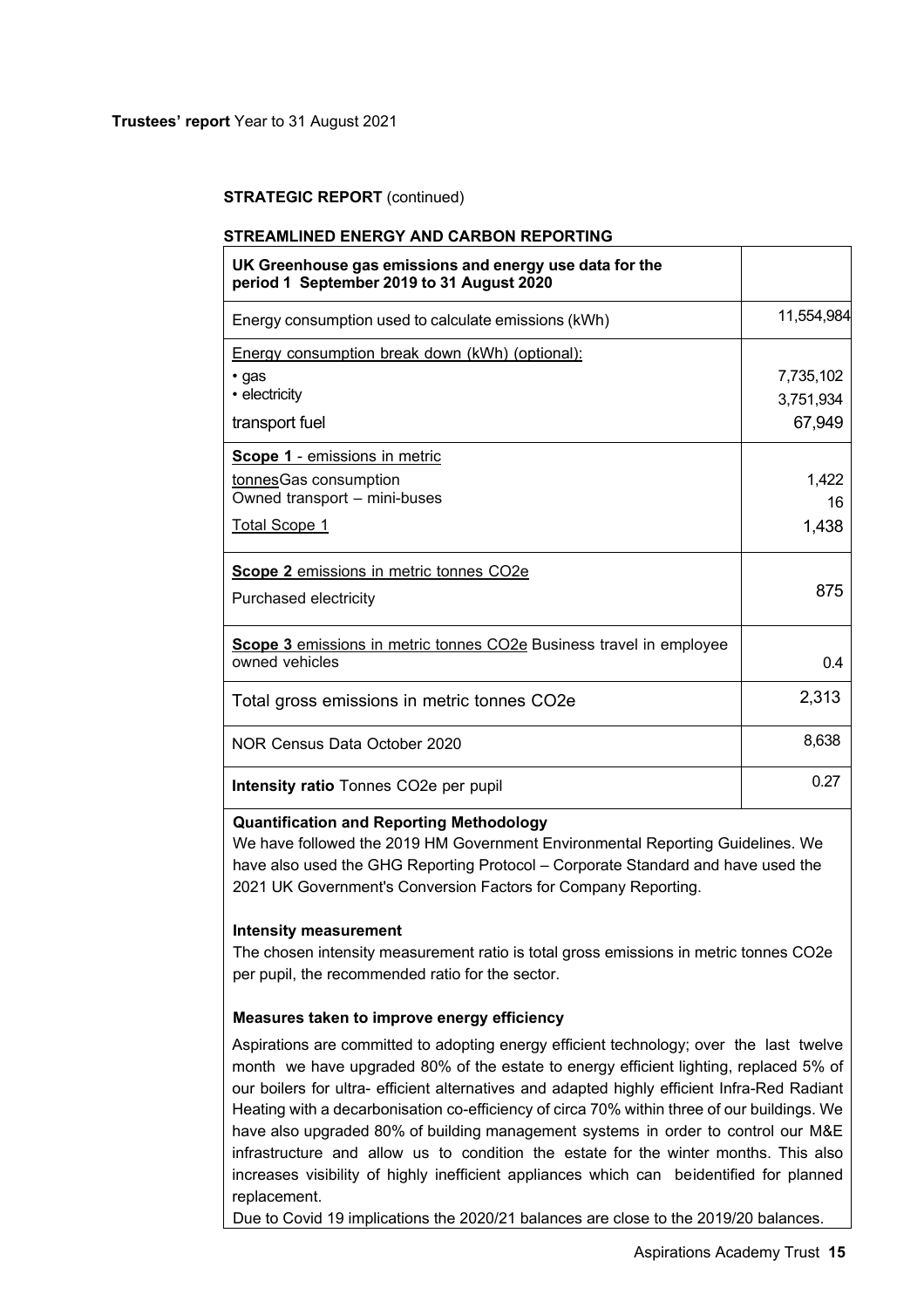### **FUNDRAISING**

The Trustees are satisfied that the Academy Trust has complied with the requirements of the Charities (Protection and Social Investment) Act 2016 in relation to its fundraising activities during the year.

The Trust has not used any professional fundraisers or commercial participators to carry out any fundraising activities during the year. The nature of the fundraising activities undertaken by the Trust and the individual Academies within the Trust during the year are entirely voluntary, and predominantly relate to voluntary contributions from parents which are used for the purposes of educational provision of pupils at the individual Academies.

The Senior Management Team monitor the Trust's fundraising activities throughout the year and report to the Board of Trustees. The Board of Trustees are satisfied that no vulnerable individuals were approached as part of the fundraising activities during the year and that there were no unreasonable intrusions on individuals' privacy or unreasonable persistent approaches to individuals for the purposes of soliciting or procuring money or other property on behalf of the Academy Trust during the year.

# **PLANS FOR FUTURE PERIODS**

The Academy Trust strives to continually improve levels of attainment for all pupils, equipping them with the qualifications, skills and character to follow their chosen pathway, whether it be into further and higher education or employment, as well as promoting the continued professional development of its staff.

The Academy Trust's plans for future periods are:

- To open Livingstone Academy West London and Livingstone Academy Bournemouth (LAB) in 2020/21. These are brand new schools which ultimately will be for up to 1,500 students aged 3-18 at Bournemouth and 1,200 students age 11-18 in West London. They are a partnership with Ian Livingstone CBE and will offer an innovative curriculum designed to give students the skills to succeed in the modern digital world. LAB opened in September 2021.
- To continue to grow the Trust slowly and only add free schools, converter Academies or existing Academies in areas around our existing districts to aid effective management by the Trust, maximise economies of scale and to provide career paths for our staff within the Trust.
- To continue to improve our Academies and to ensure that every Aspirations Academy continues to be judged at least Good by OFSTED's next inspection.

### **FUND HELD AS A CUSTODIAN TRUSTEE ON BEHALF OF OTHERS**

The Academy Trust and its Trustees do not act as Custodian Trustees of any other charity.

The Academy Trust does however hold Post 16 Bursary Funds on behalf of the ESFA, which are distributed to students as required and in line with the terms and conditions of the funds.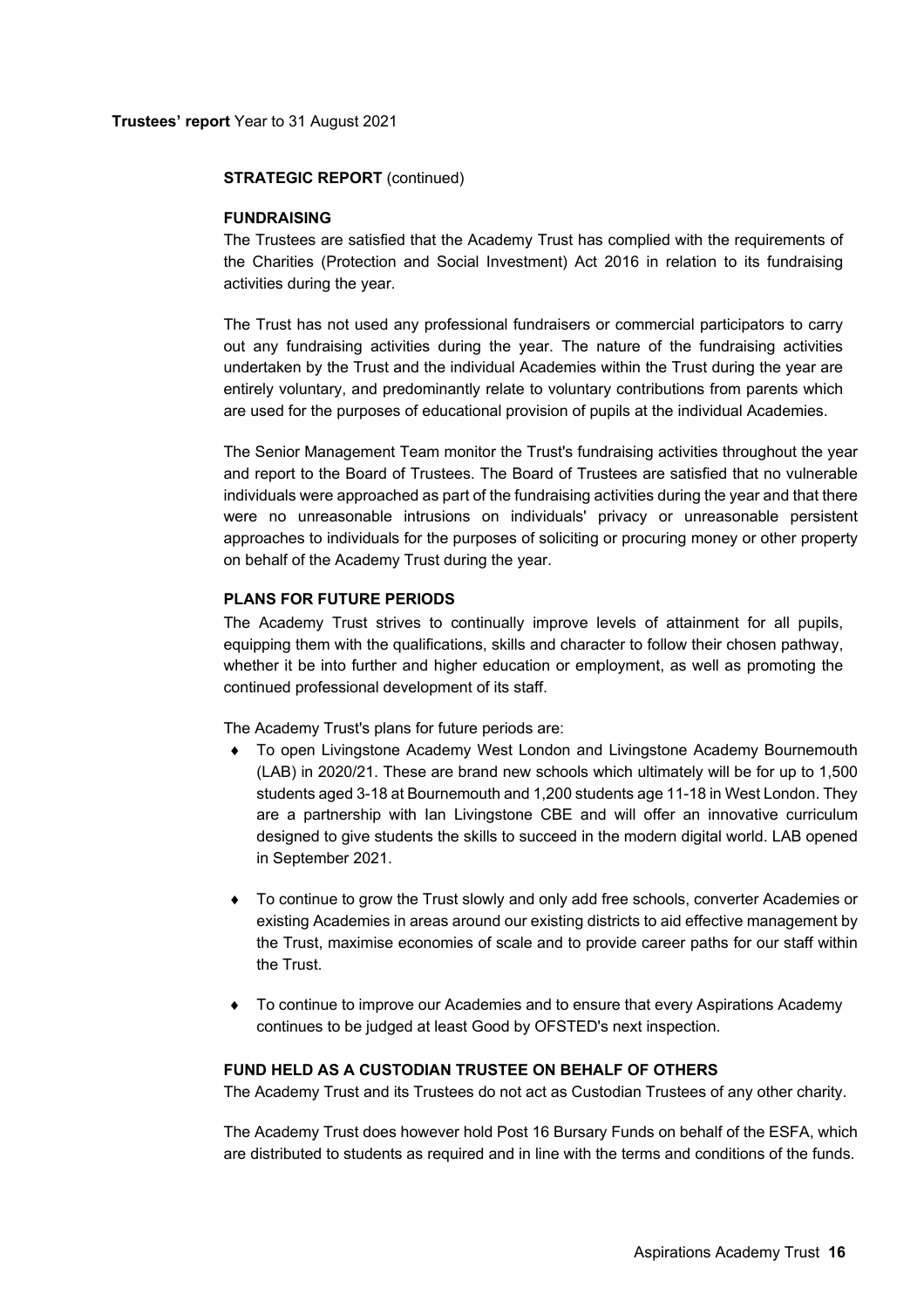# **DISCLOSURE OF INFORMATION TO AUDTIORS**

Each of the persons who are Trustees at the time when this Trustees' Report is approved has confirmed that:

- so far as that Trustee is aware, there is no relevant audit information of which the Trust's auditors are unaware; and
- that Trustee has taken all the steps that ought to have been taken as a Trustee in order to be aware of any relevant audit information and to establish that the Trust's auditors are aware of that information.

# **AUDITORS**

The auditors, Buzzacott LLP, have been appointed as Auditors. The designated Trustees will propose a motion reappointing the auditors at a meeting of the Trustees.

The Trustees' report incorporating a strategic report was approved by order of the members of the Board of Trustees on 15 December 2021 and signed on their behalf, by:

J Pomeroy S Kenning

Chair of Trustees **Accounting Officer** Accounting Officer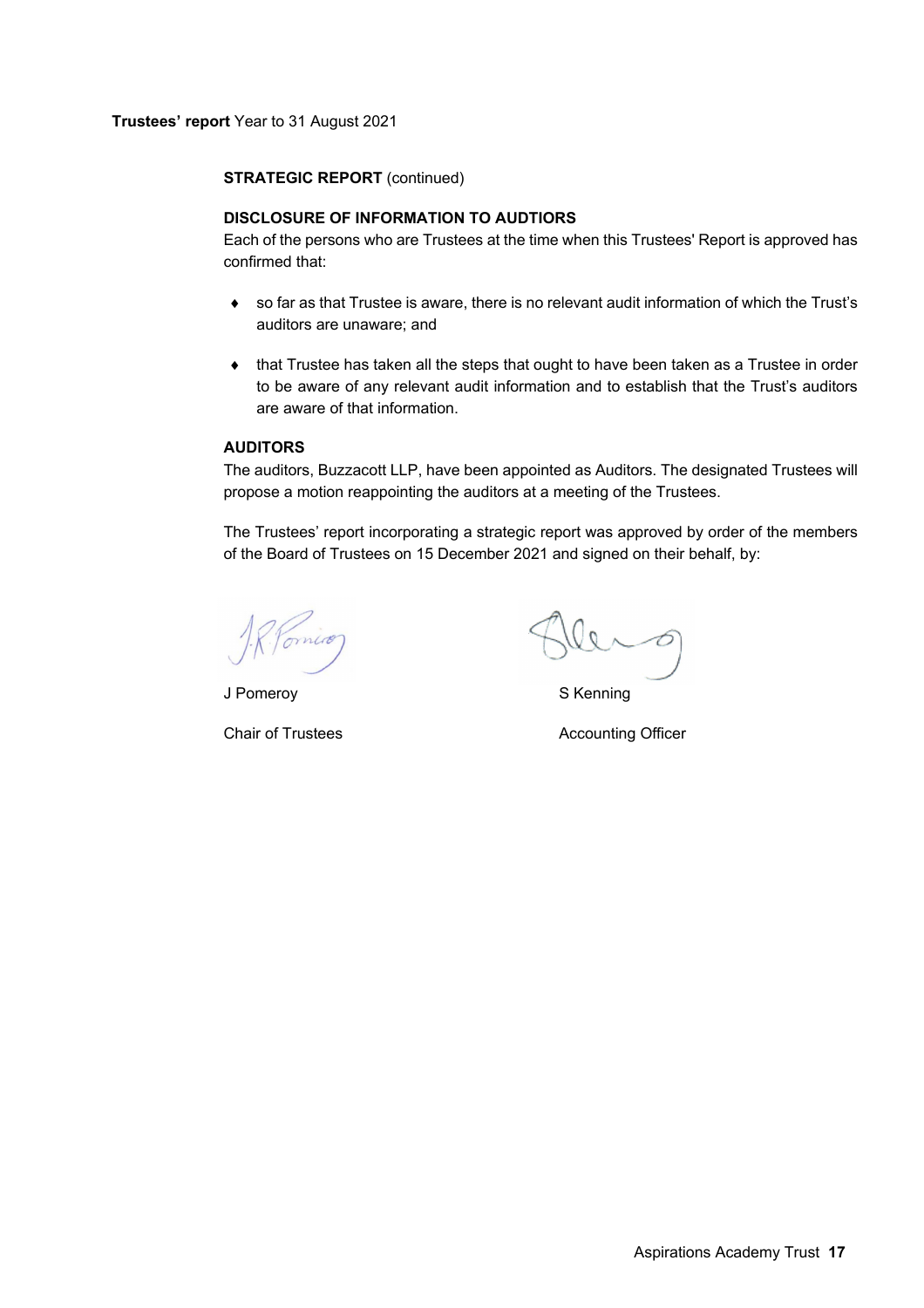# **Scope of responsibility**

Trustees acknowledge we have overall responsibility for ensuring that Aspirations Academies Trust has effective and appropriate systems of control, financial and otherwise. However, such a system is designed to manage rather than eliminate the risk of failure to achieve business objectives, and can provide only reasonable and not absolute assurance against material misstatement or loss.

As Trustees, we have reviewed and taken account of the guidance in DfE's Governance Handbook and competency framework for governance.

The Board of Trustees has delegated the day-to-day responsibility to the Managing Director, as Accounting Officer, for ensuring financial controls conform with the requirements of both propriety and good financial management and in accordance with the requirements and responsibilities assigned to it in the funding agreement between Aspirations Academies Trust and the Secretary of State for Education. They are also responsible for reporting to the Board of Trustees any material weaknesses or breakdowns in internal control.

### **Governance**

The information on governance included here supplements that described in the Trustees' Report and in the Statement of Trustees' Responsibilities. The Board of Trustees has formally met six times during the year.

Attendance during the year at meetings for the Board of Trustees was as follows:

| <b>Trustee</b>                                                | <b>Meetings attended</b> | Out of a possible |
|---------------------------------------------------------------|--------------------------|-------------------|
| S Kenning, Managing Director and<br><b>Accounting Officer</b> | 6                        | 6                 |
| C Bault (resigned March 2021)                                 | 3                        | 3                 |
| R Bosch Sancho                                                | 6                        | 6                 |
| V Daniels (resigned December 2020)                            |                          | 2                 |
| I Livingstone (resigned and became a<br>member 2020)          | 0                        | 2                 |
| P Kenning                                                     | 6                        | 6                 |
| T Baig (resigned November 2020)                               |                          |                   |
| M Brocklehurst                                                |                          | 6                 |
| J Pomeroy, Chair                                              | 6                        | 6                 |
| K Keating                                                     | 3                        |                   |
| S Riley                                                       |                          |                   |
| J Moohouse                                                    | 3                        | 4                 |
| A Moore                                                       |                          |                   |

There were no new Trustees and 4 resignations on the Board of Trustees in 2020-21.

In 2020-21 the key work of the Trust Board was to support the Trust in continually improving our student outcomes at our Academies, to oversee the work towards the achievement of the five year plan, to professionalise governance and to ensure that the Trust achieves its in-year budget reduction strategy.

The quality of the data used by the Board in 2020-21 was considered to be fit for purpose.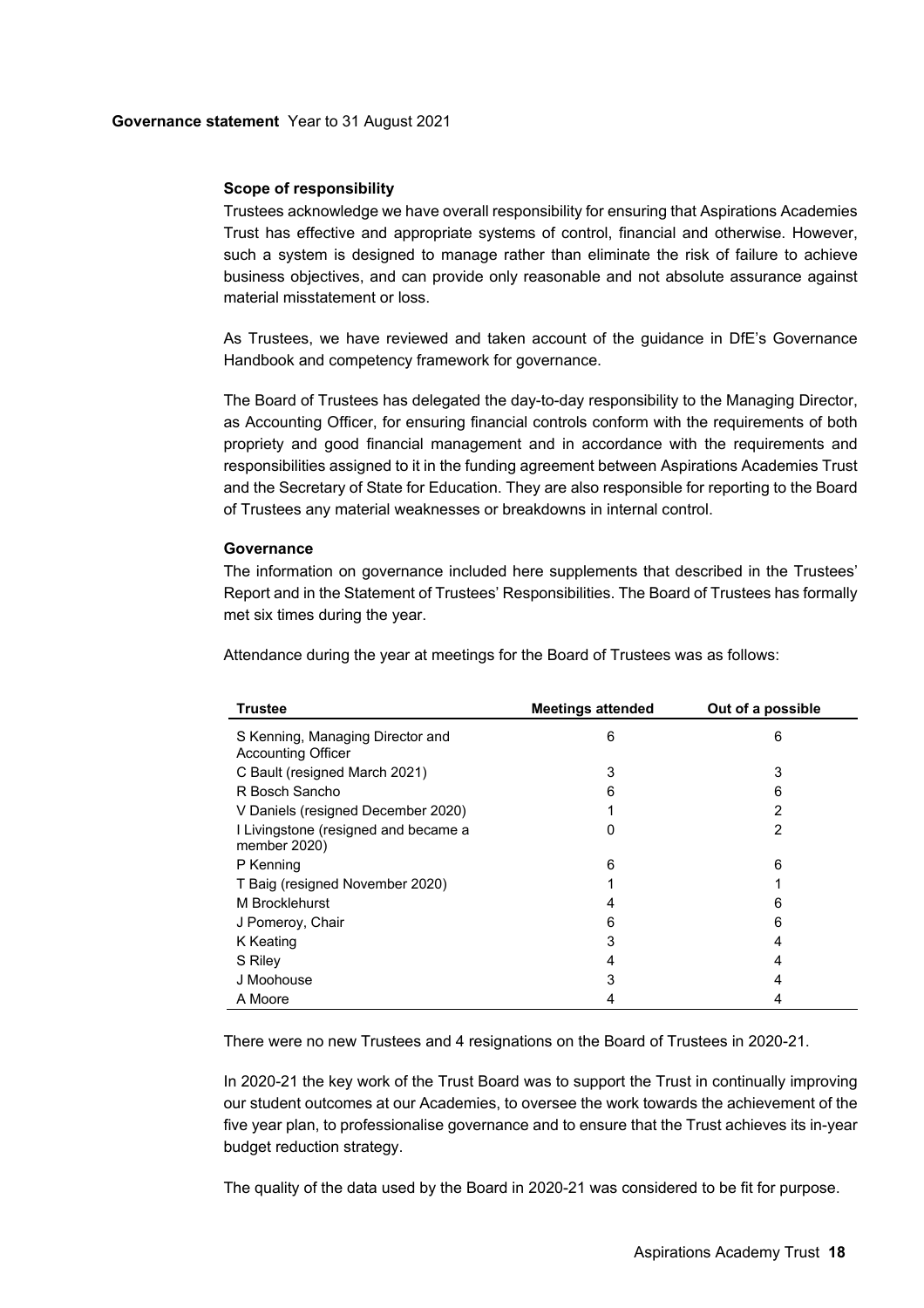# **Governance** (continued)

The Board met six times in 2020/21 which included 2 extraordinary meetings to specifically discuss Academies opening during the pandemic. It has maintained effective oversight of funds by delegating certain areas to a sub- committee and engaging with the Trust Executive between meetings. The Board was also supported by the Audit, Risk & Finance Committee. The Committee, which also has delegated powers, met six times in 2020/21. There were also meetings of the Executive Operational Board. This committee is made up of all the Senior Management Team of the Trust including the Managing Director, Deputy Managing director, Regional CEO's, Director of Finance, Director of HR and Director of Estates. It meets six times a year however during the first lockdown there were weekly meetings to specifically discuss the response and planning to Covid-19.

The board has been effective in the execution of its duties as assigned by the Trustees.

The Trustee intends to conduct its next self-evaluation or external review of governance within the coming academic year.

The Audit, Risk and Finance Committee is a sub-committee of the main Board of Trustees. Its purpose is:

# *Accountability*

- 1. Reviewing the Aspirations management accounts and statutory financial statements and reports to ensure, as far as possible, that they are accurate and any issues arising are recognised, discussed and escalated to the Board as appropriate.
- 2. Discussing with the external auditor the nature and scope of each forthcoming audit and to ensure that the external auditor has the fullest co-operation of staff and is focused on key areas of risk.
- 3. Considering all relevant reports by the appointed external auditor, including reports on the Aspirations accounts, achievement of value for money and the response to any management letters.
- 4. Overseeing the appointment/ re-appointment of the external auditor, in line with Aspirations procurement rules.
- 5. Reviewing, as far as possible, the effectiveness of the Aspirations internal control system established to ensure that the aims, objectives and key performance targets of the Trust are achieved in the most economic and effective manner, and that sufficient assurance is provided to allow the Chair, on behalf of the Board, to sign off on the accounts and disclosures on financial governance.
- 6. Reviewing Aspirations procedures for detecting fraud and whistle blowing and ensure that arrangements arein place by which staff may, in confidence, raise concerns about possible improprieties in matters of financial reporting, financial control or any other matters.
- 7. Reviewing the internal audit/Responsible Officer (RO) function and ensuring that it provides sufficient levels of assurance over internal controls across the network.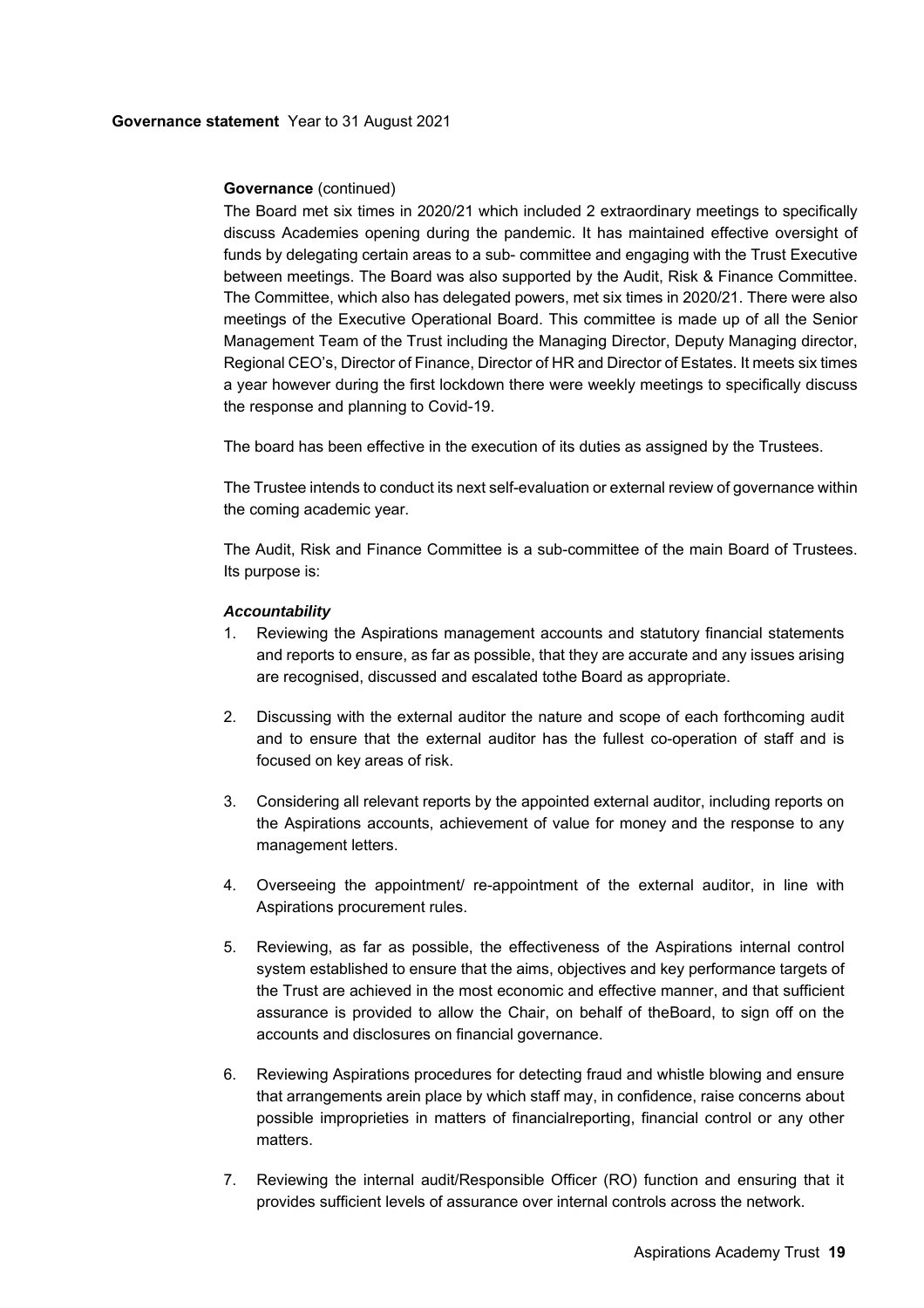# **Governance** (continued)

### *Accountability (continued)*

- 8. Considering internal audit/RO reports, including value-for-money reports and the arrangements for the implementation of any recommendations.
- 9. Reviewing the operation of the Aspirations code of practice for Directors and staff in relation to financial matters.
- 10. Considering the Aspirations approach to risk management and advising the Trust Board on key risks to Aspirations.
- 11. Reviewing due diligence in accordance with the ESFA guidance on due diligence in Academies and maintained schools, best practice for Governing Bodies of maintained schools, local authorities and Academy Trusts, and ensuring that sufficient assurance is provided to allow the Trust Board to sign off on new Academy projects.
- 12. Undertaking any task as asked to do so by the Board of Trustees.

# *Compliance*

13. Reviewing Aspirations compliance with statutory and regulator financial reporting requirements, including deadlines.

### *Evaluation*

14. Reporting at least once a year to the Board on the discharge of the above duties.

Attendance during the year at meetings was as follows:

| <b>Trustee</b>                   | <b>Meetings attended</b> | Out of a possible |
|----------------------------------|--------------------------|-------------------|
| C Bault (Resigned 10/03/2021)    | 3                        |                   |
| R Bosch Sancho                   | 6                        | 6                 |
| V Daniels (Resigned 14/12/2020)  |                          |                   |
| J Pomeroy                        | 6                        | 6                 |
| A Moore                          |                          |                   |
| N Farahani (Notified April 2021) |                          |                   |

The Managing Director, Deputy Managing Director, Director of Finance and Director of HR & Compliance also attended meetings of the Committee as advisors without voting rights.

# **Review of Value for Money**

As Accounting Officer, the Managing Director has responsibility for ensuring that the Academy Trust delivers good value in the use of public resources. The Accounting Officer understands that value for money refers to the educational and wider societal outcomes achieved in return for the taxpayer resources received.

The Accounting Officer considers how the Trust's use of its resources has provided good value for money during the academic year, and reports to the Board of Trustees where value for money can be improved, including the use of benchmarking data where available.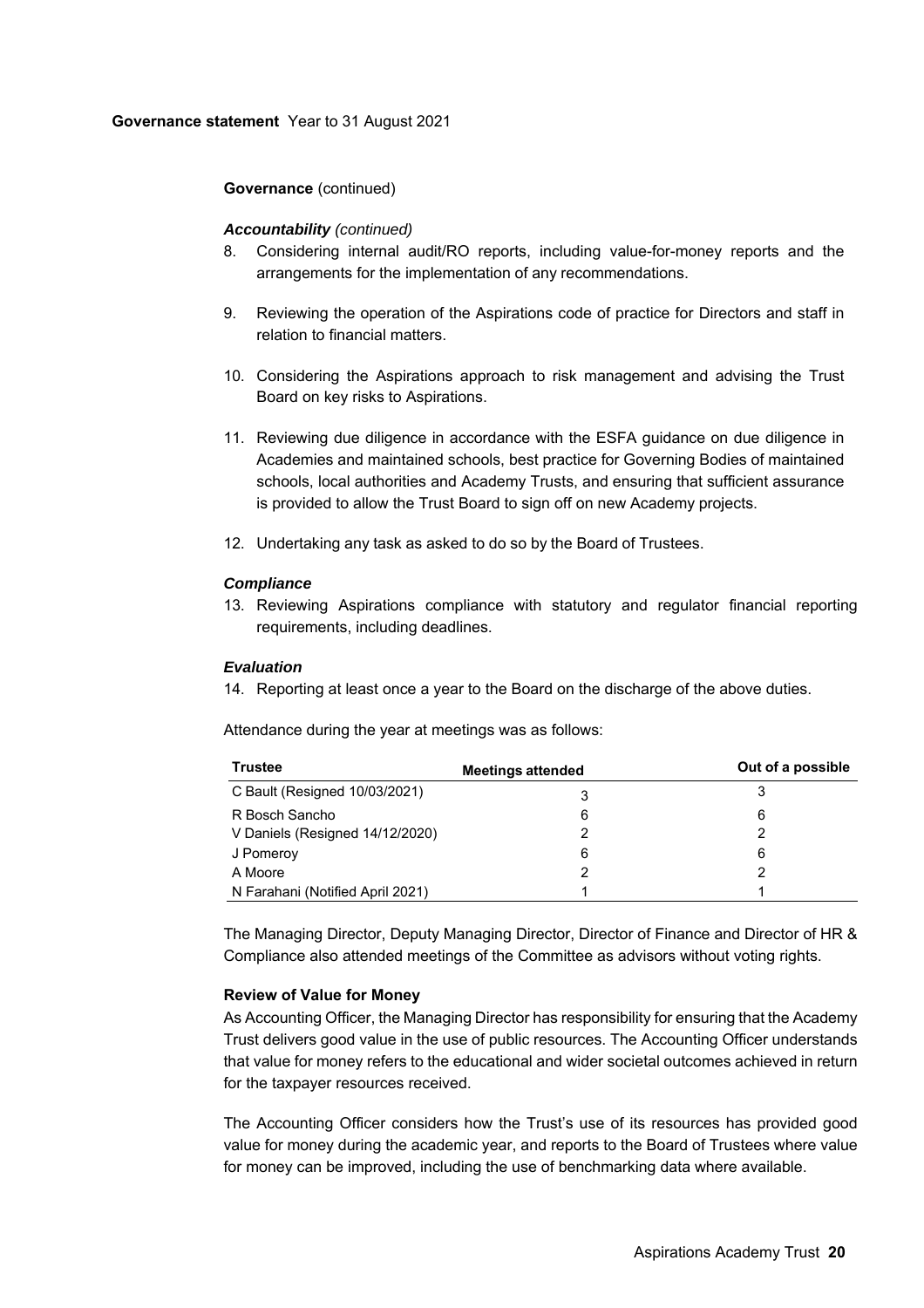### **Review of Value for Money** (continued)

The Accounting Officer for the Academy Trust has delivered and improved value for money during the period as follows:

The Managing Director has worked with the Principals and Finance Director to compare and evaluate the Academy budgets, review spending and improve value for money across different budget areas.

Covid 19 has impacted on the budgets in that further investment in Information Technology to cater for remote learning and adequate cyber security has been undertaken. Additionally, the energy and building cleaning budgets were also impacted as the Trust had to adhere to government guidance on ventilation and cleanliness while keeping the buildings warm.

### **The purpose of the system of internal control**

The system of internal control is designed to manage risk to a reasonable level rather than to eliminate all risk of failure to achieve policies, aims and objectives. It can, therefore, only provide reasonable and not absolute assurance of effectiveness. The system of internal control is based on an ongoing process designed to identify and prioritise the risks to the achievement of Academy Trust policies, aims and objectives, to evaluate the likelihood of those risks being realised and the impact should they be realised, and to manage them efficiently, effectively and economically. The system of internal control has been in place within the Aspirations Academies Trust for the period from 1 September 2020 to 31 August 2021 and up to the date of approval of the annual report and financial statements.

#### **Capacity to handle risk**

The Board of Trustees has reviewed the key risks to which it believes the Academy Trust is exposed together with the operating, financial and compliance controls that have been implemented to mitigate those risks. The Board of Trustees is of the view that there is a fitfor-purpose formal ongoing process for identifying, evaluating and managing the Academy Trust's significant risks that have been in place for the period from 1 September 2020 to 31 August 2021 and up to the date of approval of the annual report and financial statements. This process is regularly reviewed by the Board of Trustees.

#### **The risk and control framework**

The Academy Trust's system of internal financial control is based on a framework of regular management information and administrative procedures including the segregation of duties and a system of delegation and accountability. In particular, it includes:

- comprehensive budgeting and monitoring systems with an annual budget and financial forecast with periodic financial reports which are reviewed and agreed by the Board of Trustees;
- Regular reviews by the Executive Operational Board of reports which indicate financial performance against the forecasts and of major purchase plans, capital works and expenditure programmes
- Setting targets to measure financial and other performance
- Clearly defined purchasing (asset purchase or capital investment) guidelines
- Delegation of authority and segregation of duties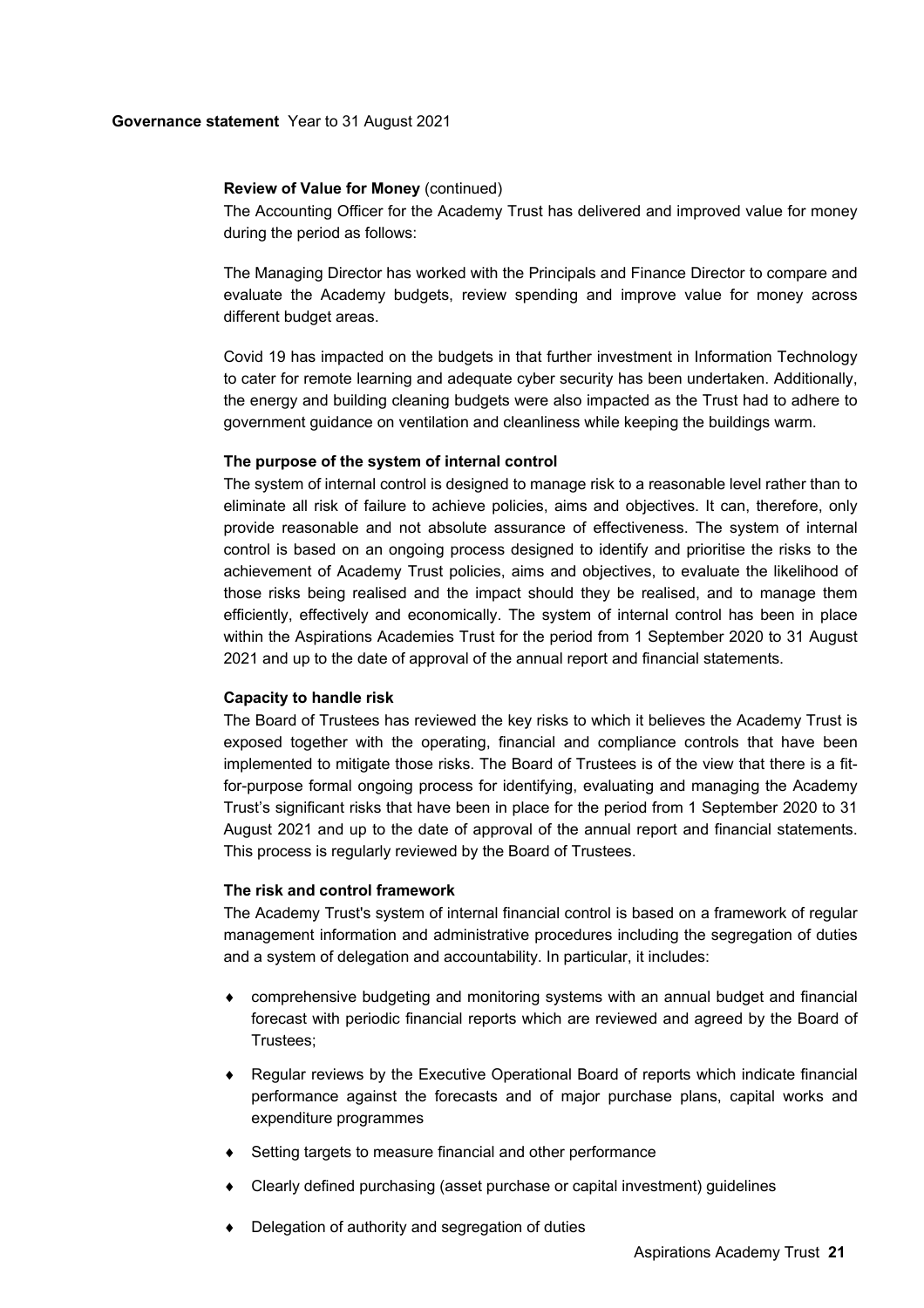### **The risk and control framework** (continued)

Identification and management of risks

The Board of Trustees has considered the need for a specific internal audit function and has decided to appoint Tridan Business Concepts as internal auditor.

The internal auditor's role includes giving advice on financial matters and performing a range of checks on the Trust's financial systems. In particular the checks carried out in the current period included:

- Evaluating the suitability of, and level of compliance with, financial and other controls. This includes assessing whether procedures are designed effectively and efficiently and checking transactions to confirm whether agreed procedures have been followed;
- Offering advice and insight to the board on how to address weaknesses in financial and other controls, acting as catalyst for improvement, but without diluting management's responsibility for day to day running of the Trust;
- Ensuring all categories of risk are adequately identified, reported and managed.

The auditor reports to the Board of Trustees through the Audit, Risk and Finance Committee on the operation of the systems of control and on the discharge of the Board of Trustees' financial responsibilities.

The internal auditor delivered their schedule of work as planned and no material issues were identified as a result of their work.

### **Review of effectiveness**

As Accounting Officer, the Managing Director has responsibility for reviewing the effectiveness of the system of internal control. During the year in question the review has been informed by:

- the work of the external auditor and internal auditor;
- the financial management and governance self-assessment process; and
- the work of the executive managers within the Academy Trust who have responsibility for the development and maintenance of the internal control framework.

The Accounting Officer has been advised of the implications of the results of their review of the system of internal control by the risk and audit committee and a plan to address weakness and ensure continuous improvement of the system is in place.

Approved by order of the Board of Trustees on 15 December 2021 and signed on their behalf by:

J Pomeroy S Kenning

Chair of Trustees **Accounting Officer**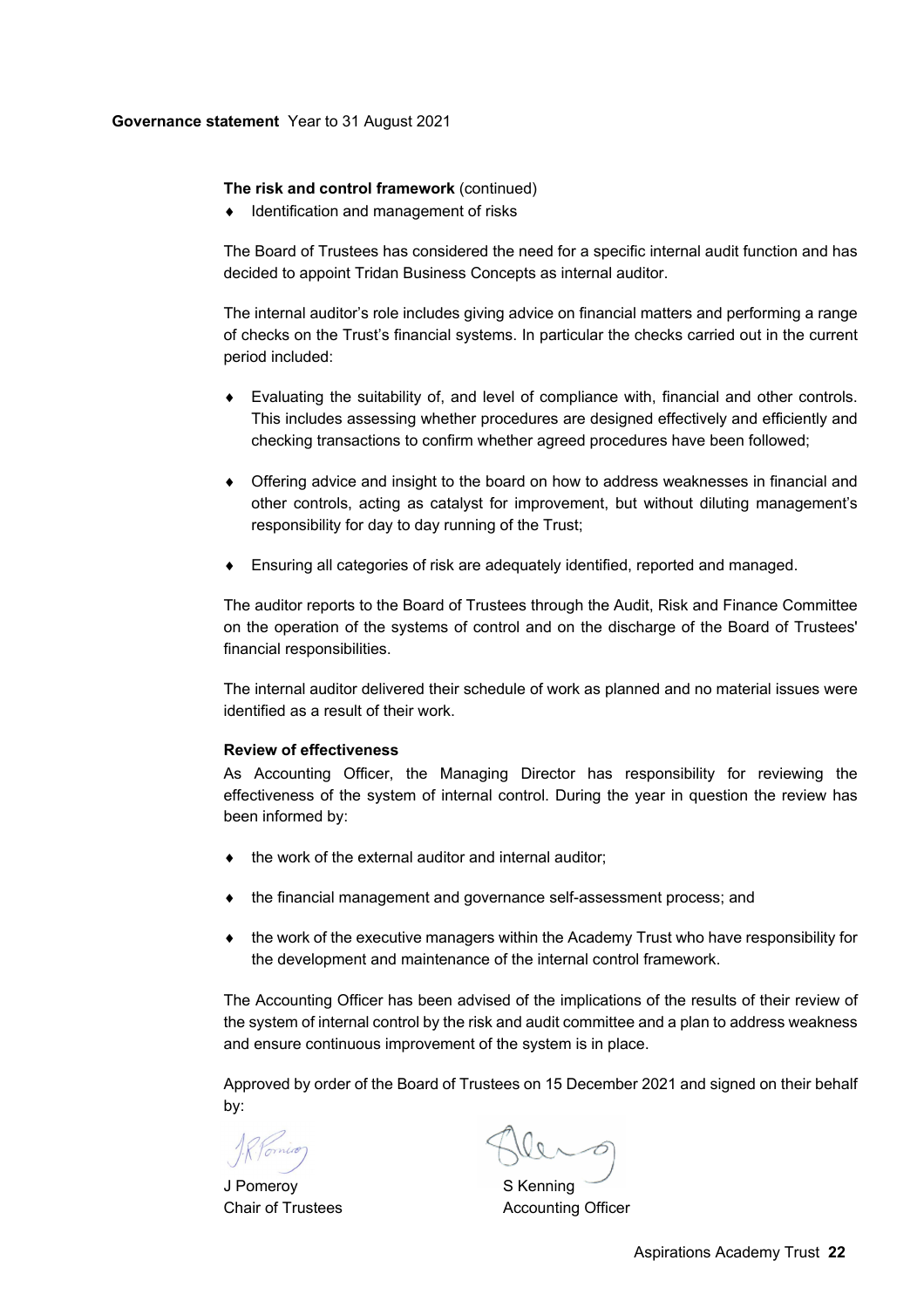# **Statement of regularity, propriety and compliance** Year to 31 August 2021

As Accounting Officer of Aspirations Academies Trust I have considered my responsibility to notify the Academy Trust Board of Trustees and the Education and Skills Funding Agency (ESFA) of material irregularity, impropriety and non-compliance with terms and conditions of all funding received by the Academy Trust, under the funding agreement in place between the Academy Trust and the Secretary of State for Education. As part of my consideration I have had due regard to the requirements of the Academies Financial Handbook 2020.

I confirm that I and the Academy Trust's Board of Trustees are able to identify any material irregular or improper use of funds by the Academy Trust, or material non-compliance with the terms and conditions of funding under the Academy Trust's funding agreement and the Academies Financial Handbook 2020.

I confirm that no instances of material irregularity, impropriety or funding non-compliance have been discovered to date. If any instances are identified after the date of this statement, these will be notified to the Board of Trustees and ESFA.

 $\overline{Q}$ 

S Kenning Accounting Officer

Date: 15th December 2021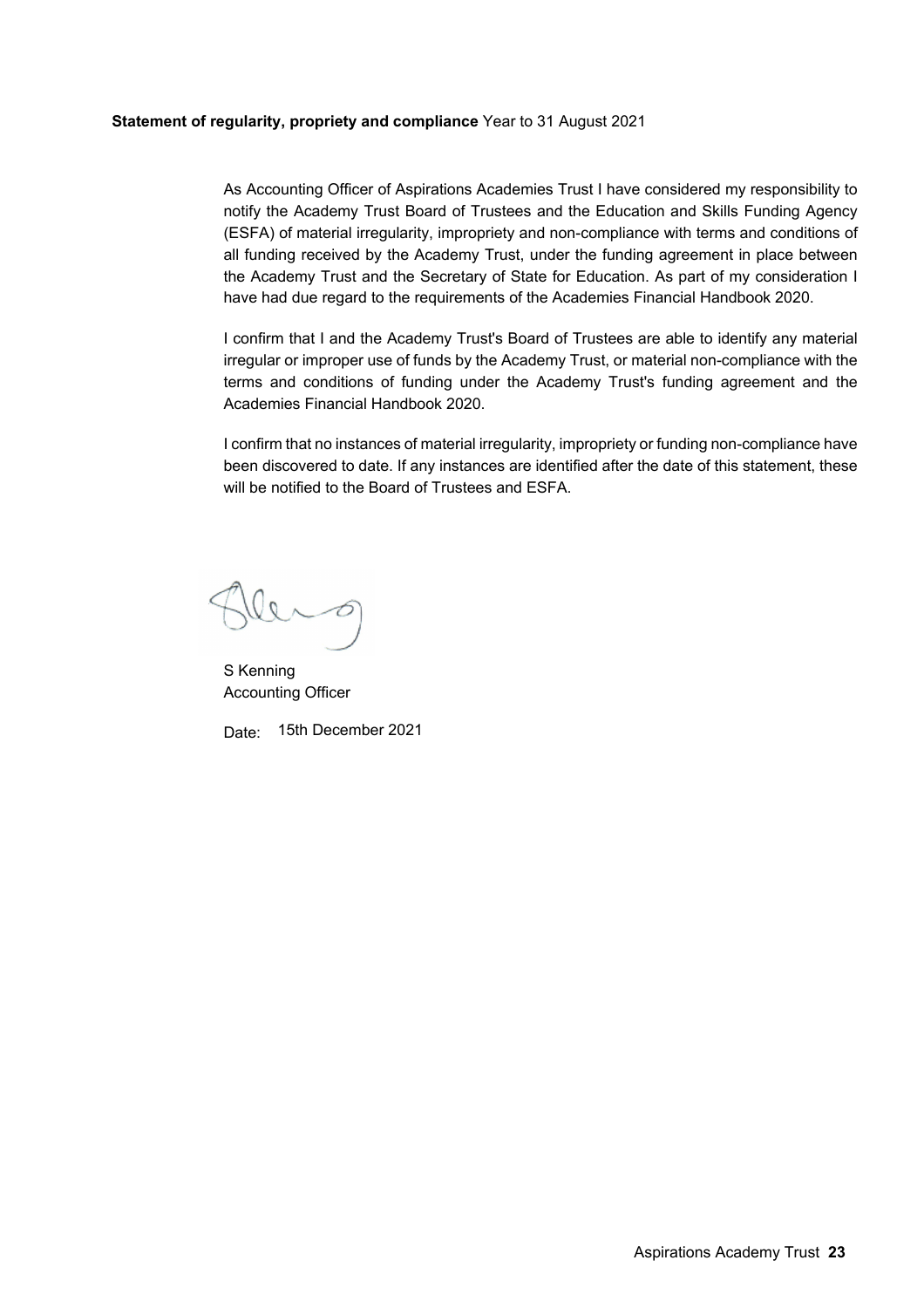### **Statement of Trustees' responsibilities** Year to 31 August 2021

The trustees (who are also the directors of Aspirations Academy Trust for the purposes of company law) are responsible for preparing the Trustees' report (including the strategic report) and the financial statements in accordance with the Annual Accounts Direction issued by the Education and Skills Funding Agency, United Kingdom Accounting Standards (United Kingdom Generally Accepted Accounting Practice) and applicable law and regulations.

Company law requires the Trustees to prepare financial statements for each financial year. Under company law the Trustees must not approve the financial statements unless they are satisfied that they give a true and fair view of the state of affairs of the charitable company and of its incoming resources and application of resources, including its income and expenditure, for that period. In preparing these financial statements, the Trustees are required to:

- select suitable accounting policies and then apply them consistently;
- observe the methods and principles in the Charities SORP FRS 102 and the Academies Accounts Direction 2020 to 2021;
- make judgements and accounting estimates that are reasonable and prudent;
- state whether applicable UK Accounting Standards have been followed, subject to any material departures disclosed and explained in the financial statements; and
- $\bullet$  prepare the financial statements on the going concern basis unless it is inappropriate to presume that the charitable company will continue in business.

The Trustees are responsible for keeping adequate accounting records that are sufficient to show and explain the charitable company's transactions and disclose with reasonable accuracy at any time the financial position of the charitable company and enable them to ensure that the financial statements comply with the Companies Act 2006. They are also responsible for safeguarding the assets of the charitable company and hence for taking reasonable steps for the prevention and detection of fraud and other irregularities.

The Trustees are responsible for ensuring that in its conduct and operation the charitable company applies financial and other controls, which conform with the requirements both of propriety and of good financial management. They are also responsible for ensuring that grants received from ESFA/DfE have been applied for the purposes intended.

The Trustees are responsible for the maintenance and integrity of the corporate and financial information included on the charitable company's website. Legislation in the United Kingdom governing the preparation and dissemination of financial statements may differ from legislation in other jurisdictions.

Approved by order of the members of the Board of Trustees on 15 December 2021 and signed on its behalf by:

J Pomeroy Chair of Trustees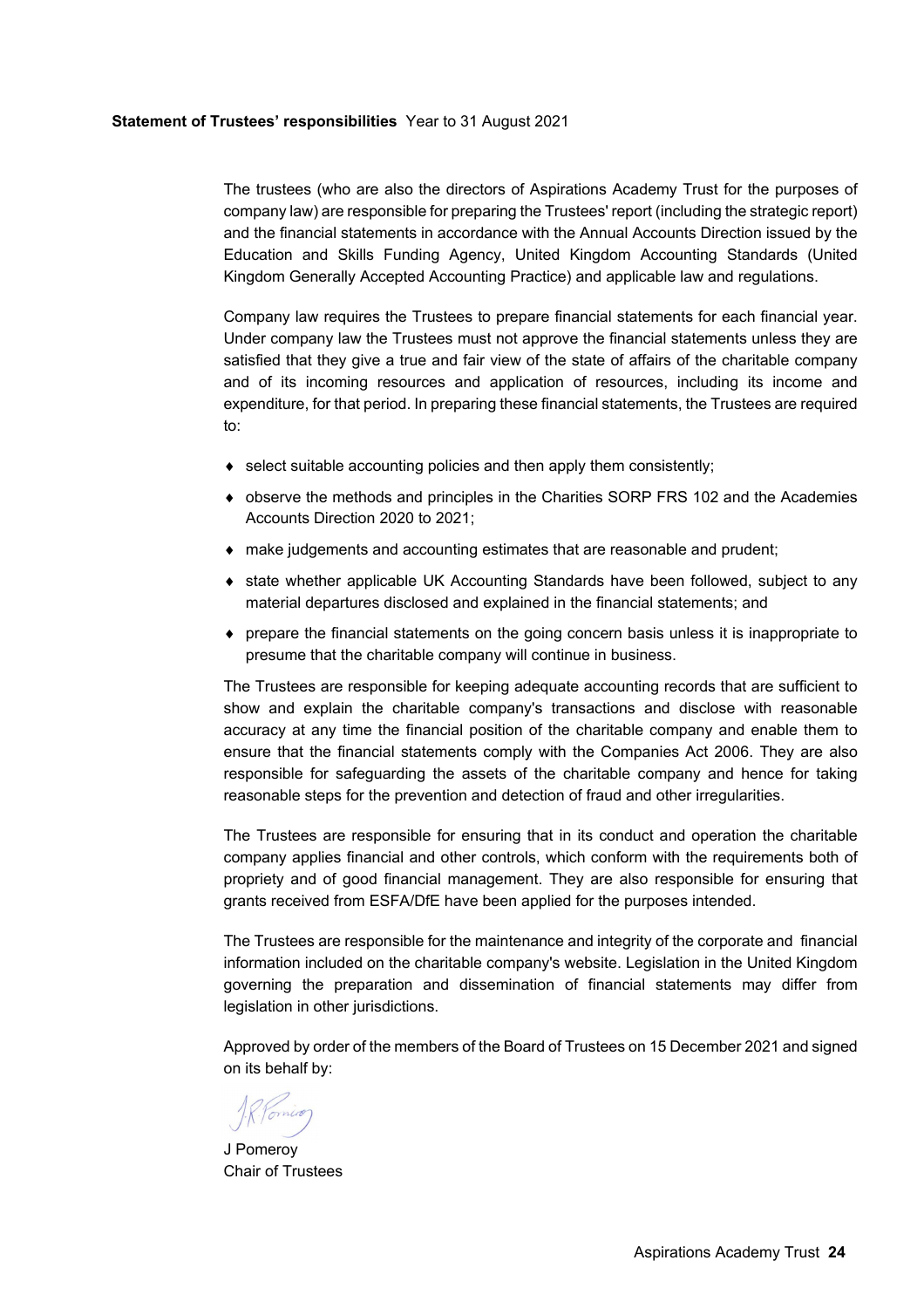# **Independent auditor's report to the members of Aspirations Academies Trust**

# **Opinion**

We have audited the financial statements of Aspirations Academies Trust (the 'charitable company') for the year ended 31 August 2021 which comprise the statement of financial activities, the balance sheet, the statement of cash flows, the principal accounting policies and the notes to the financial statements. The financial reporting framework that has been applied in their preparation is applicable law, United Kingdom Accounting Standards, including Financial Reporting Standard 102 'The Financial Reporting Standard applicable in the UK and Republic of Ireland' (United Kingdom Generally Accepted Accounting Practice), Accounting and Reporting by Charities: Statement of Recommended Practice applicable to charities preparing their accounts in accordance with the Financial Reporting Standard applicable in the UK and Republic of Ireland (FRS 102) (the Charities SORP 2019) and the Academies Accounts Direction 2020 to 2021.

In our opinion, the financial statements:

- give a true and fair view of the state of the charitable company's affairs as at 31 August 2021 and of its income and expenditure, for the period then ended;
- have been properly prepared in accordance with United Kingdom Generally Accepted Accounting Practice;
- have been prepared in accordance with the requirements of the Companies Act 2006; and
- have been prepared in accordance with the Charities SORP 2019 and Academies Accounts Direction 2020 to 2021.

### **Basis for opinion**

We conducted our audit in accordance with International Standards on Auditing (UK) (ISAs (UK)) and applicable law. Our responsibilities under those standards are further described in the Auditor's responsibilities for the audit of the financial statements section of our report. We are independent of the charitable company in accordance with the ethical requirements that are relevant to our audit of the financial statements in the UK, including the FRC's Ethical Standard, and we have fulfilled our other ethical responsibilities in accordance with these requirements. We believe that the audit evidence we have obtained is sufficient and appropriate to provide a basis for our opinion.

### **Conclusions relating to going concern**

In auditing the financial statements, we have concluded that the trustees' use of the going concern basis of accounting in the preparation of the financial statements is appropriate.

Based on the work we have performed, we have not identified any material uncertainties relating to events or conditions that, individually or collectively, may cast significant doubt on the charitable company's ability to continue as a going concern for a period of at least twelve months from when the financial statements are authorised for issue.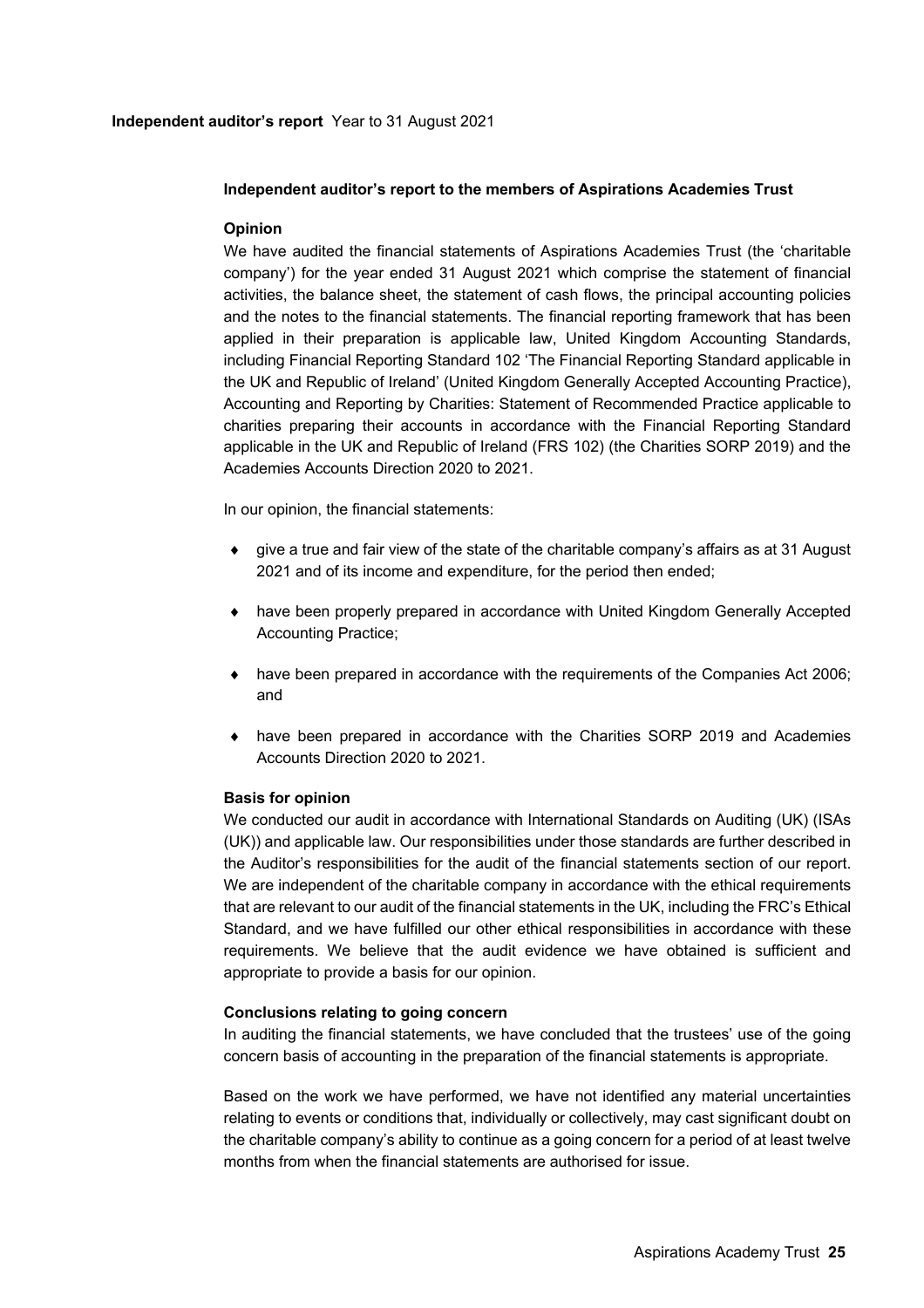# **Conclusions relating to going concern** (continued)

Our responsibilities and the responsibilities of the trustees with respect to going concern are described in the relevant sections of this report.

# **Other information**

The trustees are responsible for the other information. The other information comprises the information included in the annual report other than the financial statements and our auditor's report thereon. Our opinion on the financial statements does not cover the other information and, except to the extent otherwise explicitly stated in our report, we do not express any form of assurance conclusion thereon.

In connection with our audit of the financial statements, our responsibility is to read the other information and, in doing so, consider whether the other information is materially inconsistent with the financial statements or our knowledge obtained in the audit or otherwise appears to be materially misstated. If we identify such material inconsistencies or apparent material misstatements, we are required to determine whether there is a material misstatement in the financial statements or a material misstatement of the other information. If, based on the work we have performed, we conclude that there is a material misstatement of this other information, we are required to report that fact.

We have nothing to report in this regard.

# **Opinions on other matters prescribed by the Companies Act 2006**

In our opinion, based on the work undertaken in the course of the audit:

- the information given in the trustees' report, which is also the directors' report for the purposes of company law and includes the strategic report, for the financial year for which the financial statements are prepared is consistent with the financial statements; and
- $\bullet$  the trustees' report, which is also the directors' report for the purposes of company law and includes the strategic report, has been prepared in accordance with applicable legal requirements.

### **Matters on which we are required to report by exception**

In the light of the knowledge and understanding of the charitable company and its environment obtained in the course of the audit, we have not identified material misstatements in the trustees' report including the strategic report.

We have nothing to report in respect of the following matters in relation to which the Companies Act 2006 requires us to report to you if, in our opinion:

- adequate accounting records have not been kept, or returns adequate for our audit have not been received from branches not visited by us; or
- $\bullet$  the financial statements are not in agreement with the accounting records and returns; or
- certain disclosures of trustees' remuneration specified by law are not made; or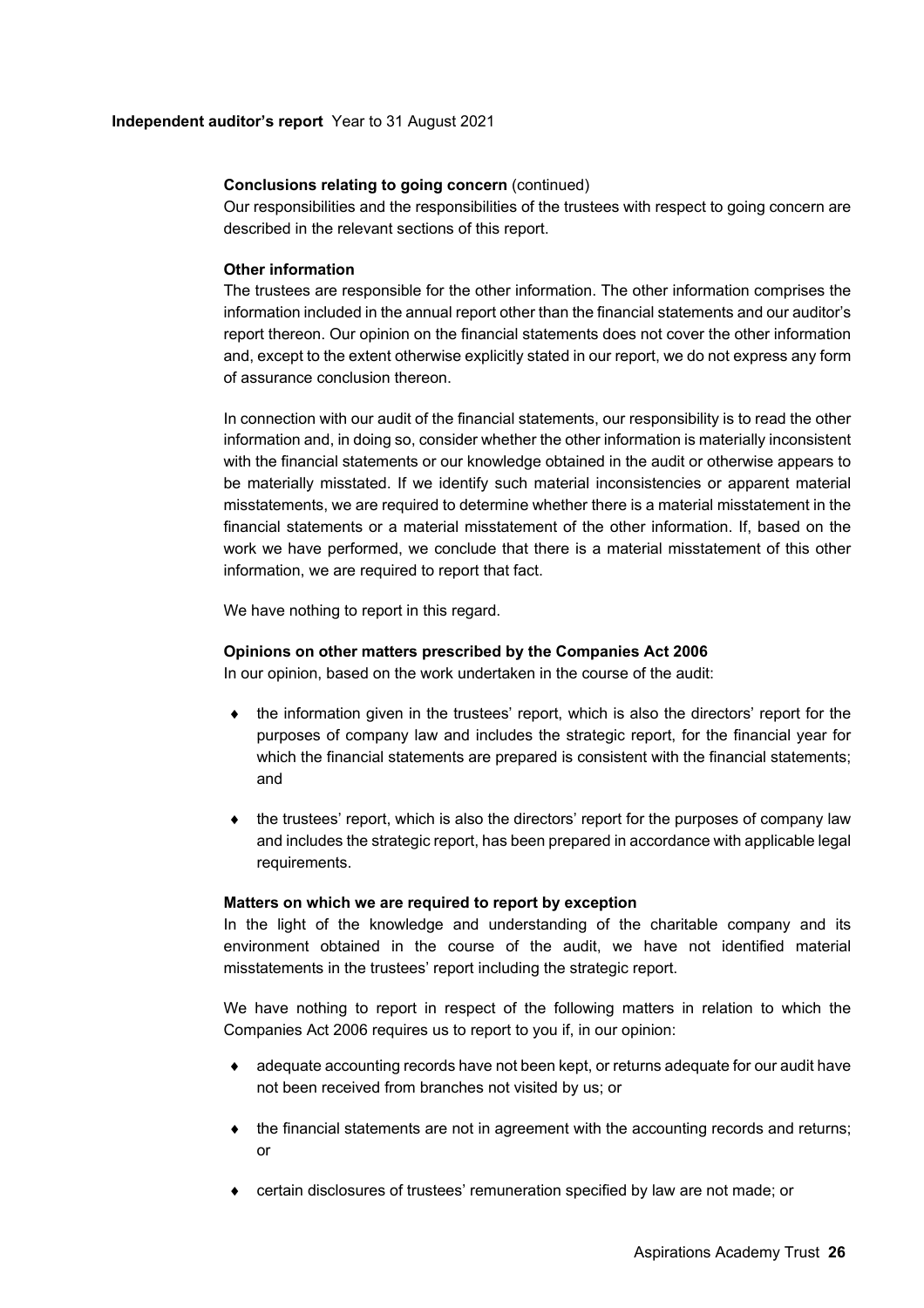### **Matters on which we are required to report by exception (continued)**

we have not received all the information and explanations we require for our audit.

### **Responsibilities of trustees**

As explained more fully in the trustees' responsibilities statement, the trustees (who are also the directors for the purposes of company law) are responsible for the preparation of the financial statements and for being satisfied that they give a true and fair view, and for such internal control as the trustees determine is necessary to enable the preparation of financial statements that are free from material misstatement, whether due to fraud or error.

In preparing the financial statements, the trustees are responsible for assessing the charitable company's ability to continue as a going concern, disclosing, as applicable, matters related to going concern and using the going concern basis of accounting unless trustees either intend to liquidate the charitable company or to cease operations, or have no realistic alternative but to do so.

#### **Auditor's responsibilities for the audit of the financial statements**

Our objectives are to obtain reasonable assurance about whether the financial statements as a whole are free from material misstatement, whether due to fraud or error, and to issue an auditor's report that includes our opinion. Reasonable assurance is a high level of assurance, but is not a guarantee that an audit conducted in accordance with ISAs (UK) will always detect a material misstatement when it exists. Misstatements can arise from fraud or error and are considered material if, individually or in the aggregate, they could reasonably be expected to influence the economic decisions of users taken on the basis of these financial statements.

Irregularities, including fraud, are instances of non-compliance with laws and regulations. We design procedures in line with our responsibilities, outlined above, to detect material misstatements in respect of irregularities, including fraud. The extent to which our procedures are capable of detecting irregularities, including fraud is detailed below:

Our approach to identifying and assessing the risks of material misstatement in respect of irregularities, including fraud and non-compliance with laws and regulations, was as follows:

- $\bullet$  the engagement partner ensured that the engagement team collectively had the appropriate competence, capabilities and skills to identify or recognise non-compliance with applicable laws and regulations;
- we identified the laws and regulations applicable to the charitable company through discussions with management, and from our knowledge of the academy trust sector;
- the identified laws and regulations were communicated within the audit team regularly and the team remained alert to instances of non-compliance throughout the audit;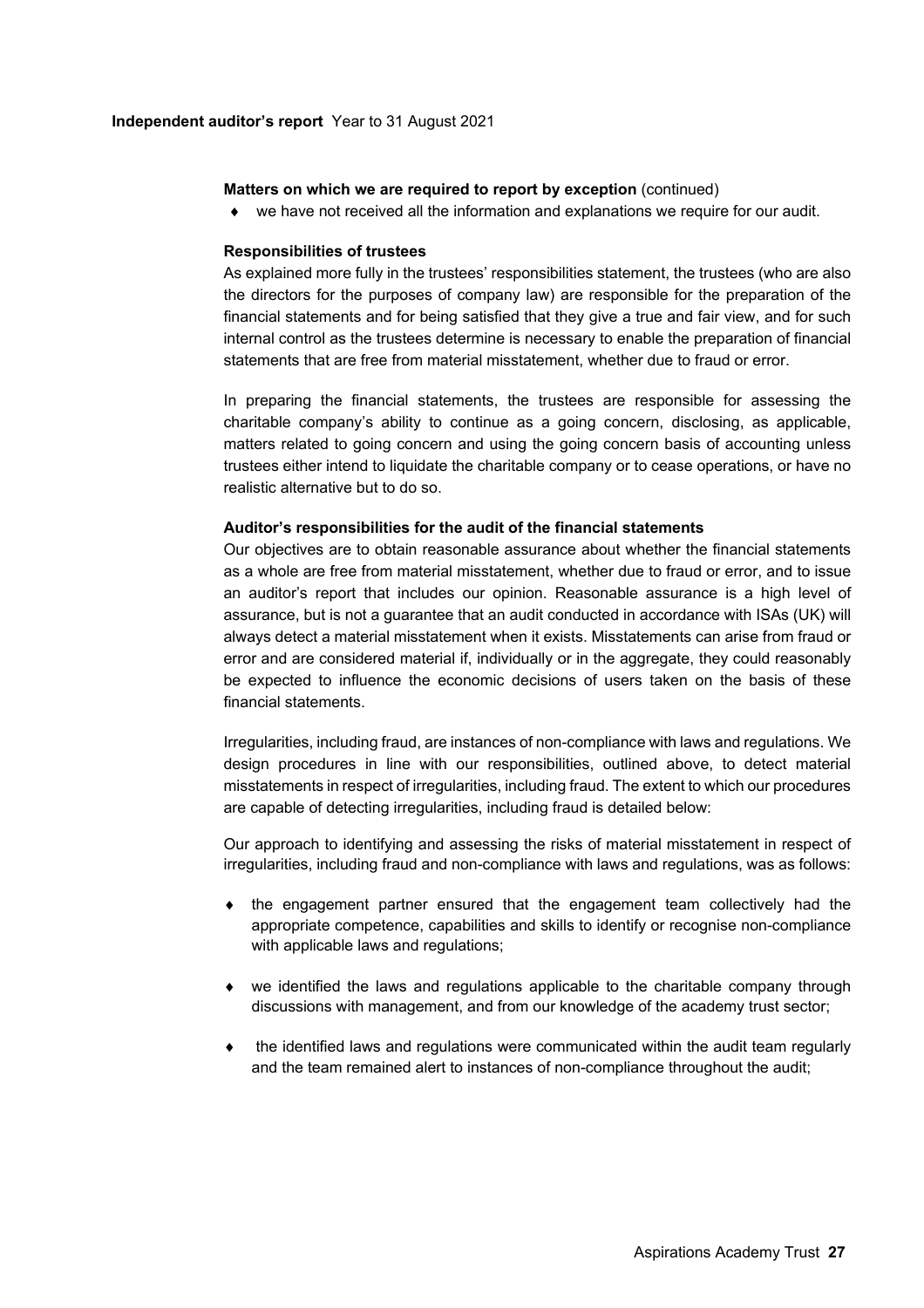# **Auditor's responsibilities for the audit of the financial statements** (continued)

- we considered the legal and regulatory frameworks that are applicable to the charitable company and determined that the most significant are the Companies Act 2006, the Charities SORP FRS 102, the Academies Accounts Direction 2020 to 2021, the Academies Financial Handbook 2020, and the academy trust's funding agreement with the ESFA as well as legislation pertaining to safeguarding in the UK;
- we understood how the charitable company is complying with those legal and regulatory frameworks by making inquiries to management and those responsible for legal, compliance and governance procedures. We corroborated our inquiries through our review of the minutes of trustees' meetings and papers provided to the trustees
- we planned and carried out a separate limited assurance engagement in respect of regularity, propriety and compliance in accordance with the Framework and Guide for External Auditors and Reporting Accountants of Academy Trusts issued by the ESFA, as set out in our separate independent reporting accountant's assurance report on regularity.

We assessed the susceptibility of the charitable company's financial statements to material misstatement, including obtaining an understanding of how fraud might occur, by:

- making enquiries of management and those charged with governance as to where they considered there was susceptibility to fraud, their knowledge of actual, suspected and alleged fraud; and
- considering the internal controls in place to mitigate risks of fraud and non-compliance with laws and regulations.

To address the risk of fraud through management bias and override of controls, we:

- performed analytical procedures to identify any unusual or unexpected relationships;
- $\bullet$  tested journal entries to identify unusual transactions;
- $\bullet$  tested the authorisation of expenditure as part of our substantive testing thereon;
- assessed whether judgements and assumptions made in determining the accounting estimates set out in the accounting policies were indicative of potential bias; and
- used data analytics to identify any significant or unusual transactions and identify the rationale for them.

In response to the risk of irregularities and non-compliance with laws and regulations, we designed procedures which included, but were not limited to:

agreeing financial statement disclosures to underlying supporting documentation;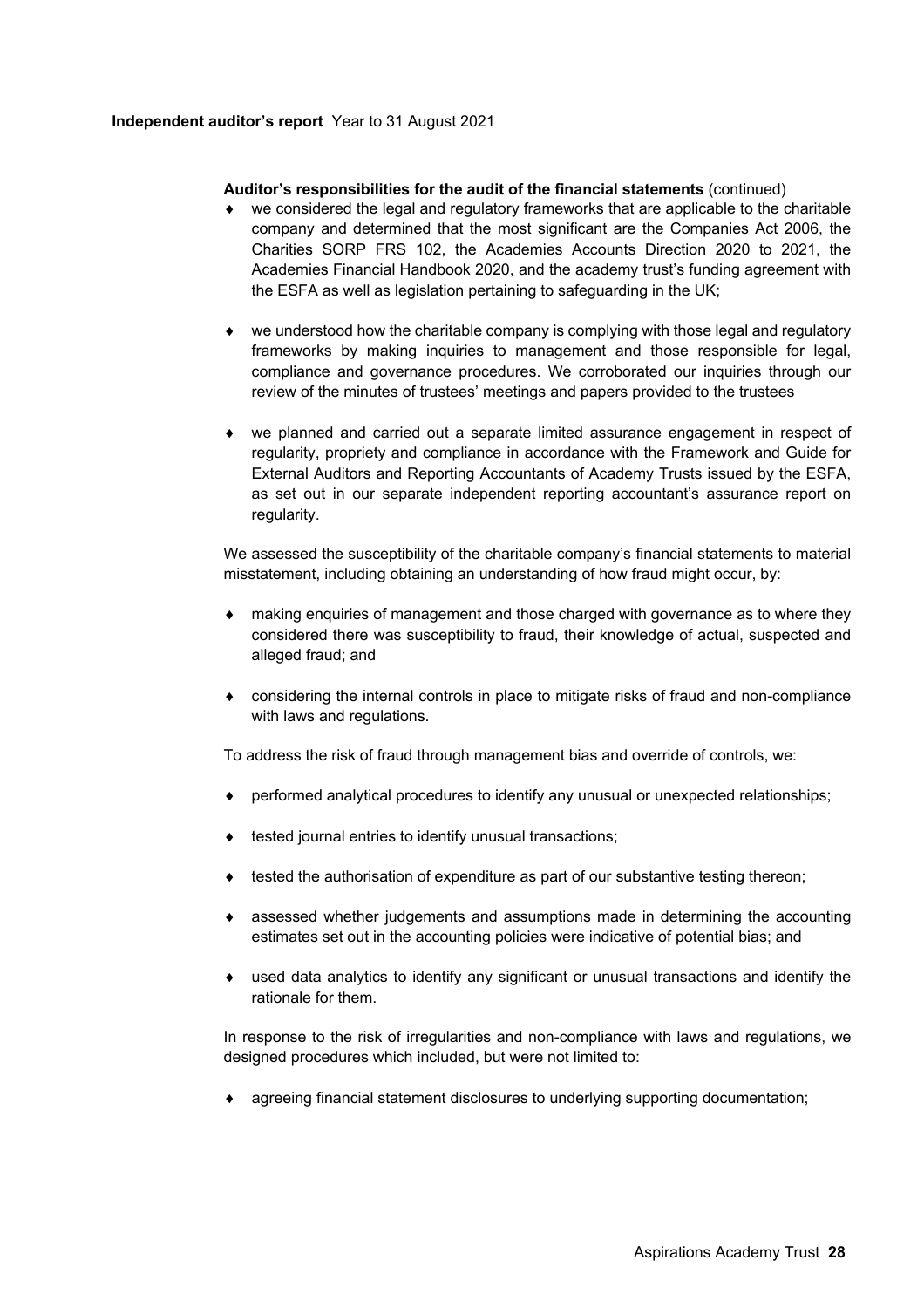# **Auditor's responsibilities for the audit of the financial statements** (continued)

- reviewing the minutes of trustees' meetings;
- enquiring of management and those charged with governance as to actual and potential litigation and claims;
- reviewing any available correspondence with Ofsted, ESFA and HMRC; and
- $\bullet$  the work undertaken in relation to the limited assurance engagement in respect of regularity, propriety and compliance in accordance with the Framework and Guide for External Auditors and Reporting Accountants of Academy Trusts issued by the ESFA, as set out in our separate independent reporting accountant's assurance report on regularity.

There are inherent limitations in our audit procedures described above. The more removed that laws and regulations are from financial transactions, the less likely it is that we would become aware of non-compliance. International Standards on Auditing also limit the audit procedures required to identify non-compliance with laws and regulations to enquiry of the trustees and other management and the inspection of regulatory and legal correspondence, if any.

A further description of our responsibilities for the audit of the financial statements is located on the Financial Reporting Council's website at www.frc.org.uk/auditorsresponsibilities. This description forms part of our auditor's report.

# **Use of our report**

This report is made solely to the charitable company's members, as a body, in accordance with Chapter 3 of Part 16 of the Companies Act 2006. Our audit work has been undertaken so that we might state to the charitable company's members those matters we are required to state to them in an auditor's report and for no other purpose. To the fullest extent permitted by law, we do not accept or assume responsibility to anyone other than the charitable company and the charitable company's members as a body, for our audit work, for this report, or for the opinions we have formed.

Buzzardt 11P

22.12.2021

Hugh Swainson (Senior Statutory Auditor) For and on behalf of Buzzacott LLP, Statutory Auditor 130 Wood Street London EC2V 6DL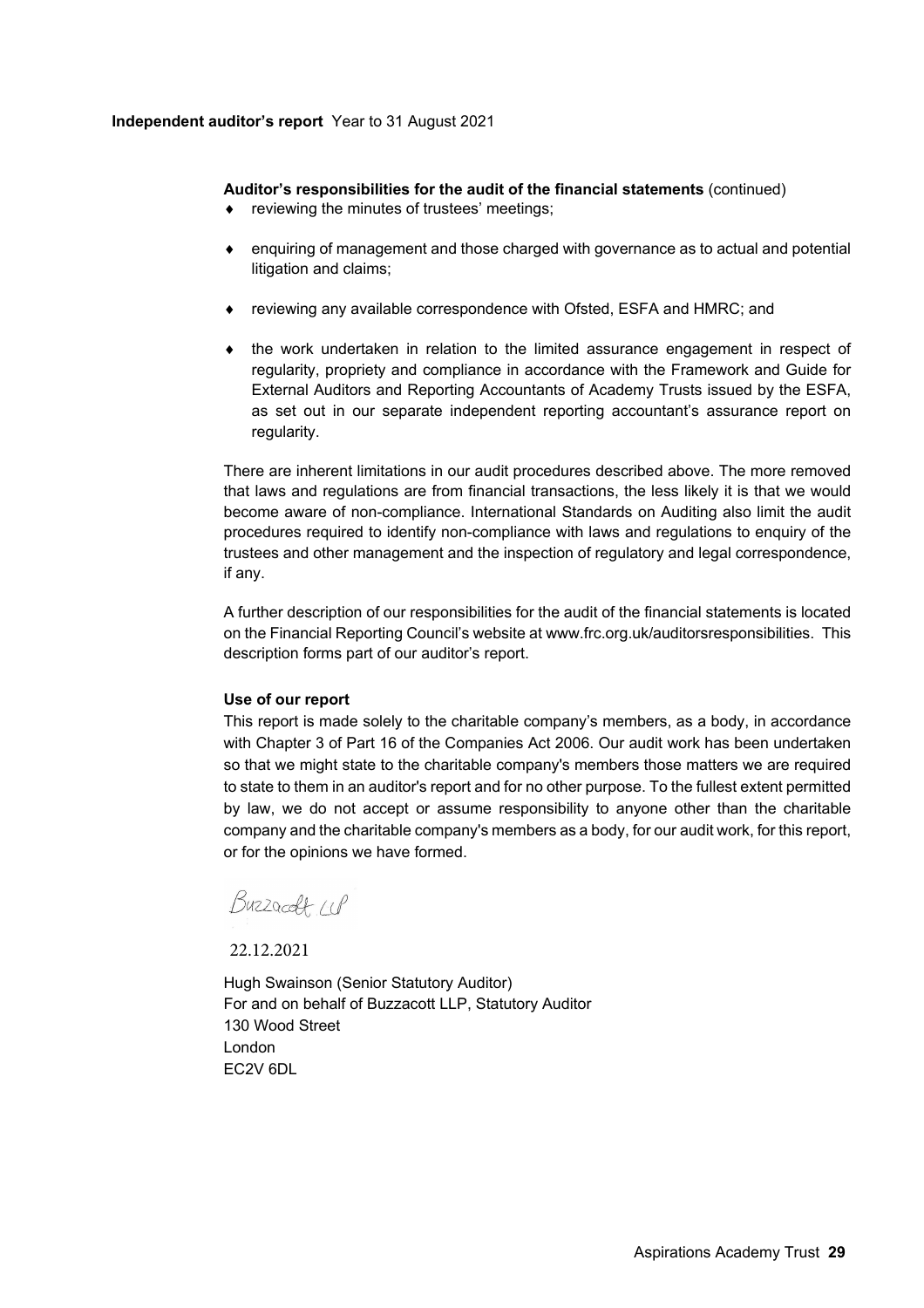# **Independent reporting accountant's assurance report on regularity to Aspirations Academy Trust and the Education and Skills Funding Agency**

In accordance with the terms of our engagement letter dated 14 June 2021 and further to the requirements of the Education and Skills Funding Agency (ESFA) as included in the Academies Accounts Direction 2020 to 2021, we have carried out an engagement to obtain limited assurance about whether the expenditure disbursed and income received by Aspirations Academy Trust during the period from 1 September 2020 to 31 August 2021 have been applied to the purposes identified by Parliament and the financial transactions conform to the authorities which govern them.

This report is made solely to Aspirations Academy Trust and the ESFA in accordance with the terms of our engagement letter. Our work has been undertaken so that we might state to the Aspirations Academy Trust and the ESFA those matters we are required to state in a report and for no other purpose. To the fullest extent permitted by law, we do not accept or assume responsibility to anyone other than Aspirations Academy Trust and the ESFA, for our work, for this report, or for the conclusion we have formed.

# **Respective responsibilities of Aspirations Academy Trust's Accounting Officer and the reporting accountant**

The Accounting Officer is responsible, under the requirements of Aspirations Academy Trust's funding agreement with the Secretary of State for Education and the Academies Financial Handbook, extant from 1 September 2020, for ensuring that expenditure disbursed and income received is applied for the purposes intended by Parliament and the financial transactions conform to the authorities which govern them.

Our responsibilities for this engagement are established in the United Kingdom by our profession's ethical guidance and are to obtain limited assurance and report in accordance with our engagement letter and the requirements of the Academies Accounts Direction 2020 to 2021. We report to you whether anything has come to our attention in carrying out our work which suggests that in all material respects, expenditure disbursed and income received during the year from 1 September 2020 to 31 August 2021 have not been applied to purposes intended by Parliament or that the financial transactions do not conform to the authorities which govern them.

### **Approach**

We conducted our engagement in accordance with the Framework and Guide for External Auditors and Reporting Accountant of Academy Trusts issued by ESFA. We performed a limited assurance engagement as defined in our engagement letter.

The objective of a limited assurance engagement is to perform such procedures as to obtain information and explanations in order to provide us with sufficient appropriate evidence to express a negative conclusion on regularity.

A limited assurance engagement is more limited in scope than a reasonable assurance engagement and consequently does not enable us to obtain assurance that we would become aware of all significant matters that might be identified in a reasonable assurance engagement. Accordingly, we do not express a positive opinion.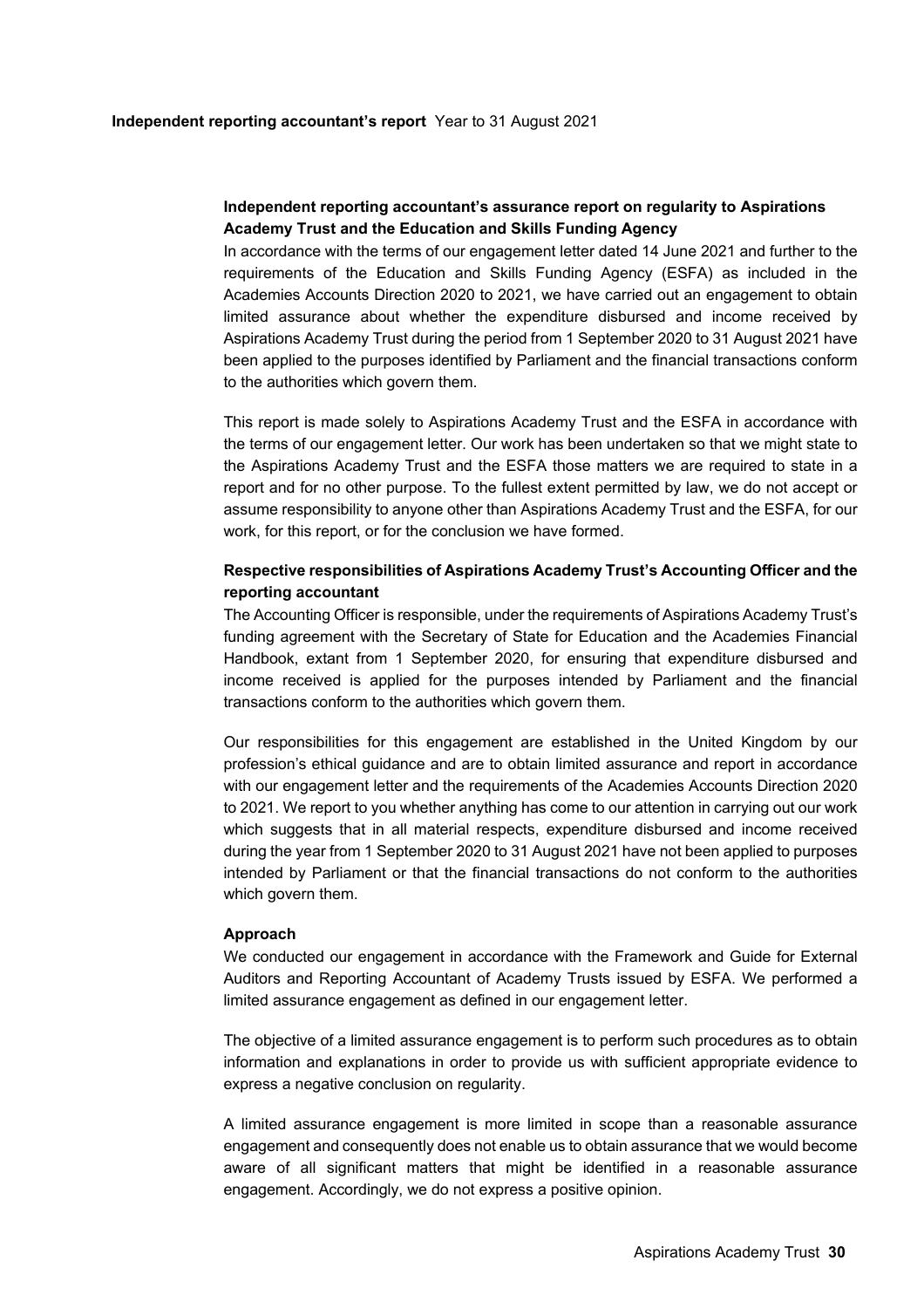# **Independent reporting accountant's report** Year to 31 August 2021

# **Approach** (continued)

Our engagement includes examination, on a test basis, of evidence relevant to the regularity and propriety of the academy trust's income and expenditure.

The work undertaken to draw to our conclusion includes:

- An assessment of the risk of material irregularity and impropriety across all of the academy trust's activities;
- Further testing and review of the areas identified through the risk assessment including enquiry, identification of control processes and examination of supporting evidence across all areas identified as well as additional verification work where considered necessary; and
- Consideration of evidence obtained through the work detailed above and the work completed as part of our financial statements audit in order to support the regularity conclusion.

# **Conclusion**

In the course of our work, nothing has come to our attention which suggests that in all material respects the expenditure disbursed and income received during the period from 1 September 2020 to 31 August 2021 has not been applied to purposes intended by Parliament and the financial transactions do not conform to the authorities which govern them.

Buzzardt W

Buzzacott LLP Chartered Accountants 130 Wood Street London EC2V 6DL 22.12.2021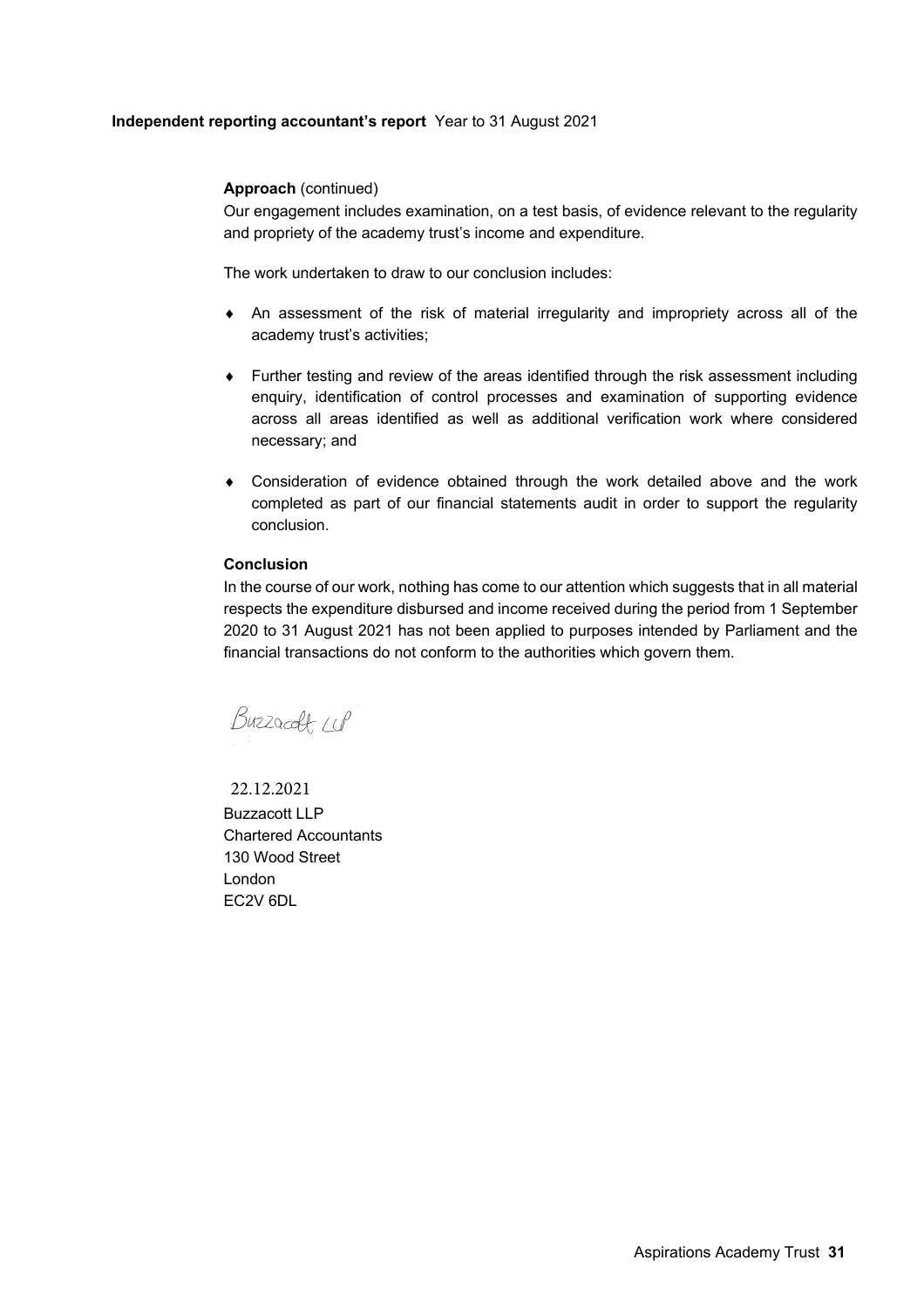### **Statement of financial activities (including income and expenditure account)**  Year to 31 August 2021

|                                                            |                |              |            | Restricted |              |          |
|------------------------------------------------------------|----------------|--------------|------------|------------|--------------|----------|
|                                                            |                | Unrestricted | Restricted | fixed      | 2021         | 2020     |
|                                                            |                | general      | general    | assets     | <b>Total</b> | Total    |
|                                                            |                | funds        | funds      | fund       | funds        | funds    |
|                                                            | <b>Notes</b>   | £'000        | £'000      | £'000      | £'000        | £'000    |
| Income from:                                               |                |              |            |            |              |          |
| Donations and capital grants:                              | 1              | 40           |            | 1,667      | 1,707        | 2,459    |
| Net assets transferred from Academies<br>joining the Trust | 19             |              |            | 6,649      | 6,649        | 6,935    |
| Charitable activities                                      |                |              |            |            |              |          |
| Funding for the academy trust's<br>educational operations  | $\overline{2}$ | 378          | 52,392     |            | 52,770       | 51,318   |
| .Teaching schools                                          | 20             |              | 40         |            | 40           | 39       |
| Other trading activities                                   | 3              | 1,095        |            |            | 1,095        | 1,316    |
| Investments                                                | 4              | $\mathbf{1}$ |            |            | 1            | 6        |
| Total                                                      |                | 1,514        | 52,432     | 8,316      | 62,262       | 62,073   |
|                                                            |                |              |            |            |              |          |
| <b>Expenditure on:</b>                                     |                |              |            |            |              |          |
| Raising funds                                              | 5              | 674          |            |            | 674          | 586      |
| Charitable activities:                                     |                |              |            |            |              |          |
| Academy trust educational operations                       | 6              | 551          | 54,409     | 4,147      | 59,107       | 59,420   |
| Teaching schools                                           |                |              | 40         |            | 40           | 39       |
| <b>Total</b>                                               |                | 1,225        | 54,449     | 4,147      | 59,821       | 60,045   |
|                                                            |                |              |            |            |              |          |
| Net assets transferred into the Trust                      |                |              |            |            |              | 218      |
|                                                            |                |              |            |            |              |          |
| Net income/(expenditure)                                   |                | 289          | (2,017)    | 4,169      | 2,441        | 2,244    |
| Transfers between funds                                    | 15             |              | 195        | (195)      |              |          |
| Other recognised gains/(losses)                            |                |              |            |            |              |          |
| Actuarial losses on defined benefit                        |                |              |            |            |              |          |
| pension schemes                                            | 18             |              | (4, 296)   |            | (4, 296)     | (3,694)  |
| Net movement in funds                                      |                | 289          | (6, 118)   | 3,974      | (1, 855)     | (1, 449) |
|                                                            |                |              |            |            |              |          |
| <b>Reconciliation of funds</b>                             |                |              |            |            |              |          |
| Total funds brought forward                                |                | 1,871        | (35, 849)  | 123,497    | 89,519       | 90,968   |
| <b>Total funds carried forward</b>                         |                | 2,160        | (41, 967)  | 127,471    | 87,664       | 89,519   |

All of the Trust's activities derived from continuing operations during the above two financial periods.

The Statement of Financial Activities includes all gains and losses recognised in the year.

The notes on pages 43 to 64 form part of these financial statements.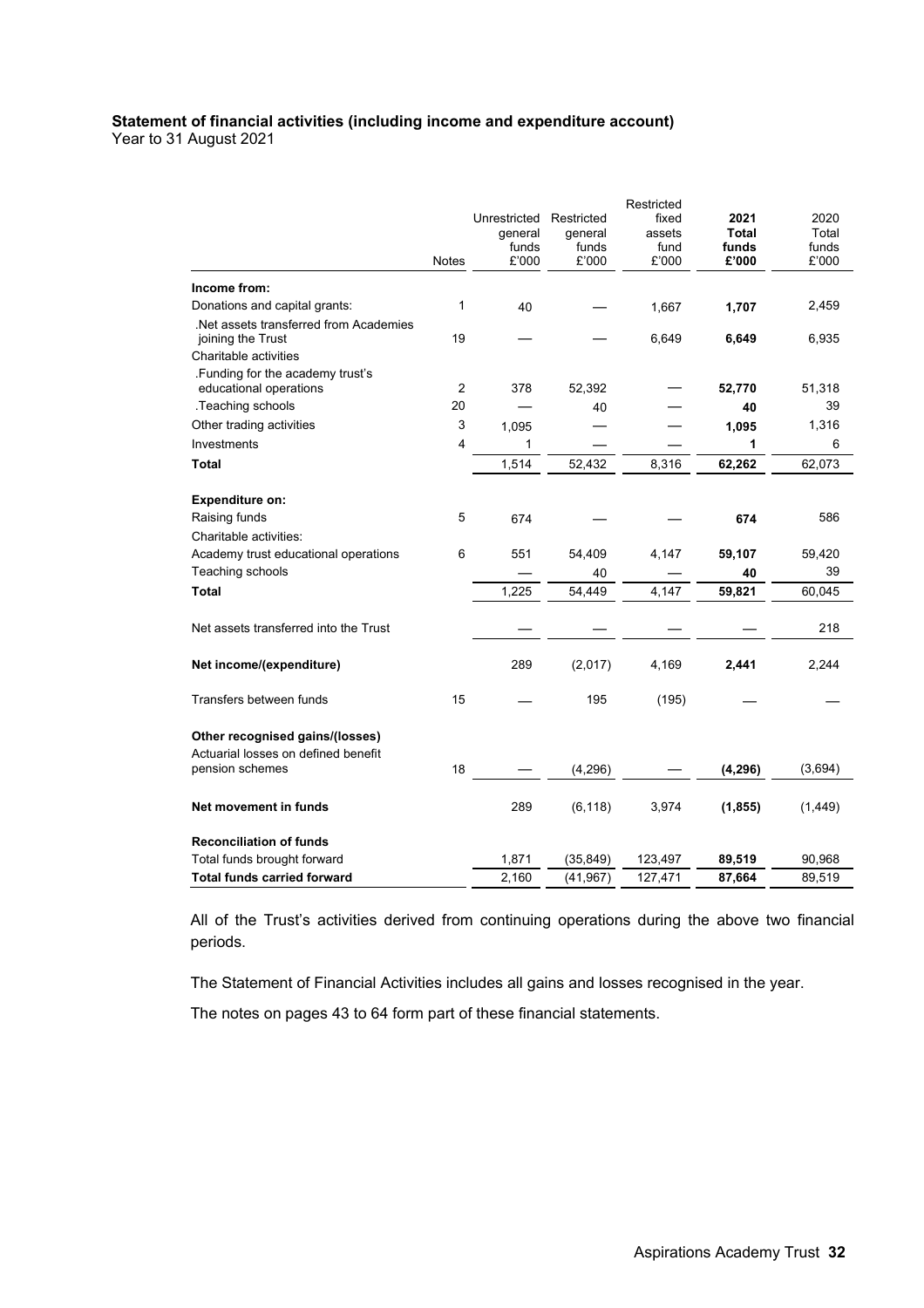# **Balance Sheet** Year to 31 August 2021

|                                                            | <b>Notes</b> | 2021<br>£'000 | 2021<br>£'000 | 2020<br>£'000 | 2020<br>£'000 |
|------------------------------------------------------------|--------------|---------------|---------------|---------------|---------------|
| <b>Fixed assets</b>                                        |              |               |               |               |               |
| Tangible assets                                            | 11           |               | 126,839       |               | 122,411       |
| <b>Current assets</b>                                      |              |               |               |               |               |
| <b>Debtors</b>                                             | 12           | 2,535         |               | 2,536         |               |
| Cash at bank and in hand                                   |              | 4,728         |               | 4,245         |               |
|                                                            |              | 7,263         |               | 6,781         |               |
| <b>Current liabilities</b>                                 |              |               |               |               |               |
| Creditors: amounts falling due                             |              |               |               |               |               |
| within one year                                            | 13           | (4,090)       |               | (3,919)       |               |
| <b>Net current assets</b>                                  |              |               | 3,173         |               | 2,862         |
| <b>Total assets less current</b><br><b>liabilities</b>     |              |               | 130,012       |               | 125,273       |
| Creditors: amounts falling due after<br>more than one year | 14           |               | (714)         |               | (857)         |
| Net assets excluding pension<br>liability                  |              |               | 129,298       |               | 124,416       |
| Defined benefit pension scheme                             |              |               |               |               |               |
| liability                                                  | 18           |               | (41, 634)     |               | (34, 897)     |
|                                                            |              |               | 87,664        |               | 89,519        |
| <b>Restricted funds:</b>                                   |              |               |               |               |               |
| <b>Fixed asset funds</b>                                   | 15           | 127,471       |               | 123,497       |               |
| Restricted income funds                                    | 15           | (333)         |               | (952)         |               |
| <b>Pension reserve</b>                                     | 15           | (41, 634)     |               | (34, 897)     |               |
| <b>Total restricted funds</b>                              | 15           | 85,504        |               | 87,648        |               |
| <b>Unrestricted income funds</b>                           | 15           |               |               |               |               |
| General fund                                               |              |               | 2,160         |               | 1,871         |
| <b>TOTAL FUNDS</b>                                         |              |               | 87,664        |               | 89,519        |

The financial statements on page 32 to 64 were approved by the Board of Trustees and authorised for issue on 15 December 2021 and are signed on their behalf by:

Vomico

J Pomeroy Chair of Trustees

Aspirations Academy Trust Company Limited by Guarantee Registration Number: 07867577 (England and Wales)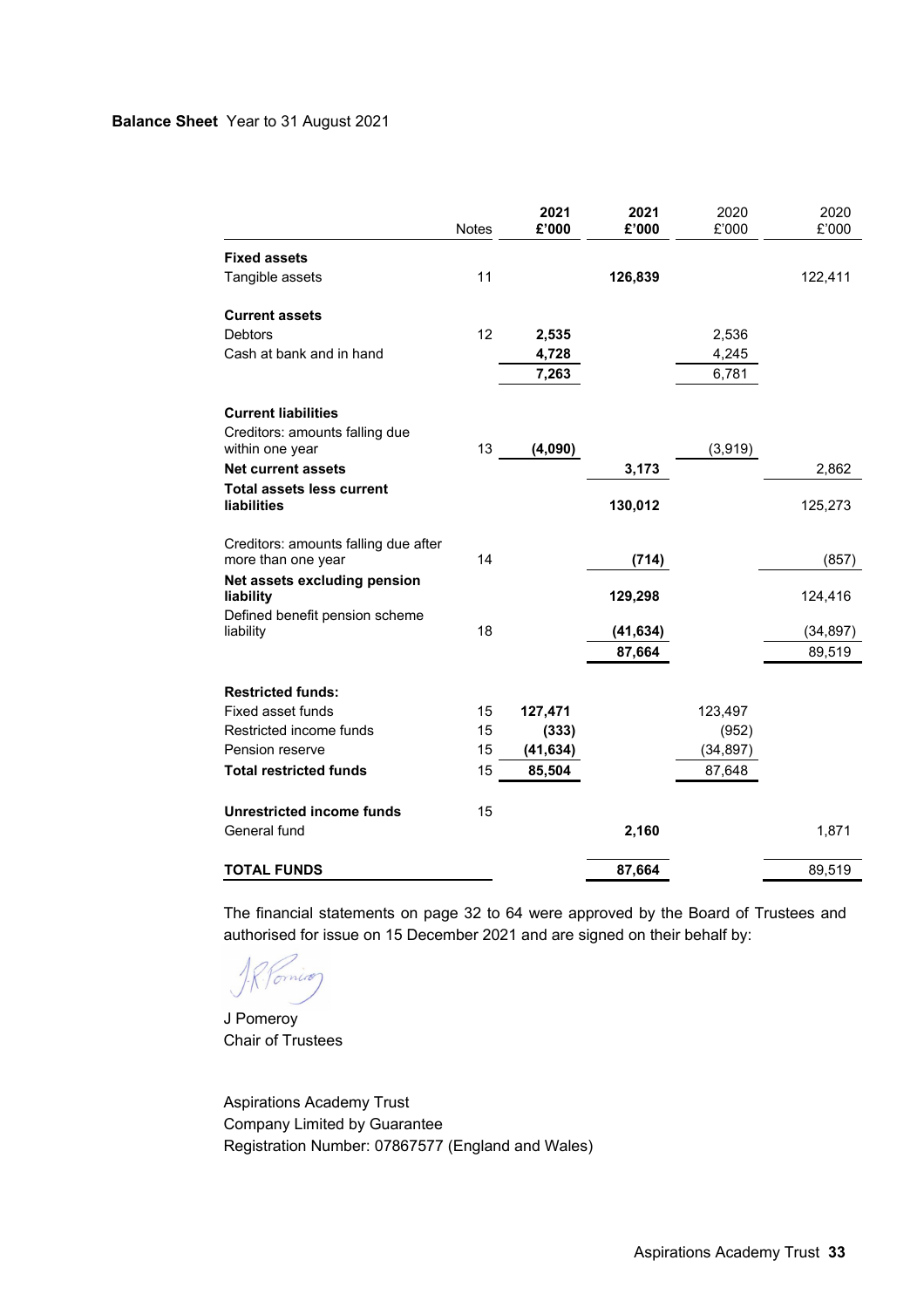|                                                                                             |   | 2021<br>£'000 | 2020<br>£'000 |
|---------------------------------------------------------------------------------------------|---|---------------|---------------|
| Cash flows from operating activities<br>Net cash provided by (used in) operating activities | A | 881           | (713)         |
| Cash flows from investing activities                                                        | С | (258)         | 1.156         |
| Cash flows from financing activities                                                        | B | (140)         |               |
| Change in cash and cash equivalents in the year                                             |   | 483           | 443           |
| Cash and cash equivalents at 1 September 2020                                               |   | 4.245         | 3.802         |
| Cash and cash equivalents at 31 August 2021                                                 |   | 4.728         | 4.245         |

# **A Reconciliation of net income to net cash flow provided by (used in) operating activities**

|                                                              | 2021     | 2020      |
|--------------------------------------------------------------|----------|-----------|
|                                                              | £'000    | £'000     |
| Net income for the reporting period (as per the statement of |          |           |
| financial activities)                                        | 2,441    | 2,244     |
| Adjusted for:                                                |          |           |
| Depreciation charges                                         | 4,147    | 3,510     |
| Capital grants from DfE and other capital income             | (1,667)  | (2,336)   |
| Interest receivable                                          | (1)      | (6)       |
| Past service cost                                            |          | 73        |
| Defined benefit pension scheme cost less contributions       |          |           |
| payable                                                      | 1,867    | 2,040     |
| Defined benefit pension scheme finance cost                  | 574      | 529       |
| Decrease in stocks                                           |          | 3         |
| Decrease (increase) in debtors                               | 1        | (785)     |
| Increase in creditors                                        | 168      | 1,166     |
| Net assets transferred from Academies joining the Trust      | (6, 649) | 4,930     |
| Cash transferred from academies joining the Trust            |          | (33)      |
| Net assets transferred from the local authority joining the  |          |           |
| Trust                                                        |          | (11, 831) |
| Net assets transferred into the Trust                        |          | (218)     |
| Net cash provided by / (used in) Operating Activities        | 881      | (713)     |

# **B Cash flows from financing activities**

|                                       | 2021<br>£'000 | 2020<br>£'000 |
|---------------------------------------|---------------|---------------|
| Repayments of borrowing               | (140)         |               |
| Net cash used in Financing Activities | (140)         |               |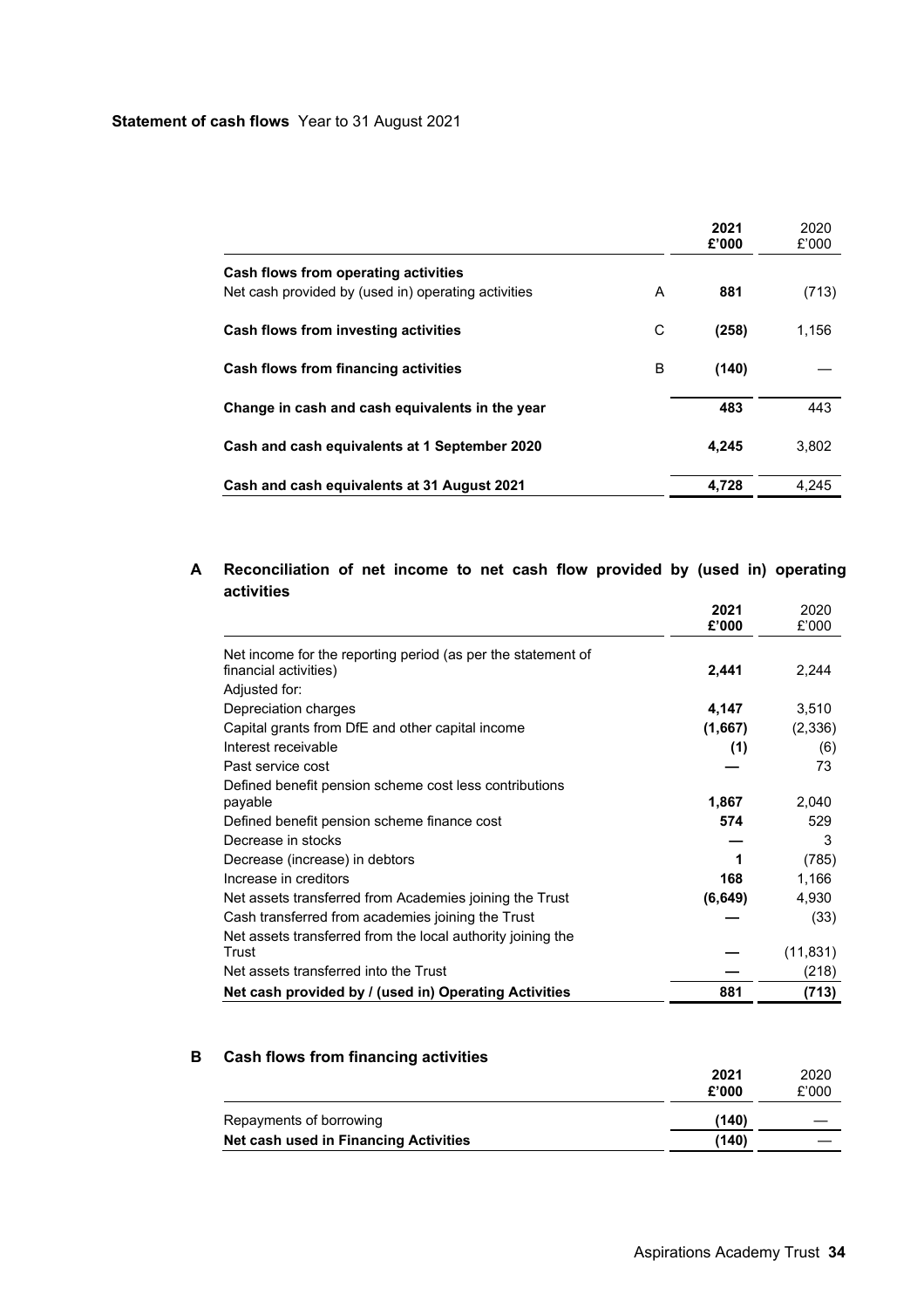# **C Cash flows from investing activities**

|                                                       | 2021<br>£'000 | 2020<br>£'000 |
|-------------------------------------------------------|---------------|---------------|
| Dividends, interest and rents from investments        |               |               |
| Purchase of tangible fixed assets                     | (1,926)       | (1,219)       |
| Capital grants from DfE/ESFA                          | 1.667         | 2,336         |
| Capital funding received from sponsors and others     |               | 33            |
| Net cash (used in) / provided by Operating Activities | (258)         | 1.156         |

# **D Analysis of cash and cash equivalents**

|                                 | 2021<br>£'000 | 2020<br>£'000 |
|---------------------------------|---------------|---------------|
| Cash in hand and at bank        | 4.728         | 4.245         |
| Total cash and cash equivalents | 4.728         | 4.245         |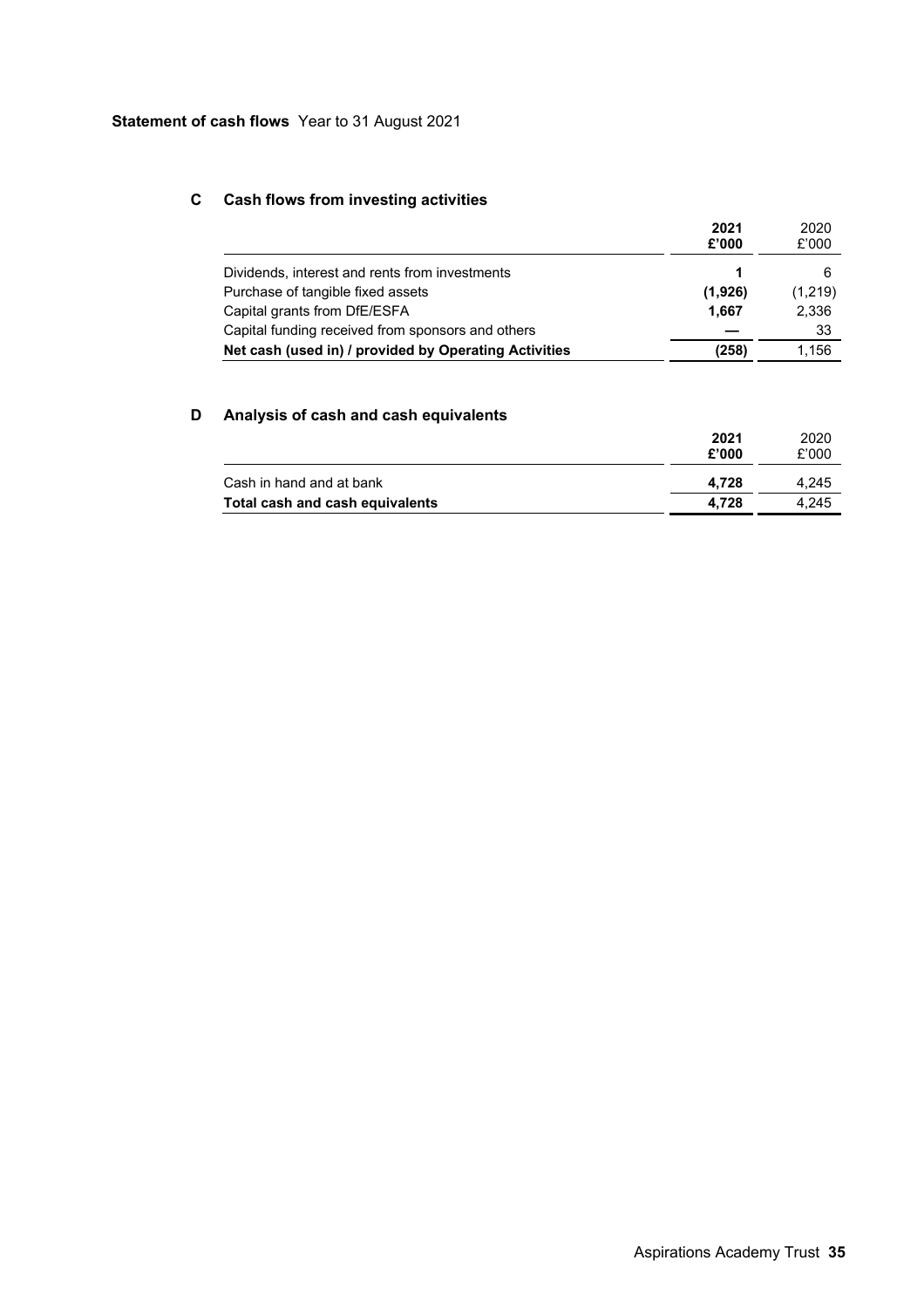# **General information**

Aspirations Academy Trust is a charitable company (the 'Academy Trust'), incorporated in England and Wales. The address of its principal place of business is the same as that of its registered office given on page 1 and the nature of its operations are set out in the Trustees' report.

A summary of the principal accounting policies adopted (which have been applied consistently, except where noted), is set out below.

# **Basis of preparation**

The financial statements of the Academy Trust have been prepared under the historical cost convention in accordance with the Financial Reporting Standard Applicable in the UK and Republic of Ireland (FRS 102), the Accounting and Reporting by Charities: Statement of Recommended Practice applicable to charities preparing their financial statements in accordance with the Financial Reporting Standard applicable in the UK and Republic of Ireland (FRS 102) (Charities SORP (FRS 102)), the Academies Accounts Direction 2020 to 2021 issued by ESFA, the Charities Act 2011 and the Companies Act 2006.

Aspirations Academy Trust meets the definition of a public benefit entity under FRS 102 and has therefore applied the relevant public benefit requirements of FRS 102.

The financial statements are presented in sterling which is also the functional currency of the Academy Trust.

Monetary amounts in these financial statements are rounded to the nearest  $£1,000$ , except where otherwise indicated.

### **Going concern**

The Trustees assess whether the use of going concern is appropriate, i.e. whether there are any material uncertainties related to events or conditions that may cast significant doubt on the ability of the charitable company to continue as a going concern. The Trustees make this assessment in respect of a period of at least one year from the date of authorisation for issue of the financial statements and have concluded that the Academy Trust has adequate resources to continue in operational existence for the foreseeable future and there are no material uncertainties about the Academy Trust's ability to continue as a going concern. Thus they continue to adopt the going concern basis of accounting in preparing the financial statements.

In making their assessment, the trustees have considered the current and potential future impact of the Covid-19 pandemic on the operations, activities and finances of the Academy Trust.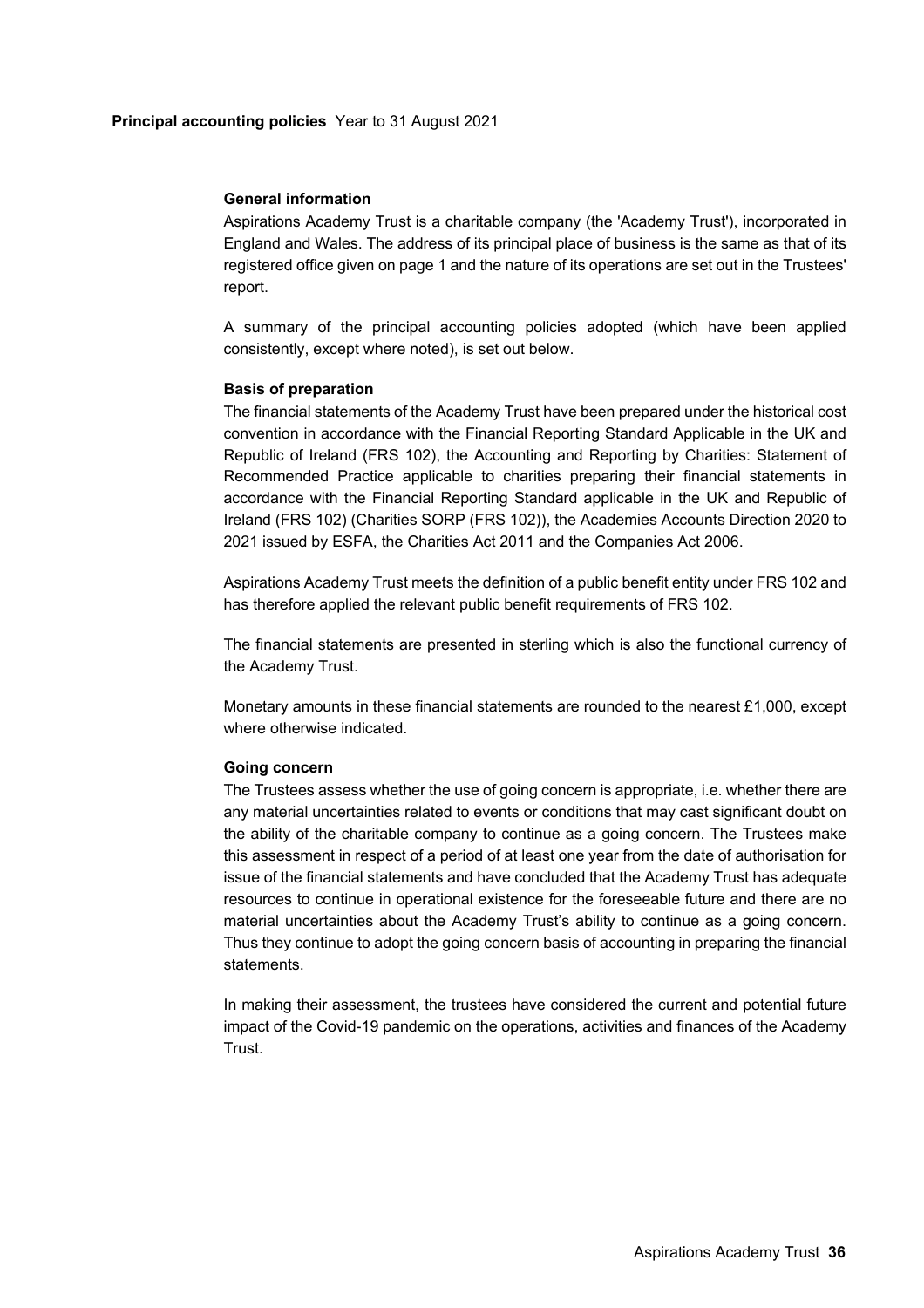### **Income**

All income is recognised when the Academy Trust has entitlement to the funds, the receipt is probable and the amount can be measured reliably.

### *Grants*

Grants are included in the Statement of Financial Activities on a receivable basis. The balance of income received for specific purposes but not expended during the period is shown in the relevant funds on the balance sheet. Where income is received in advance of meeting any performance-related conditions there is not unconditional entitlement to the income and its recognition is deferred and included in creditors as deferred income until the performance-related conditions are met. Where entitlement occurs before income is received, the income is accrued.

General Annual Grant is recognised in full in the Statement of Financial Activities in the period for which it is receivable, and any abatement in respect of the period is deducted from income and recognised as a liability.

Capital grants are recognised in full when there is an unconditional entitlement to the grant. Unspent amounts of capital grants are reflected in the Balance Sheet in the restricted fixed asset fund. Capital grants are recognised when there is entitlement and are not deferred over the life of the asset on which they are expended.

#### *Donations*

Donations are recognised on a receivable basis, where there are no performance-related conditions, where the receipt is probable and the amount can be reliably measured.

### *Other income*

Other income, including the hire of facilities, is recognised at fair value of the consideration received or receivable in the period it is receivable and to the extent the Academy Trust has provided the goods or services.

#### *Donated fixed assets (excluding transfers on conversion/into the Academy Trust)*

Where the donated good is a fixed asset, it is measured at fair value, unless it is impractical to measure this reliably, in which case the cost of the item to the donor should be used. The gain is recognised as income from donations and a corresponding amount is included in the appropriate fixed asset category and depreciated over the useful economic life in accordance with the Academy Trust's accounting policies.

# **Transfer on conversion**

Where assets and liabilities are received by the academy trust on conversion to an academy, the transferred assets are measured at fair value and recognised in the balance sheet at the point when the risks and rewards of ownership pass to the Academy Trust. An equal amount of income is recognised as transfer on conversion within donations and capital grant income to the net assets received.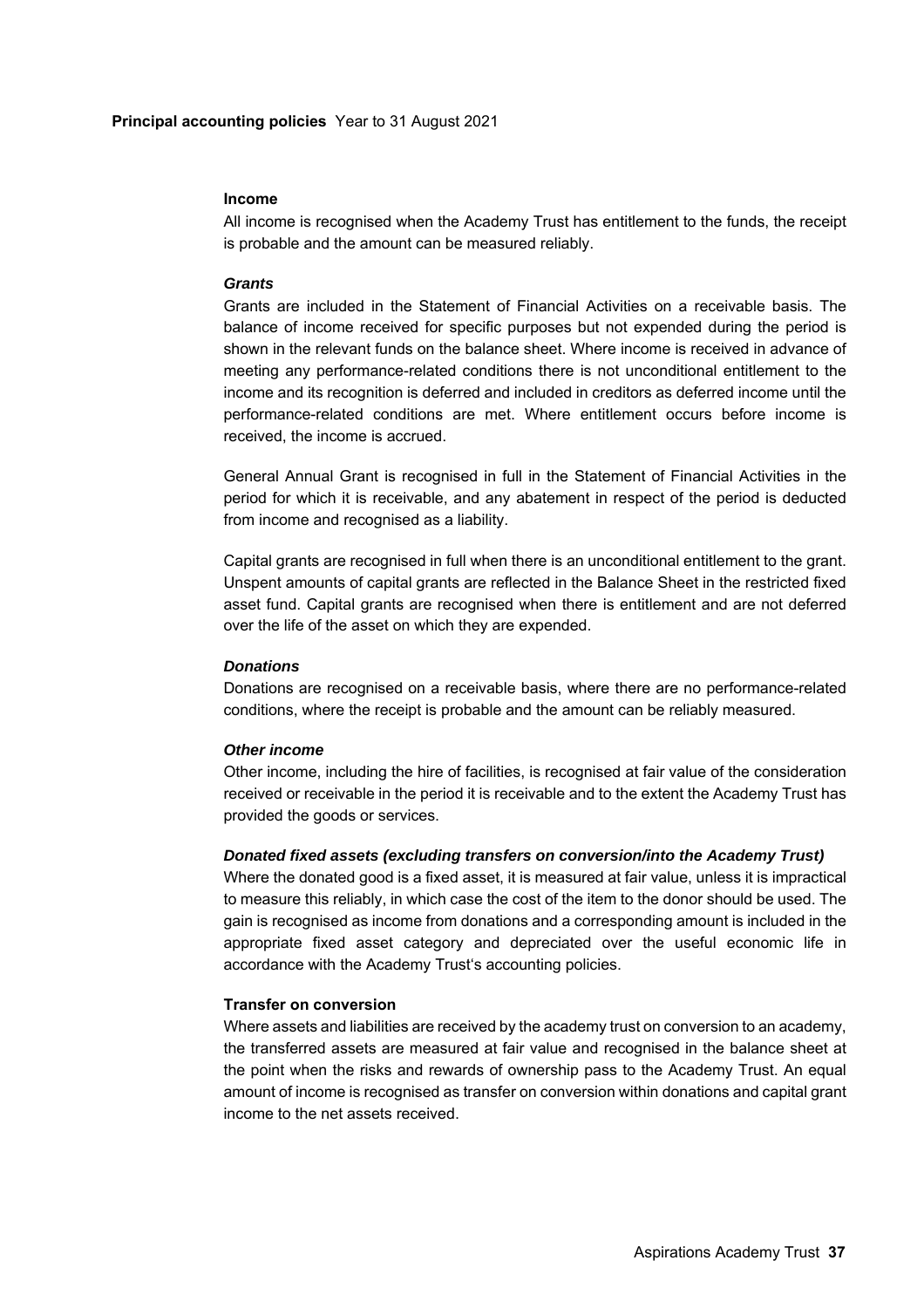### **Transfer of existing academies into the academy trust**

Where assets and liabilities are received on the transfer of an existing academy into the Academy Trust, the transferred net assets are measured at fair value and recognised in the balance sheet at the point when the risks and rewards of ownership pass to the Academy Trust. An equal amount of income is recognised for the transfer of an existing academy into the Academy Trust within Donations and capital grant income to the net assets acquired.

### **Expenditure**

Expenditure is recognised once there is a legal or constructive obligation to transfer economic benefit to a third party, it is probable that a transfer of economic benefits will be required in settlement, and the amount of the obligation can be measured reliably.

Expenditure is classified by activity. The costs of each activity are made up of the total of direct costs and shared costs, including support costs involved in undertaking each activity. Direct costs attributable to a single activity are allocated directly to that activity. Shared costs which contribute to more than one activity and support costs which are not attributable to a single activity are apportioned between those activities on a basis consistent with the use of resources. Central staff costs are allocated on the basis of time spent, and depreciation charges are allocated on the portion of the asset's use.

All expenditure is inclusive of irrecoverable VAT.

#### *Expenditure on raising funds*

This includes all expenditure incurred by the Academy Trust to raise funds for its charitable purposes and includes costs of all fundraising activities events and non-charitable trading.

#### *Charitable activities*

These are costs incurred on the Academy Trust's educational operations to further its charitable aims for the benefit of the beneficiaries, including support costs and costs relating to the governance of the Academy Trust apportioned to charitable activities.

### **Tangible fixed assets and depreciation**

Assets costing £2,500 or more are capitalised as tangible fixed assets and are carried at cost, net of depreciation and any provision for impairment. Subsequent costs are capitalised only when it is probable that such costs will generate future economic benefits. All other costs or repairs and maintenance are charged to the Statement of Financial Activities as incurred.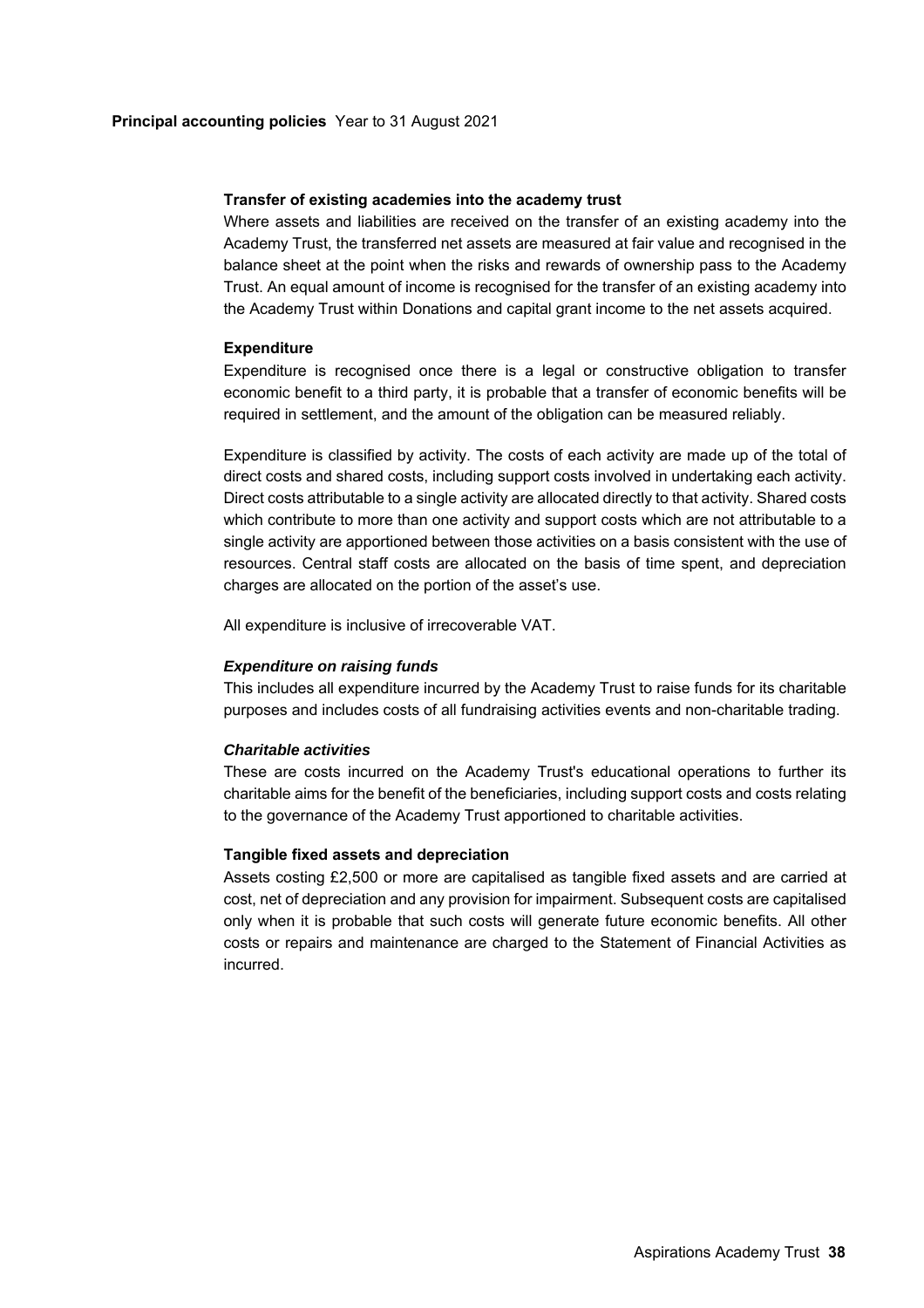# **Tangible fixed assets and depreciation** (continued)

Where tangible fixed assets have been acquired with the aid of specific grants, either from the government or from the private sector, they are included in the Balance Sheet at cost and depreciated over their expected useful economic life. Where there are specific conditions attached to the funding that require the continued use of the asset, the related grants are credited to a restricted fixed asset fund in the Statement of Financial Activities and carried forward in the Balance Sheet. Depreciation on the relevant assets is charged directly to the restricted fixed asset fund in the Statement of Financial Activities. Where tangible fixed assets have been acquired with unrestricted funds, depreciation on such assets is charged to the unrestricted fund.

Depreciation is provided on all tangible fixed assets, so as to write off the cost of assets less their residual values over their useful lives on the following bases:

| $\bullet$ | Freehold buildings               | 2% straight line  |
|-----------|----------------------------------|-------------------|
|           | Long leasehold buildings         | 2% straight line  |
|           | Computer equipment               | 25% straight line |
|           | Fixtures, fittings and equipment | 10% straight line |
|           | Motor vehicles                   | 25% straight line |

Land is not depreciated. Residual value is calculated on prices prevailing at the reporting date, after estimated costs of disposal, for the asset as if it were at the age and in the condition expected at the end of its useful life.

A review for impairment of a fixed asset is carried out if events or changes in circumstances indicate that the carrying value of any fixed asset may not be recoverable. Shortfalls between the carrying value of fixed assets and their recoverable amounts are recognised as impairments. Impairment losses are recognised in the Statement of Financial Activities.

### **Cash at Bank and in hand**

Cash at bank and in hand includes cash and short term highly liquid investments with a short maturity of three months or less from the date of acquisition or opening of the deposit or similar account.

# **Liabilities**

Liabilities are recognised when there is an obligation at the balance sheet date as a result of a past event, it is probable that a transfer of economic benefit will be required in settlement, and the amount of the settlement can be estimated reliably. Liabilities are recognised at the amount that the Academy Trust anticipates it will pay to settle the debt or the amount it has received as advanced payments for the goods or services it must provide.

### **Leased assets**

Rentals payable under operating leases are charged against income on a straight line basis over the period of the lease.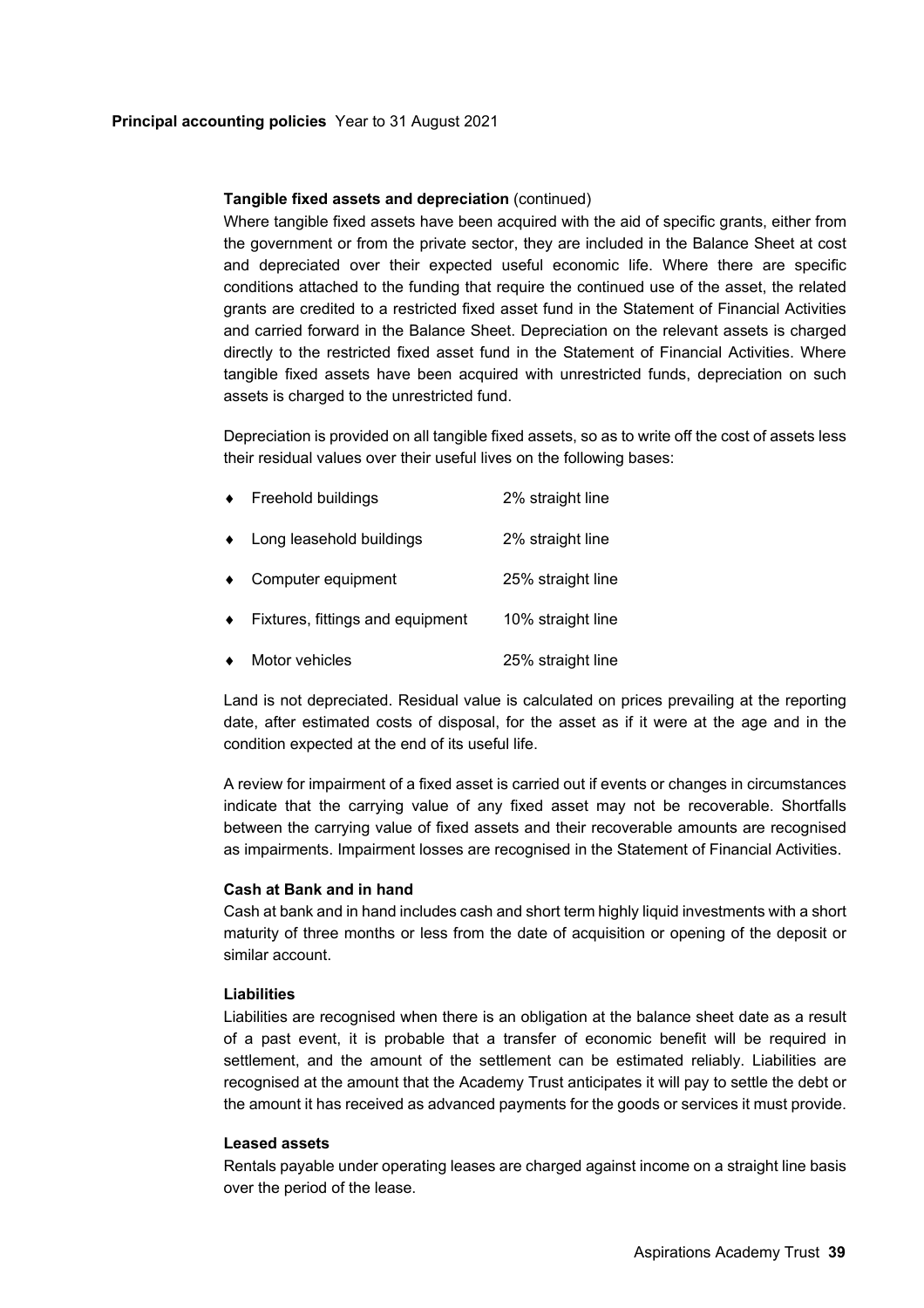### **Financial instruments**

The Academy Trust only holds basic financial instruments as defined in FRS 102. The financial assets and financial liabilities of The Academy Trust and their measurement basis are as follows:

Financial assets – trade and other debtors are basic financial instruments and are debt instruments measured at amortised cost. Prepayments are not financial instruments.

Cash at bank – is classified as a basic financial instrument and is measured at face value.

Financial liabilities – trade creditors, accruals and other creditors are financial instruments, and are measured at amortised cost. Taxation and social security are not included in the financial instruments disclosure definition. Deferred income is not deemed to be a financial liability, as the cash settlement has already taken place and there is an obligation to deliver services rather than cash or another financial instrument.

### **Taxation**

The Academy Trust is considered to pass the tests set out in Paragraph 1 Schedule 6 of the Finance Act 2010 and therefore it meets the definition of a charitable company for UK corporation tax purposes. Accordingly, the Academy Trust is potentially exempt from taxation in respect of income or capital gains received within categories covered by chapter 3 part 11 of the Corporation Tax Act 2010 or Section 256 of the Taxation of Chargeable Gains Act 1992, to the extent that such income or gains are applied exclusively to charitable purposes.

#### **Pensions benefits**

Retirement benefits to employees of the Academy Trust are provided by the Teachers' Pension Scheme ('TPS') and the Local Government Pension Scheme ('LGPS'), which are multi-employer defined benefit schemes.

The TPS is an unfunded scheme and contributions are calculated so as to spread the cost of pensions over employees' working lives with the Academy Trust in such a way that the pension cost is a substantially level percentage of current and future pensionable payroll. The contributions are determined by the Government Actuary on the basis of quadrennial valuations using a projected unit method. The TPS is a multi-employer scheme but there is insufficient information available to use defined benefit accounting. The TPS is therefore treated as a defined contribution scheme for accounting purposes and the contributions are recognised in the period to which they relate. Differences between contributions payable in the year and contributions actually paid are shown as either accruals or prepayments.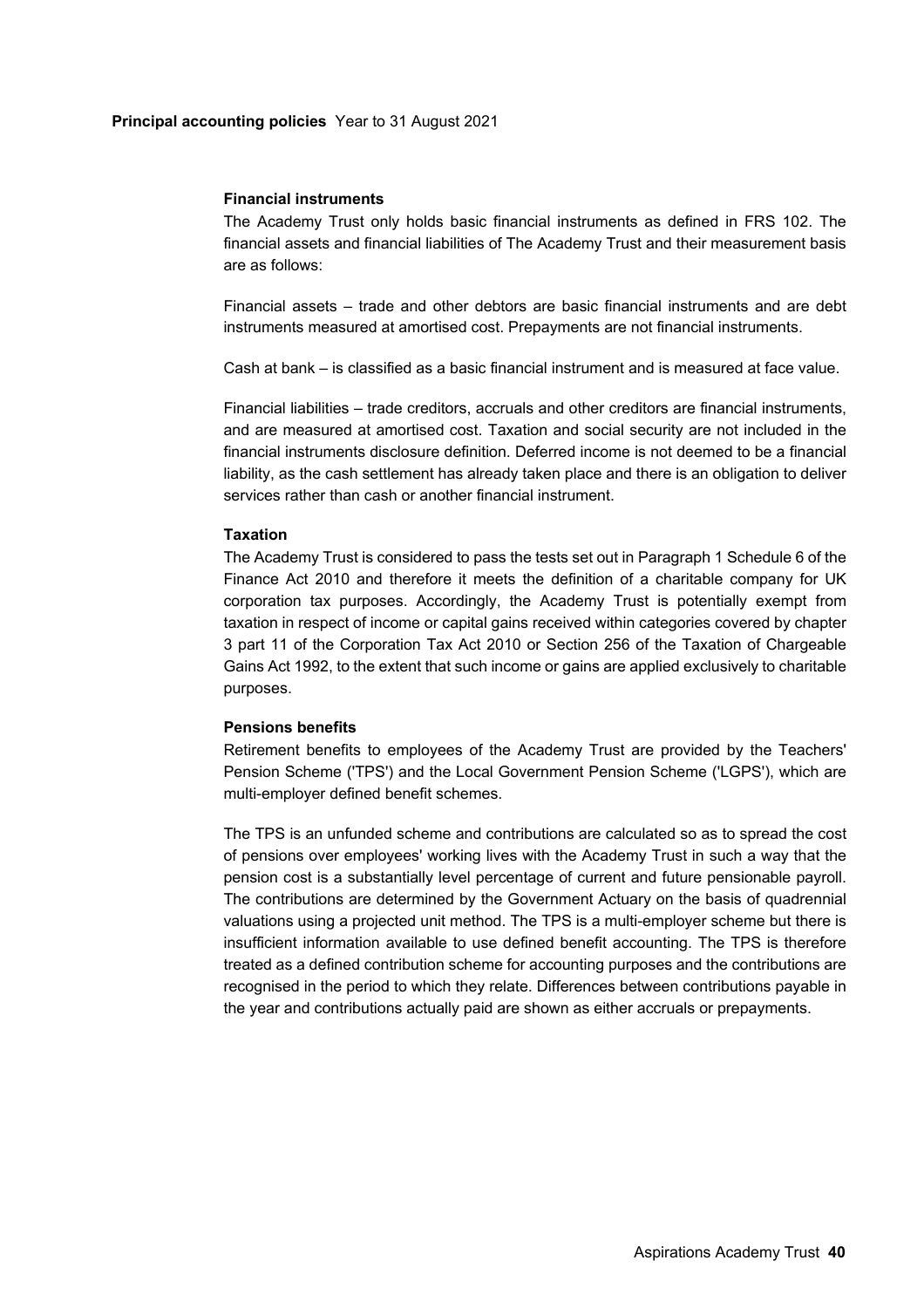#### **Pensions benefits** (continued)

The LGPS is a funded scheme and the assets are held separately from those of the Academy Trust in separate trustee administered funds. Pension scheme assets are measured at fair value and liabilities are measured on an actuarial basis using the projected unit credit method and discounted at a rate equivalent to the current rate of return on a high quality corporate bond of equivalent term and currency to the liabilities. The actuarial valuations are obtained at least triennially and are updated at each reporting date. The amounts charged to net income are the current service costs and the costs of scheme introductions, benefit changes, settlements and curtailments. They are included as part of staff costs as incurred. Net interest on the net defined benefit liability/asset is also recognised in the Statement of Financial Activities and comprises the interest cost on the defined benefit obligation and interest income on the scheme assets, calculated by multiplying the fair value of the scheme assets at the beginning of the period by the rate used to discount the benefit obligations. The difference between the interest income on the scheme assets and the actual return on the scheme assets is recognised in other recognised gains and losses. Actuarial gains and losses are recognised immediately in other recognised gains and losses.

### **Fund accounting**

Unrestricted income funds represent those resources which may be used towards meeting any of the charitable objects of the Academy Trust at the discretion of the Trustees.

Restricted fixed asset funds are resources which are to be applied to specific capital purposes imposed by funders where the asset acquired or created is held for a specific purpose.

Restricted general funds comprise all other restricted funds received with restrictions imposed by the funder/donor and include grants from the Education and Skills Funding Agency or Department for Education.

### **Employment benefits**

Short-term employment benefits such as salaries and compensated absences (holiday pay) are recognised as an expense in the year in which the employees render services to the Academy Trust. The cost of any unused holiday entitlement the Academy Trust expects to pay in future periods is recognised in the period the employees' services are rendered.

#### **Critical accounting estimates and areas of judgement**

Accounting estimates and judgements are continually evaluated and are based on historical experience and other factors, including expectations of future events that are believed to be reasonable under the circumstances.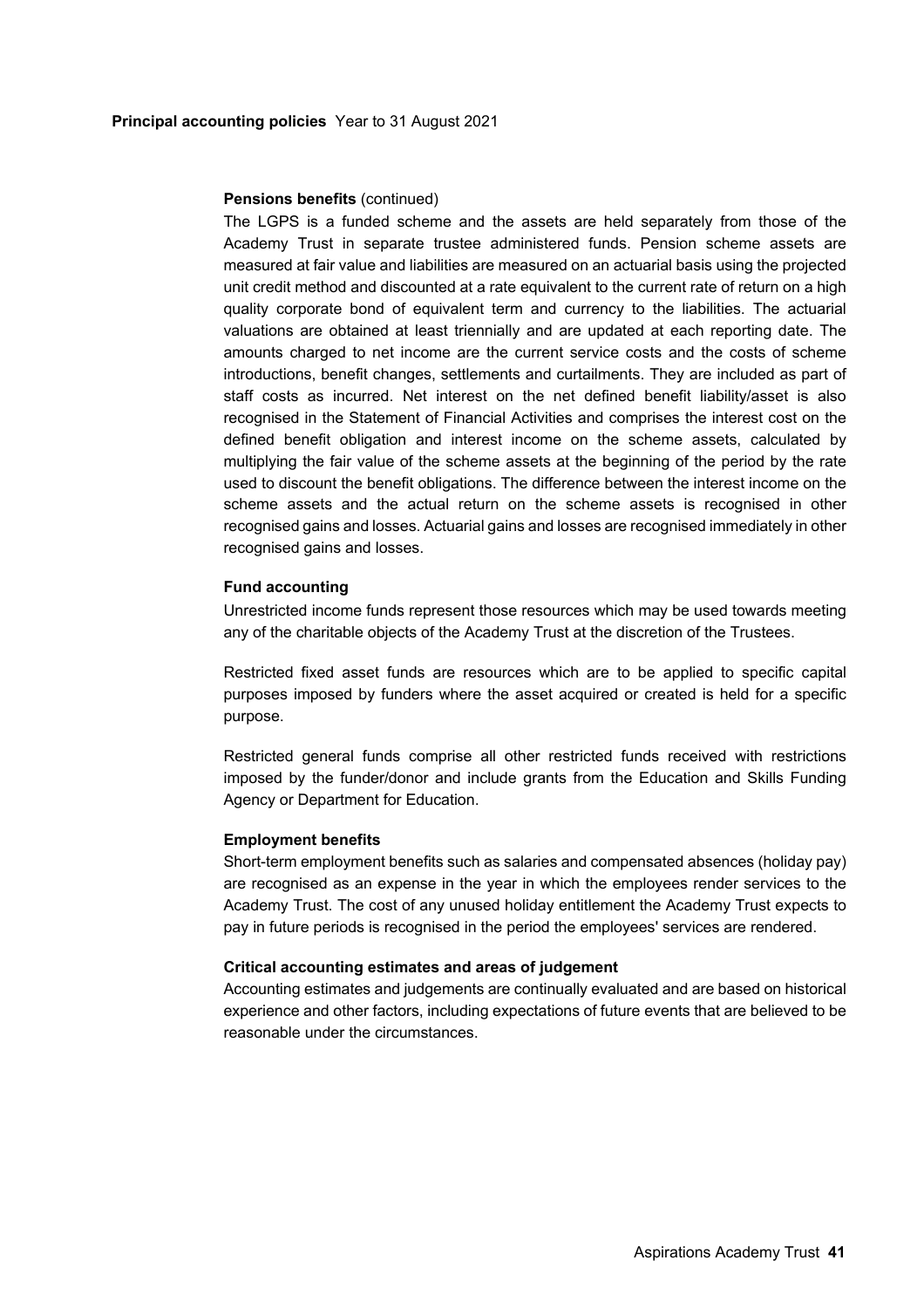### **Critical accounting estimates and areas of judgement** (continued)

### *Critical accounting estimates and assumptions*

The Academy Trust makes estimates and assumptions concerning the future. The resulting accounting estimates and assumptions will, by definition, seldom equal the related actual results. The estimates and assumptions that have a significant risk of causing a material adjustment to the carrying amounts of assets and liabilities within the next financial year are discussed below.

### *Local Government Pension Scheme*

The present value of the Local Government Pension Scheme defined benefit liability depends on a number of factors that are determined on an actuarial basis using a variety of assumptions. The assumptions used in determining the net cost (income) for pensions include the discount rate. Any changes in these assumptions, which are disclosed in note 18, will impact the carrying amount of the pension liability. Furthermore a roll forward approach which projects results from the latest full actuarial valuation performed at 31 March 2019 has been used by the actuary in valuing the pensions liability at 31 August 2021. Any differences between the figures derived from the roll forward approach and a full actuarial valuation would impact on the carrying amount of the pension liability.

### *Critical areas of judgement*

There have been no judgements made in the preparation of these financial statements which are considered to have had a significant impact.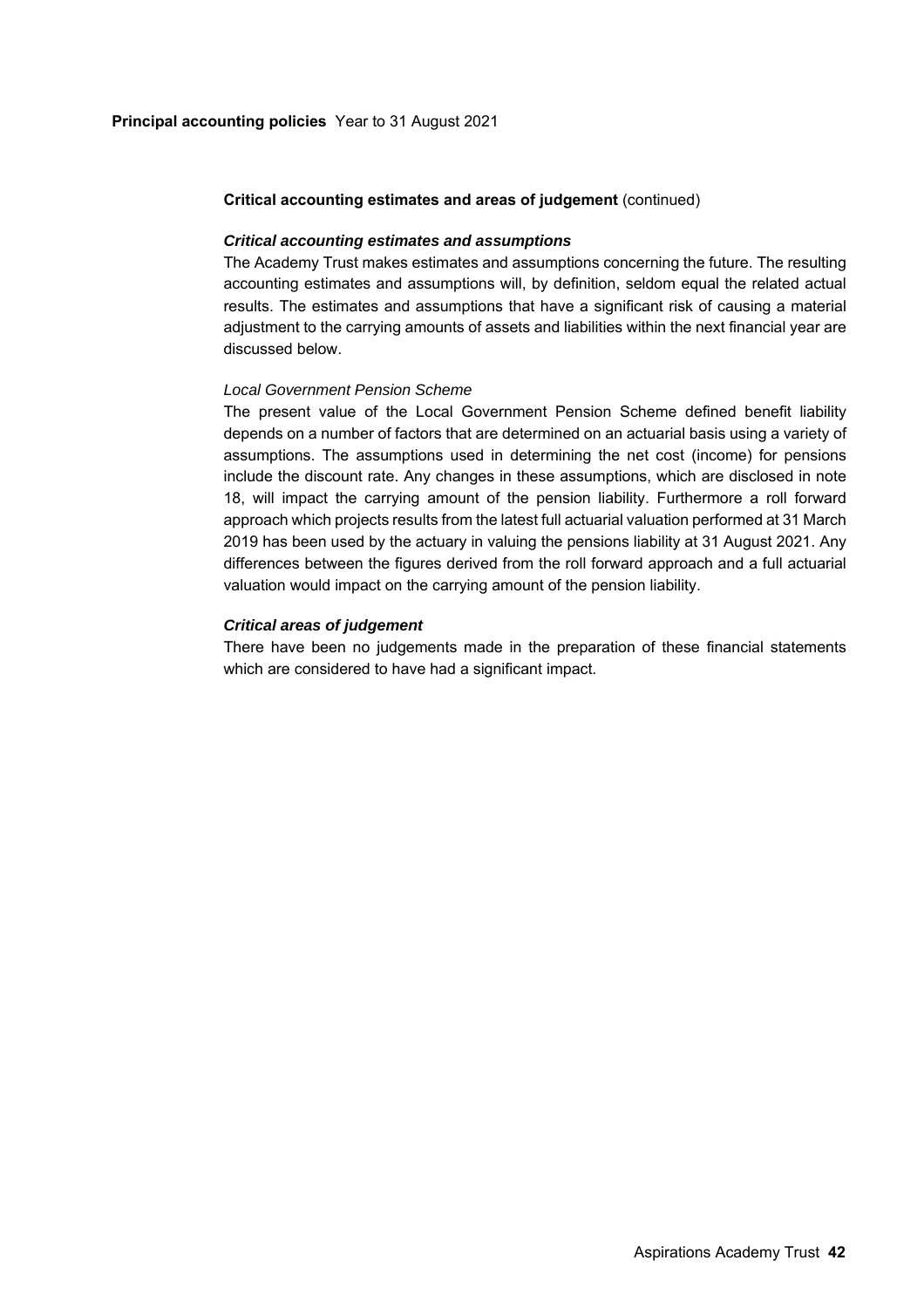# **1 Donations and capital grants**

|                                                            | Unrestricted<br>funds<br>£'000 | <b>Restricted</b><br>funds<br>£'000 | <b>Restricted</b><br>fixed asset<br>funds<br>£'000 | 2021<br><b>Total</b><br>£'000 |
|------------------------------------------------------------|--------------------------------|-------------------------------------|----------------------------------------------------|-------------------------------|
| Net assets transferred from Academies<br>joining the Trust |                                |                                     | 6,649                                              | 6,649                         |
| Capital grants                                             |                                |                                     | 1,667                                              | 1,667                         |
| Other donations                                            | 40                             |                                     |                                                    | 40                            |
| <b>Total 2021</b>                                          | 40                             |                                     | 8.316                                              | 8.356                         |

|                                       | Unrestricted<br>funds<br>£'000 | Restricted<br>funds<br>£'000 | Restricted<br>fixed asset<br>funds<br>£'000 | 2020<br>Total<br>£'000 |
|---------------------------------------|--------------------------------|------------------------------|---------------------------------------------|------------------------|
| Net assets transferred from Academies |                                |                              |                                             |                        |
| joining the Trust                     | 5                              | (4,930)                      | 11,860                                      | 6,935                  |
| <b>Donations</b>                      | 123                            |                              |                                             | 123                    |
| Capital grants                        |                                |                              | 2,336                                       | 2,336                  |
| <b>Total 2020</b>                     | 128                            | (4,930)                      | 14,196                                      | 9.394                  |

# **2 Funding for the Academy Trust's Education**

|                                                             | Unrestricted<br>funds<br>£'000 | Restricted<br>funds<br>£'000 | 2021<br><b>Total</b><br>£'000 | 2020*<br>Total<br>£'000 |
|-------------------------------------------------------------|--------------------------------|------------------------------|-------------------------------|-------------------------|
| DfE/ESFA grants                                             |                                |                              |                               |                         |
| <b>General Annual Grant</b>                                 |                                | 44,524                       | 44,524                        | 42,729                  |
| Other DfE/ESFA grants                                       |                                |                              |                               |                         |
| . UIFSM                                                     |                                | 272                          | 272                           | 507                     |
| . Pupil Premium                                             |                                | 2,665                        | 2,665                         | 2,938                   |
| . Others                                                    |                                | 3,061                        | 3,061                         | 3,137                   |
| Other DfE Group grants                                      |                                |                              |                               |                         |
| . Start up Grants                                           |                                | 100                          | 100                           | 251                     |
|                                                             |                                | 50,622                       | 50,622                        | 49,562                  |
| Other government grants                                     |                                |                              |                               |                         |
| Local authority grants                                      |                                | 884                          | 884                           | 891                     |
|                                                             |                                | 884                          | 884                           | 891                     |
| Other income from academy trust's<br>educational operations |                                | 143                          | 143                           | 472                     |
| <b>COVID-19 additional funding</b><br>(DfE/ESFA)            |                                |                              |                               |                         |
| Catch-up premium                                            |                                | 544                          | 544                           |                         |
| Other DfE/ESFA COVID-19 funding                             |                                | 199                          | 199                           | 83                      |
| Nursery income                                              | 378                            |                              | 378                           | 310                     |
| <b>Total 2021</b>                                           | 378                            | 52,392                       | 52,770                        | 51,318                  |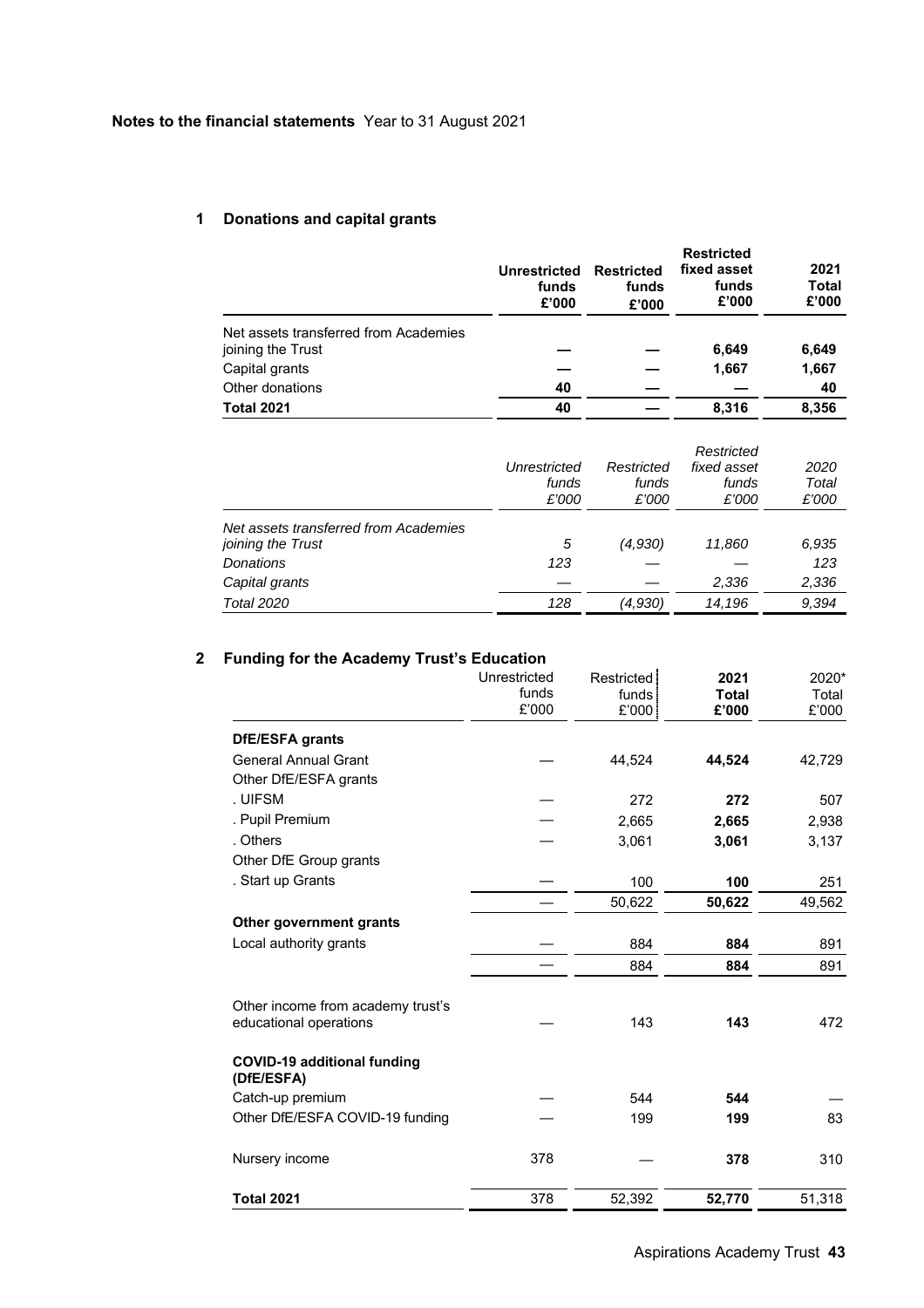# **2 Funding for the Academy Trust's Education** (continued)

The trust received £544,000 of funding for catch-up premium and costs incurred in respect of this funding totalled £544,000.

\*Following the reclassification in the Academies Accounts Direction 2020/21 of some grants received from the Department for Education and ESFA, the Academy Trust's funding for Universal Infant Free School Meals and Pupil Premium is no longer reported under the Other DfE Group grants heading, but as separate lines under the Other DfE/ESFA grants heading. The prior year numbers have been reclassified.

|                                        | Unrestricted | Restricted | 2020   |
|----------------------------------------|--------------|------------|--------|
|                                        | funds        | funds      | Total  |
|                                        | £'000        | £'000      | £'000  |
| DfE/ESFA grants                        |              |            |        |
| <b>General Annual Grant</b>            |              | 42,729     | 42,729 |
| Other DfE/ESFA grants                  |              |            |        |
| . UIFSM                                | 507          |            | 507    |
| . Pupil premium                        |              | 2,938      | 2,938  |
| . Others                               |              | 3,137      | 3,137  |
| Other DfE Group grants                 |              |            |        |
| . Start up Grants                      |              | 251        | 251    |
|                                        | 507          | 48,548     | 49,055 |
| Other government grants                |              |            |        |
| Local authority grants                 |              | 891        | 891    |
|                                        |              | 891        | 891    |
| Other funding                          |              |            |        |
| . Internal catering income             | 468          |            | 468    |
| . Sales to students                    | 4            |            | 4      |
|                                        | 472          |            | 472    |
| COVID-19 additional funding (DfE/ESFA) |              |            |        |
| Other DfE/ESFA COVID-19 funding        |              | 83         | 83     |
| Nursery income                         | 307          | 3          | 310    |
| <b>Total 2020</b>                      | 1,286        | 50,032     | 51,318 |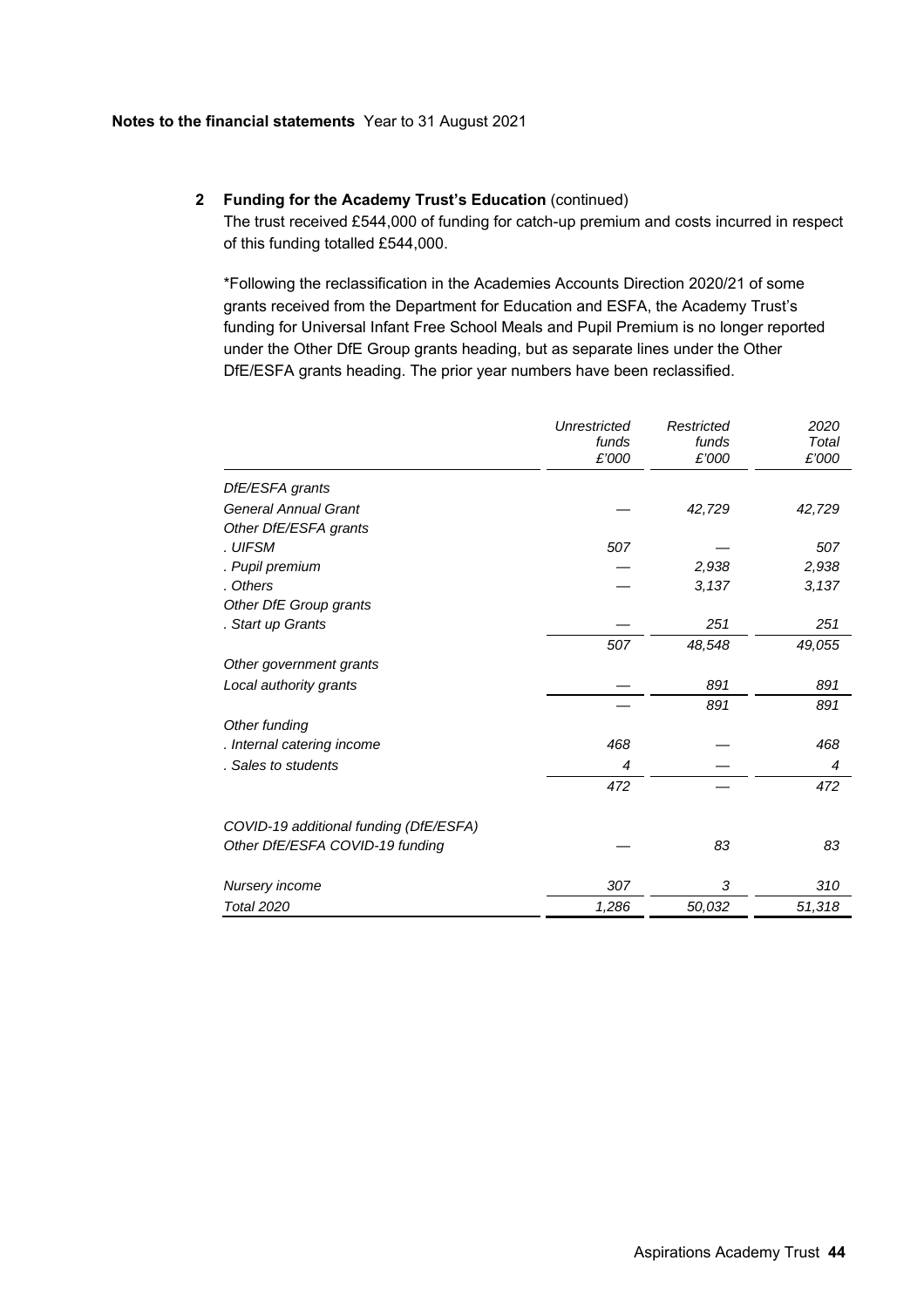# **3 Other trading activities**

| $\sim$                                  | Unrestricted<br>funds<br>£'000 | Restricted<br>funds<br>£'000 | 2021<br><b>Total</b><br>£'000 | 2020<br>Total<br>£'000 |
|-----------------------------------------|--------------------------------|------------------------------|-------------------------------|------------------------|
| Hire of facilities                      | 260                            |                              | 260                           | 258                    |
| Uniform, exam fees and stationery sales | 25                             |                              | 25                            | 35                     |
| Other income                            | 792                            |                              | 792                           | 867                    |
| Solar panels                            | 18                             |                              | 18                            | 140                    |
| Leisure facilities                      |                                |                              |                               | 16                     |
| 2021 Total funds                        | 1,095                          |                              | 1.095                         | 1,316                  |

All prior year amounts relate to unrestricted funds.

# **4 Investment income**

|                                   | Unrestricted | Restricted | 2021  | 2020  |
|-----------------------------------|--------------|------------|-------|-------|
|                                   | funds        | funds      | Total | Total |
|                                   | £'000        | £'000      | £'000 | £'000 |
| Interest from short term deposits |              |            |       |       |

All prior year amounts relate to unrestricted funds.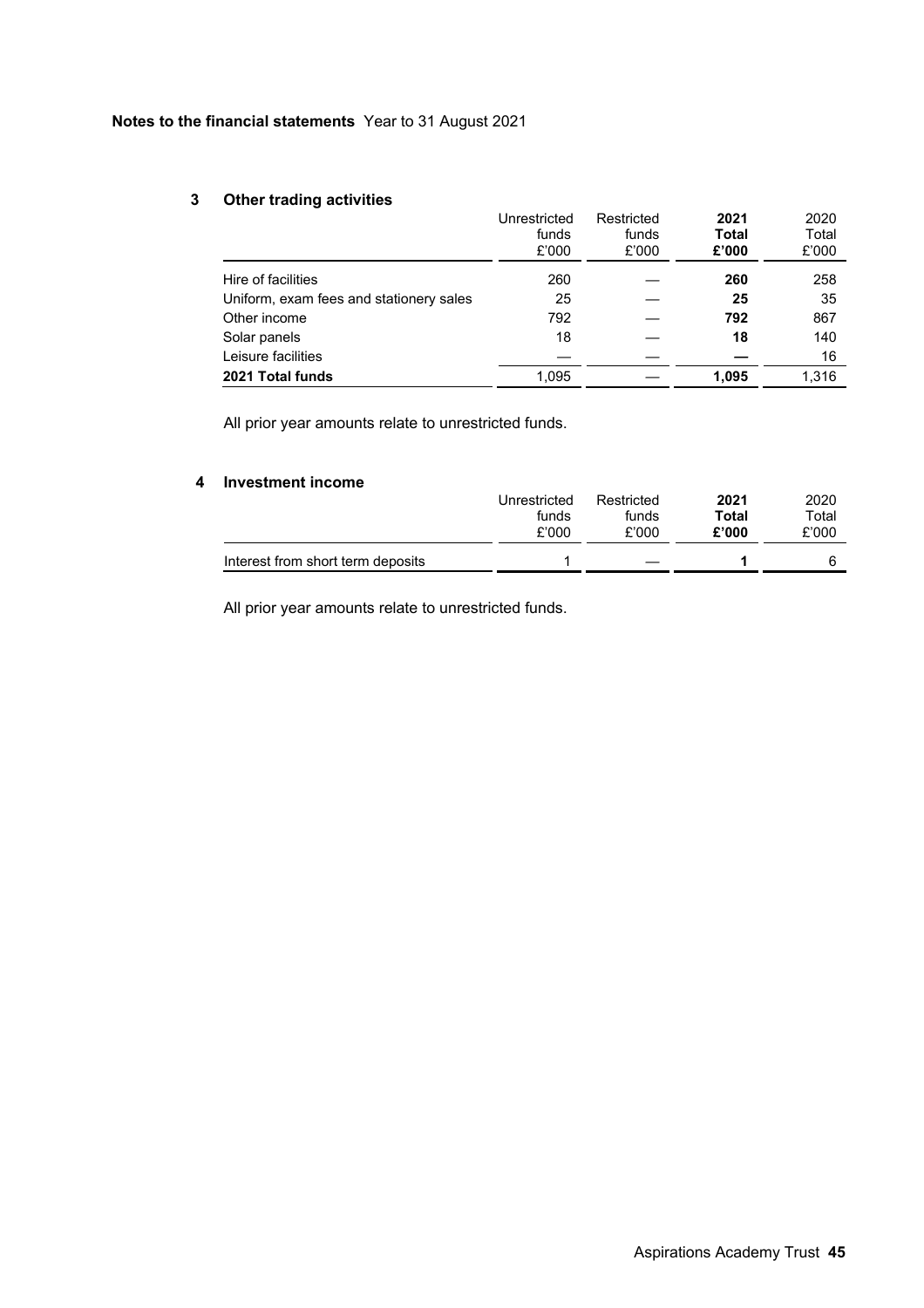# **5 Expenditure**

|                              |        | Non pay expenditure |       |              |
|------------------------------|--------|---------------------|-------|--------------|
|                              |        |                     |       | 2021         |
|                              | Staff  |                     | Other | <b>Total</b> |
|                              | costs  | Premises            | costs | funds        |
|                              | £'000  | £'000               | £'000 | £'000        |
| Expenditure on raising funds |        |                     |       |              |
| . Direct costs               |        |                     | 50    | 50           |
| . Allocated support costs    | 279    | 152                 | 193   | 624          |
| Academy's educational        |        |                     |       |              |
| operations:                  |        |                     |       |              |
| . Direct costs               | 37,077 | 3,565               | 2,090 | 42,732       |
| . Allocated support costs    | 6,981  | 4,375               | 4,794 | 16,150       |
| Nursery:                     |        |                     |       |              |
| Direct costs                 | 224    |                     | 1     | 225          |
| <b>Teaching school</b>       |        |                     | 40    | 40           |
| <b>Total 2021</b>            | 44.561 | 8,092               | 7,168 | 59,821       |

|                                   | Staff<br>costs<br>£'000 | Premises<br>£'000 | Other<br>costs<br>£'000 | 2020<br>Total<br>funds<br>£'000 |
|-----------------------------------|-------------------------|-------------------|-------------------------|---------------------------------|
| Expenditure on raising funds      |                         |                   |                         |                                 |
| . Direct costs                    | 93                      |                   | 493                     | 586                             |
| Academy's educational operations: |                         |                   |                         |                                 |
| . Direct costs                    | 37,195                  | 3,017             | 5,029                   | 45.241                          |
| . Allocated support costs         | 6,550                   | 4,437             | 2,967                   | 13,954                          |
| Nursery:                          |                         |                   |                         |                                 |
| Direct costs                      | 226                     |                   |                         | 226                             |
| Teaching school                   |                         |                   | 39                      | 39                              |
| <b>Total 2020</b>                 | 44,064                  | 7,454             | 8,527                   | 60.045                          |

| Net income (expenditure) for the year includes: | 2021<br>£'000 | 2020<br>£'000 |
|-------------------------------------------------|---------------|---------------|
| Operating lease rentals                         | 312           | 396           |
| Depreciation                                    | 4.147         | 3.510         |
| Fees payable to auditor for                     |               |               |
| . Audit                                         | 28            | 30            |
| . Other services                                | 9             | 14            |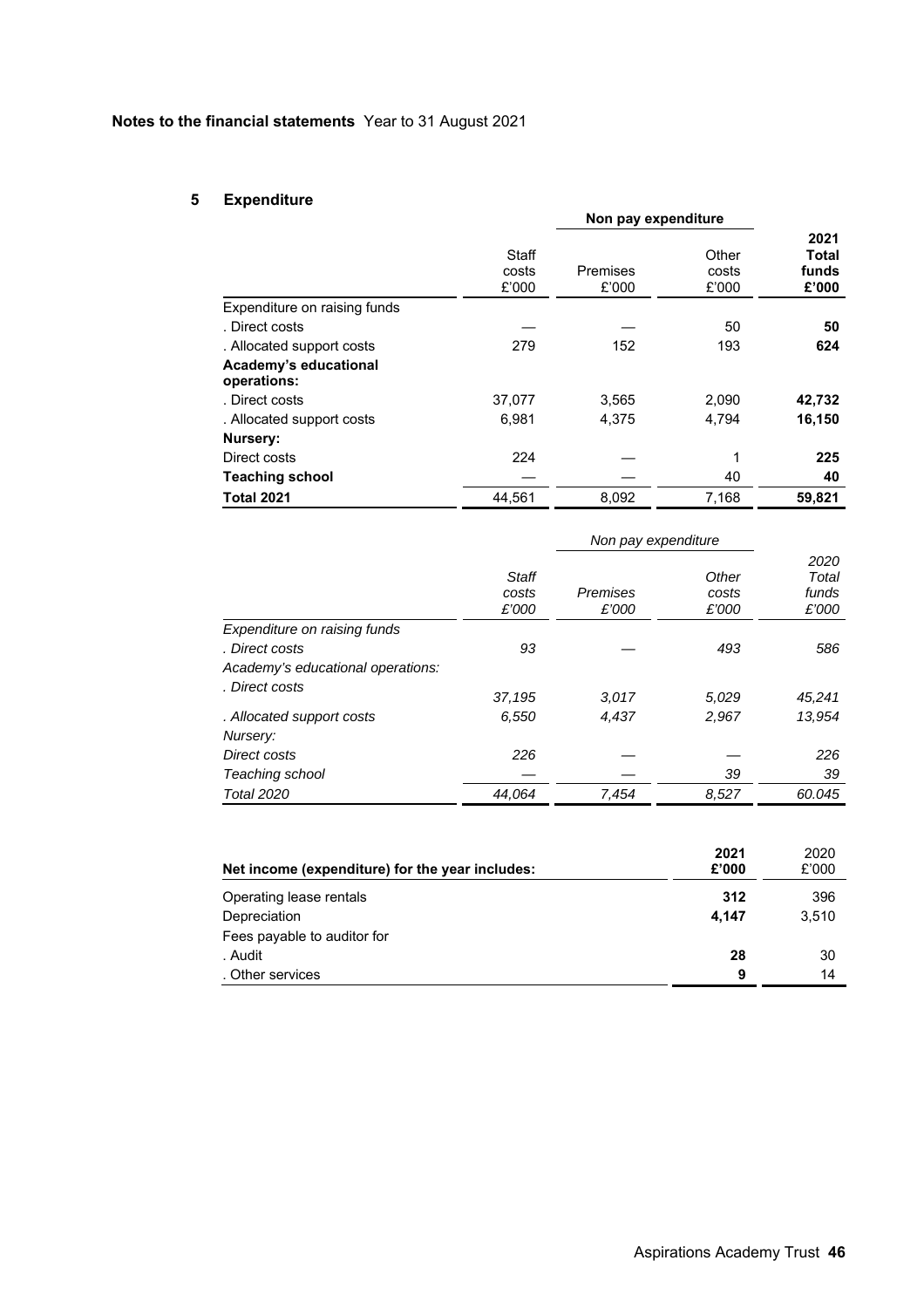# **6 Expenditure on educational operations**

|                                        | 2021         | 2020   |
|----------------------------------------|--------------|--------|
|                                        | <b>Total</b> | Total  |
|                                        | £'000        | £'000  |
|                                        |              |        |
| Direct costs – educational operations  | 42,732       | 45,241 |
| Support costs – educational operations | 16,150       | 13,954 |
| Direct costs – nursery operations      | 225          | 226    |
| <b>Total 2021</b>                      | 59,107       | 59,421 |
|                                        |              |        |
|                                        | 2021         | 2020   |
|                                        | <b>Total</b> | Total  |
|                                        | funds        | funds  |
| Analysis of support costs              | £'000        | £'000  |
| Support staff costs                    | 6,981        | 6,734  |
| Depreciation                           | 582          | 493    |
| Technology costs                       | 1,638        | 323    |
| Premises costs                         | 3,793        | 4,213  |
| Legal costs - other                    |              | 68     |
| Other support costs                    | 3,088        | 2,036  |
| Governance costs                       | 68           | 87     |
| <b>Total 2021</b>                      | 16,150       | 13,954 |

# **7 Staff**

# *(a) Staff costs*

Staff costs during the year were:

|                           | 2021         | 2020   |
|---------------------------|--------------|--------|
|                           | <b>Total</b> | Total  |
|                           | funds        | funds  |
|                           | £'000        | £'000  |
| Wages and salaries        | 32,144       | 31,534 |
| Social security costs     | 3,023        | 2,885  |
| Pension costs             | 8,805        | 8,700  |
|                           | 43,972       | 43,119 |
| Agency staff costs        | 204          | 463    |
| Staff restructuring costs | 161          | 482    |
| Total staff expenditure   | 44,337       | 44,064 |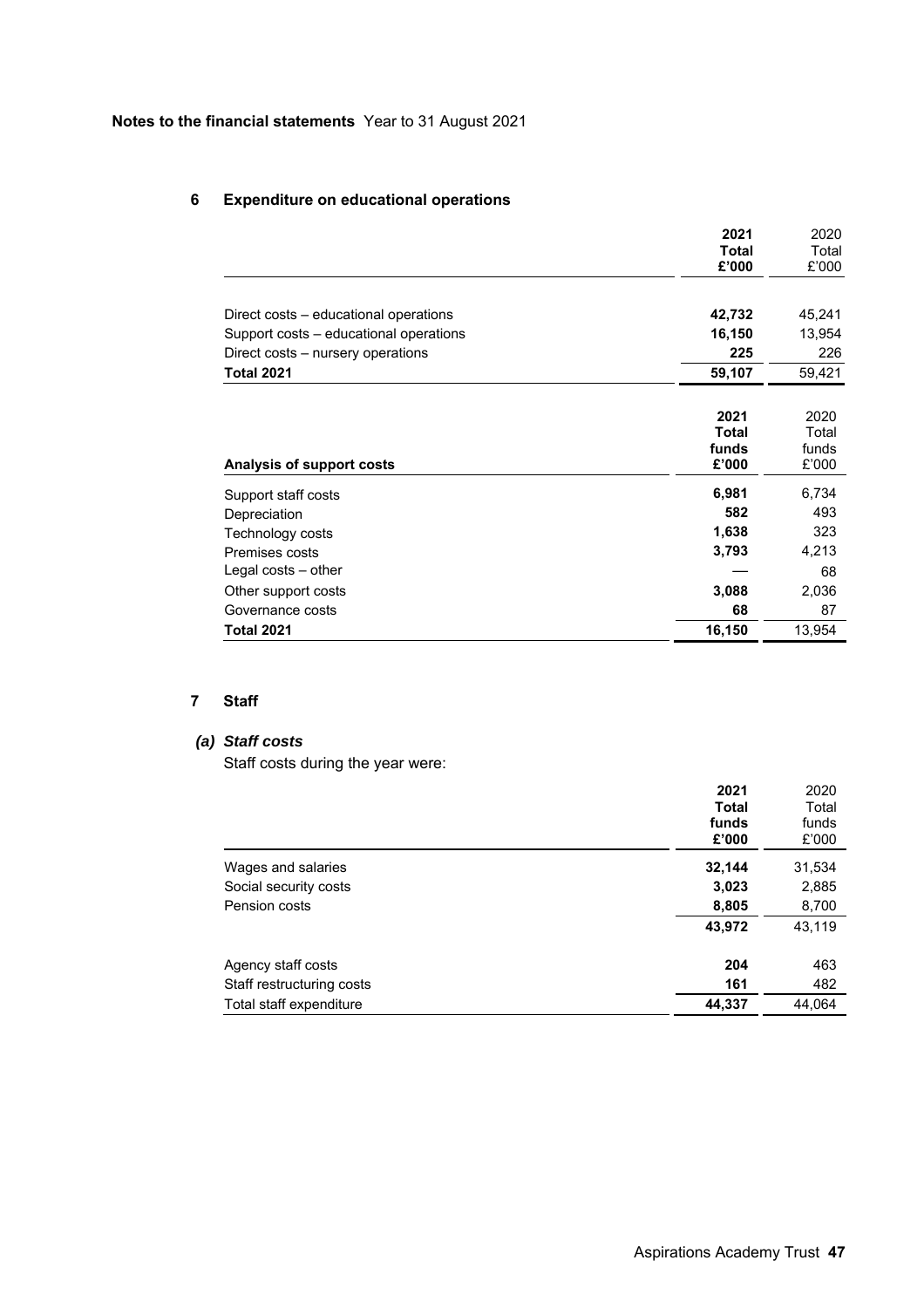# **7** Staff (continued)

Staff restructuring costs comprise:

|                           | 2021<br><b>Total</b><br>funds<br>£'000 | 2020<br>Total<br>funds<br>£'000 |
|---------------------------|----------------------------------------|---------------------------------|
| Severance payments        | 60                                     | 246                             |
| Redundancy payments       | 101                                    | 232                             |
| Other restructuring costs |                                        | 4                               |
|                           | 161                                    | 482                             |

# *(b) Non statutory/non-contractual staff severance payments*

Included in staff restructuring costs are non-statutory/non-contractual severance payments totalling £60,000 (2020: £170,000). Individually the payments were: £4,000, £6,000, £11,000, £17,000, £6,000 and £15,000.

# *(c) Staff numbers*

The average numbers of persons (including senior management team) employed by the Academy Trust during the period expressed as average headcount and as full time equivalents was as follows.

|                              | 2021         | 2020         |
|------------------------------|--------------|--------------|
| <b>Charitable activities</b> | No.          | No.          |
| Teachers                     | 554          | 589          |
| Administration and support   | 691          | 589          |
| Management                   | 20           | 26           |
|                              | 1,265        | 1,204        |
| <b>Charitable activities</b> | 2021<br>FTE. | 2020<br>FTE. |
| Teachers                     | 548          | 557          |
| Administration and support   | 543          | 553          |
| Management                   | 20           | 20           |
|                              | 1,111        | 1,130        |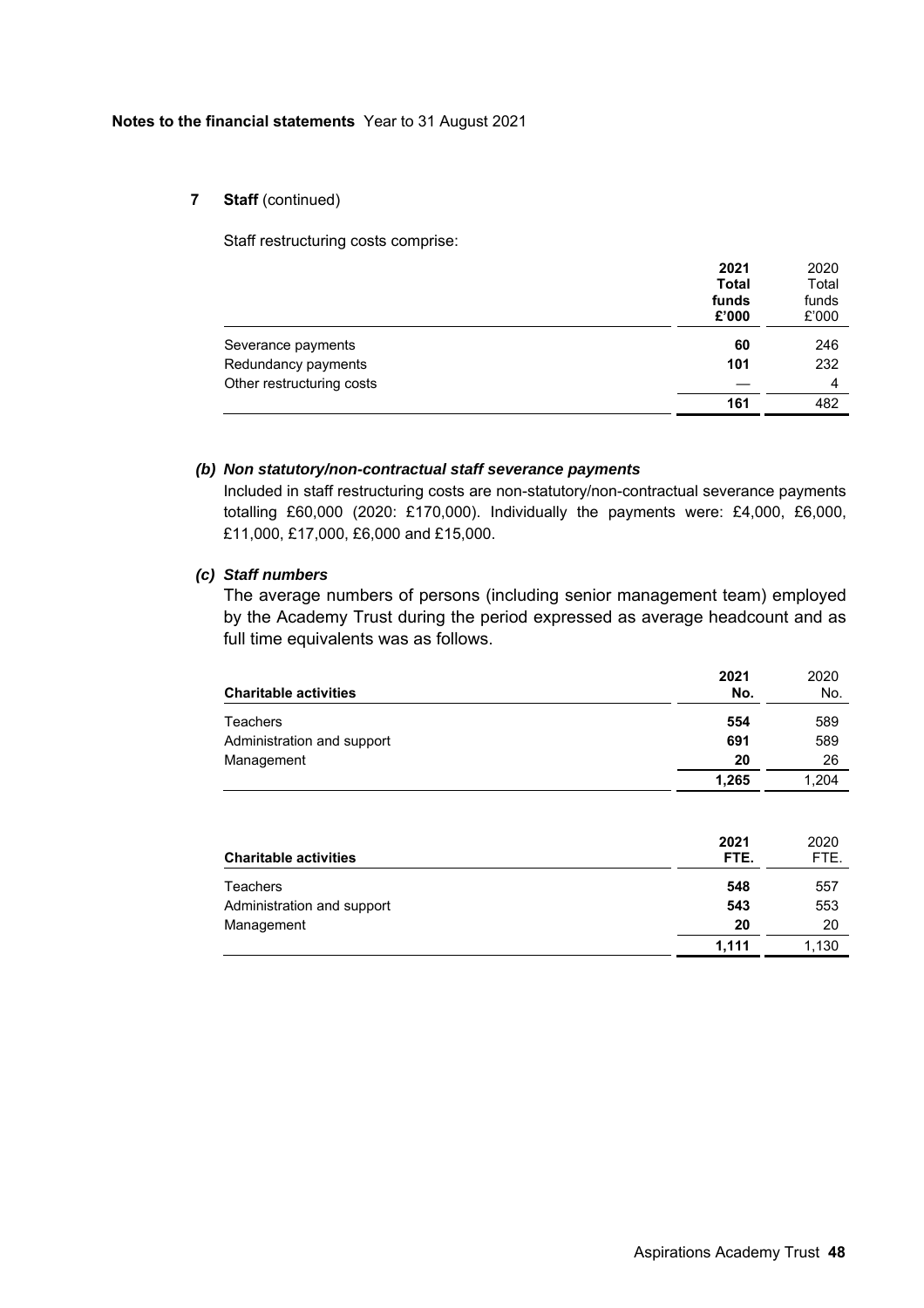**7 Staff** (continued)

### *(d) Higher paid staff*

The number of employees whose employee benefits (excluding employer pension costs) exceeded £60,000 was:

|                     | 2021         | 2020 |
|---------------------|--------------|------|
|                     | No.          | No.  |
| £60,001 - £70,000   | 24           | 26   |
| £70,001 - £80,000   | 11           | 5    |
| £80,001 - £90,000   | 6            | 6    |
| £90,001 - £100,000  | 5            | 3    |
| £100,001 - £110,000 |              | 4    |
| £110,001 - £120,000 | 5            | 2    |
| £120,001 - £130,000 | $\mathbf{2}$ |      |
| £130,001 - £140,000 |              |      |
| £190,001 - £200,000 |              |      |
| £200.001 - £210.000 |              |      |
| £230,001 - £240,000 |              |      |
| £250.001 - £260.000 |              |      |

# *(e) Key management personnel*

The key management personnel of the Academy Trust comprise the Trustees and the senior management team roles as listed on page 1. The total amount of employee benefits (including employer pension contributions and employer national insurance) received by key management personnel for their services to the Academy Trust was £997,000 (2020: £880,000).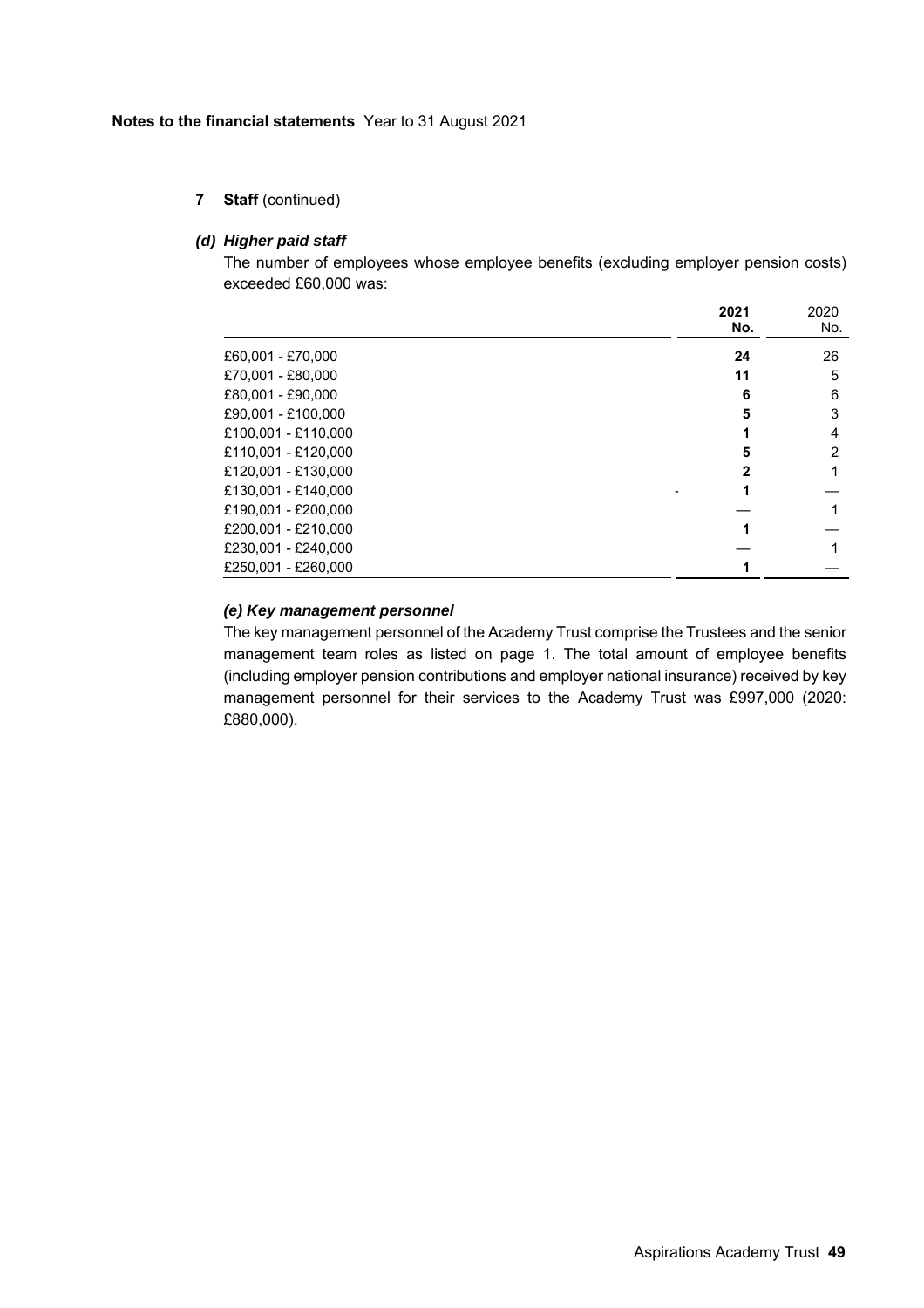# **8 Central services**

The Academy Trust operates a GAG Pooling Policy and as such GAG income is controlled at the central level and allocated to schools to address approved cost and resource requirements as well as support Trust wide school improvement initiatives.

# **9 Trustees' remuneration and expenses**

One or more trustees has been paid remuneration or has received other benefits from an employment with the multi academy trust. The principal and other staff trustees only receive remuneration in respect of services they provide undertaking the roles of principal and staff members under their contracts of employment.

The value of trustees' remuneration and other benefits was as follows: S Kenning: Remuneration £250,000 - £255,000 (2020: £225,000 - £230,000), Employer's pension contributions £nil (2020: £nil - £5,000), Employee benefits £nil (2020: £5,000-£10,000), P Kenning: Remuneration £205,000 - £210,000 (2020: £185,000 - £190,000), Employer's pension contributions £45,000 - £50,000 (2020: £40,000 - £45,000), Employee Benefits £nil (2020: £5,000 - £10,000).

During the year ended 31 August 2021, expenses totalling £nil were reimbursed or paid directly to no trustees (2020: £1,044 to 3 Trustees).

# **10 Trustees' and officers' insurance**

The academy trust has opted into the Department for Education's risk protection arrangement (RPA), an alternative to insurance where UK government funds cover losses that arise. This scheme protects trustees and officers from claims arising from negligent acts, errors or omissions occurring whilst on academy business, and provides cover up to £10,000,000. It is not possible to quantify the trustees' and officers' indemnity element from the overall cost of the RPA scheme.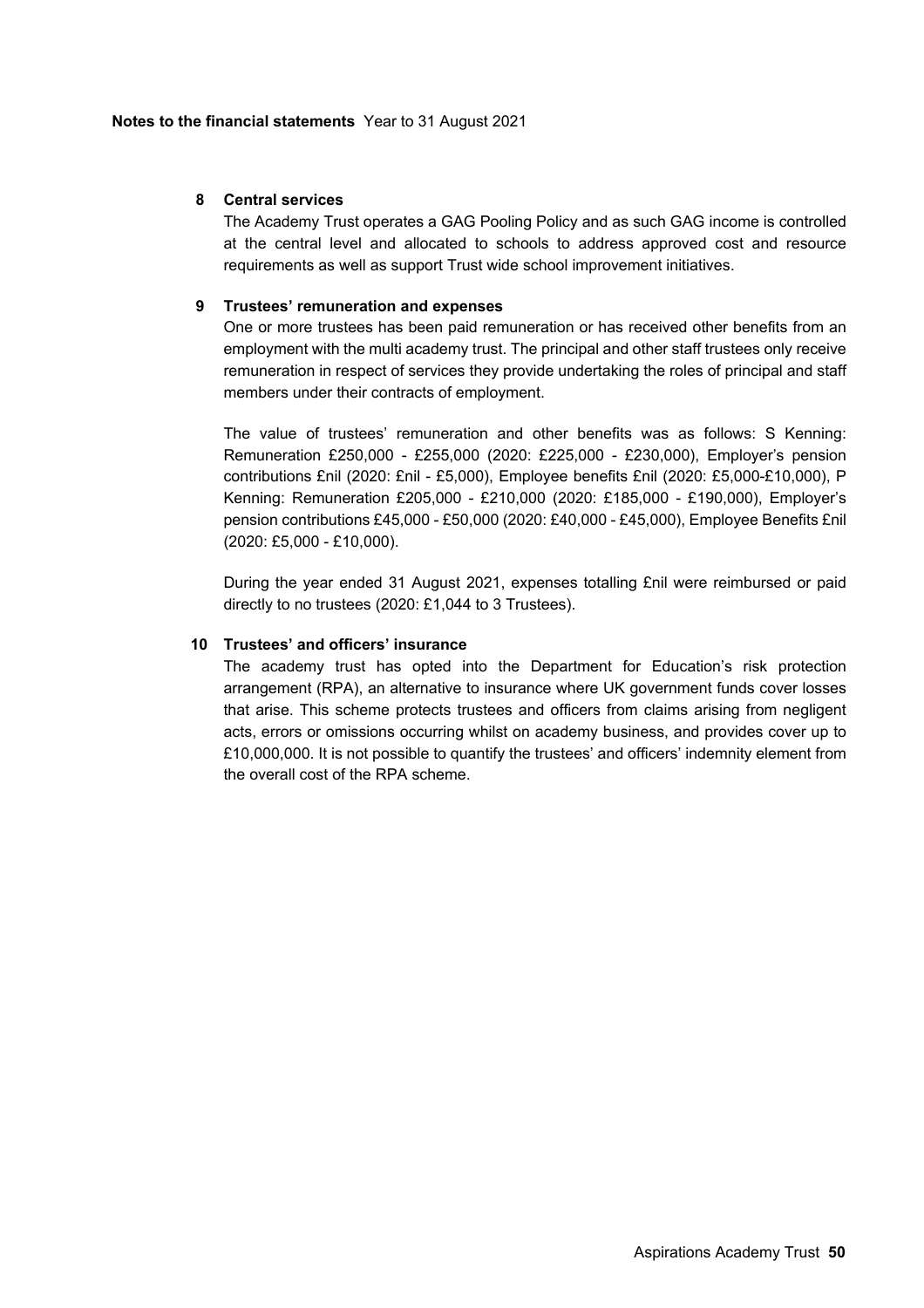### **11 Tangible fixed assets**

|                                            | Freehold<br>land and<br>buildings<br>£'000 | Long<br>leasehold<br>land and<br>buildings<br>£'000 | Assets<br>under<br>construction<br>£'000 | Fixtures,<br>fittings and<br>equipment<br>£'000 | Computer<br>equipment<br>£'000 | Motor<br>vehicles<br>£'000 | Total<br>£'000 |
|--------------------------------------------|--------------------------------------------|-----------------------------------------------------|------------------------------------------|-------------------------------------------------|--------------------------------|----------------------------|----------------|
| Cost                                       |                                            |                                                     |                                          |                                                 |                                |                            |                |
| At 1 September 2020                        | 55,941                                     | 75,368                                              |                                          | 5,703                                           | 5,131                          | 68                         | 142,211        |
| <b>Additions</b>                           |                                            | 649                                                 | 821                                      | 17                                              | 439                            |                            | 1,926          |
| Assets donated on<br>conversion to Academy | 6,649                                      |                                                     |                                          |                                                 |                                |                            | 6,649          |
| At 31 August 2021                          | 62,590                                     | 76,017                                              | 821                                      | 5,720                                           | 5,570                          | 68                         | 150,786        |
| Depreciation                               |                                            |                                                     |                                          |                                                 |                                |                            |                |
| At 1 September 2020                        | 3,664                                      | 7,973                                               |                                          | 3,243                                           | 4,855                          | 65                         | 19,800         |
| Charge for the year                        | 632                                        | 2,393                                               |                                          | 568                                             | 551                            | 3                          | 4,147          |
| At 31 August 2021                          | 4,296                                      | 10,366                                              |                                          | 3,811                                           | 5,406                          | 68                         | 23,947         |
| Net book value                             |                                            |                                                     |                                          |                                                 |                                |                            |                |
| At 31 August 2021                          | 58,294                                     | 65,651                                              | 821                                      | 1,909                                           | 164                            |                            | 126,839        |
| At 31 August 2020                          | 52,277                                     | 67,395                                              |                                          | 2,460                                           | 276                            | 3                          | 122,411        |

# **Buildings transferred upon conversion**

Budmouth School converted to Academy Trust status and joined the Trust during 2019/20. The estimated value of the buildings transferred on conversion was included within tangible fixed assets. During the year, a valuation of the land and buildings was completed and this has resulted in an additional £6,649,000 being recognised as a donation on conversion. Further details of this transfer are included in note 19.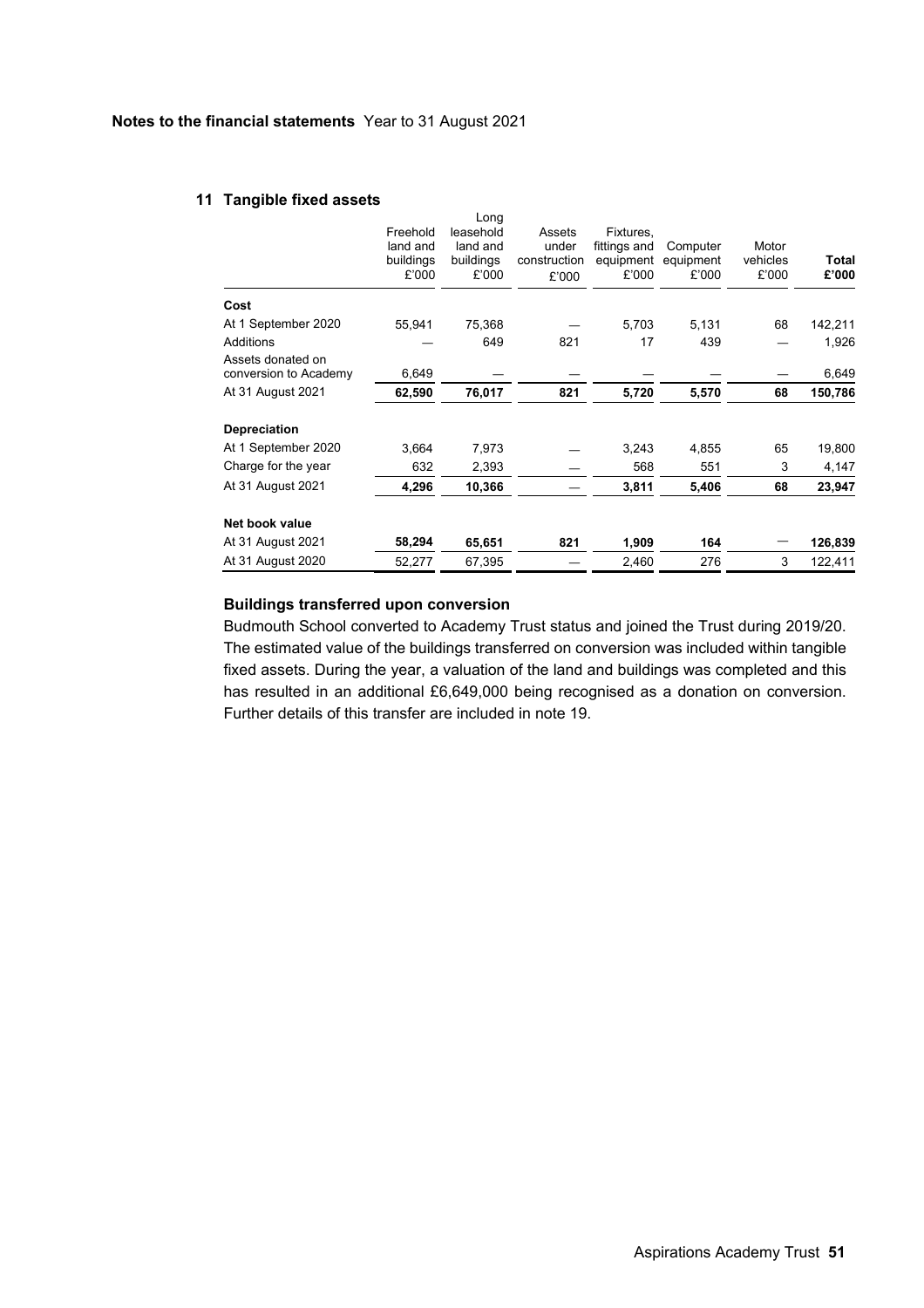### **12 Debtors**

|                                | 2021<br>£'000 | 2020<br>£'000 |
|--------------------------------|---------------|---------------|
| Trade debtors                  | 580           | 65            |
| Other debtors                  |               | 18            |
| Prepayments and accrued income | 1,504         | 2,080         |
| VAT recoverable                | 451           | 373           |
|                                | 2,535         | 2,536         |

# **13 Creditors: Amounts falling due within one year**

|                                    | 2021<br>£'000 | 2020<br>£'000 |
|------------------------------------|---------------|---------------|
| <b>ESFA loans</b>                  | 146           | 143           |
| Trade creditors                    | 828           | 604           |
| Other taxation and social security | 805           | 781           |
| Other creditors                    | 856           | 854           |
| Accruals and deferred income       | 1,455         | 1,536         |
|                                    | 4.090         | 3.919         |

The ESFA loan relates to the revenue deficit inherited from Atlantic Academy upon it joining the Trust on 1 September 2017.

|                                     | 2021<br>£'000 | 2020<br>£'000 |
|-------------------------------------|---------------|---------------|
| Deferred income at 1 September 2020 | 757           | 415           |
| Released from previous years        | (757)         | 757           |
| Resources deferred in the year      | 842           | (415)         |
| Deferred income at 31 August 2021   | 842           | 757           |

At the Balance Sheet date the Academy Trust was holding funds received in advanced for £168,747 (2020: £188,681) to provide Universal Infant Free Schools Meals in 2021/22 year. £52,491 (2020: £158,988) for rates reimbursement funding for the 2020/21 year, and £620,438 (2020: £409,518) of other items of income and grant funding that relates to the 2021/22 year.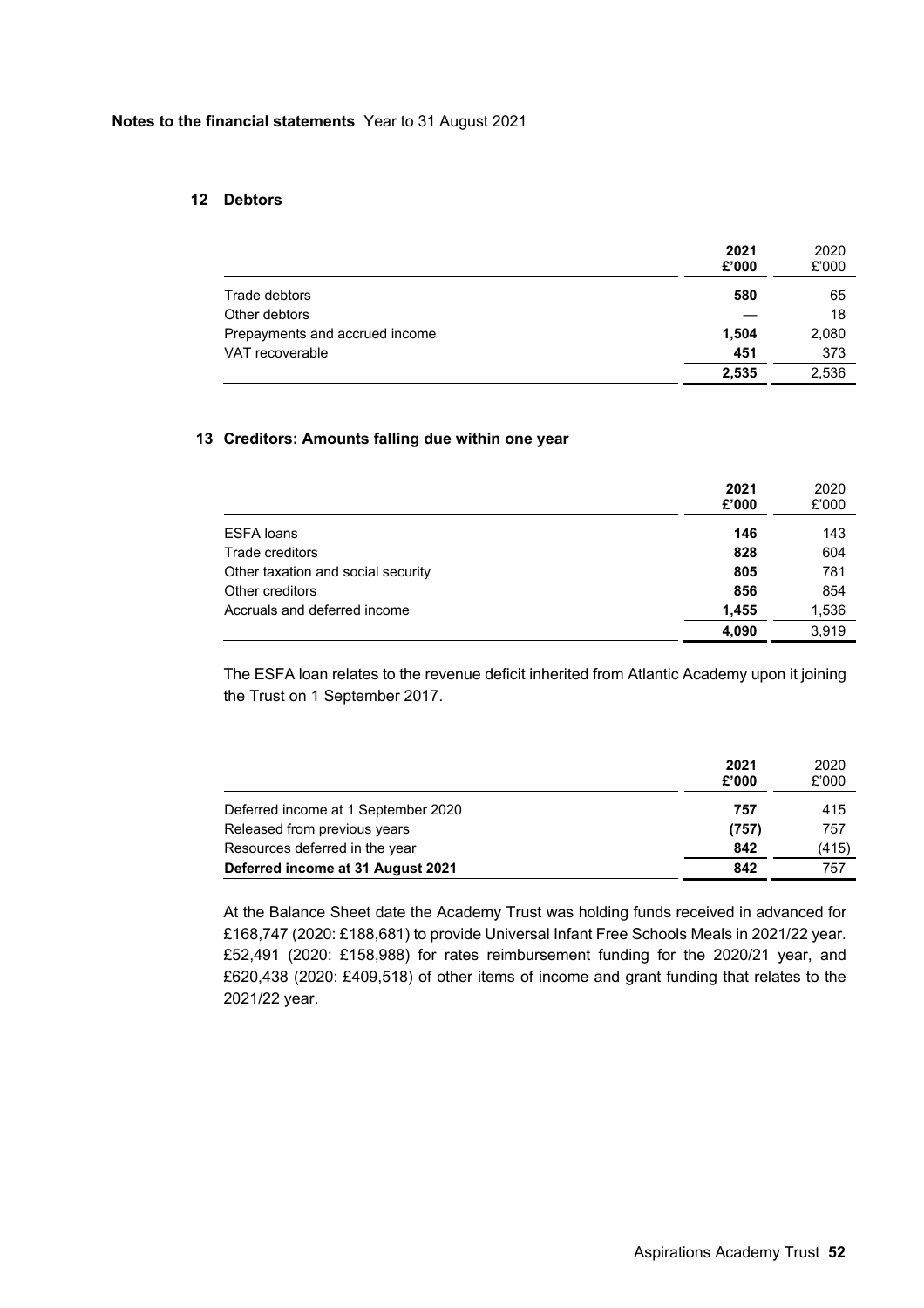# **14 Creditors: Amounts falling due after more than one year**

|           | 2021<br>£'000 | 2020<br>£'000 |
|-----------|---------------|---------------|
| ESFA loan | 714           | 857           |
|           |               |               |

The ESFA loan relates to the revenue direct inherited from Atlantic Academy upon it joining the Trust on 1 September 2017. The Trust commenced making repayments to the ESFA from 1 September 2020.

# **Analysis of loans**

|                                       | 2021<br>£'000 | 2020<br>£'000 |
|---------------------------------------|---------------|---------------|
| Wholly repayable within five years    | 857           | 1,000         |
| Less: included in current liabilities | (143)         | (143)         |
| Amounts included above                | 714           | 857           |

# **Loan maturity**

|                                                     | 2021<br>£'000 | 2020<br>£'000 |
|-----------------------------------------------------|---------------|---------------|
| Debt due in one year or less                        | 143           | 143           |
| In more than one year but not more than two years   | 143           | 143           |
| In more than two years but not more than five years | 428           | 429           |
| In more than five years                             | 143           | 285           |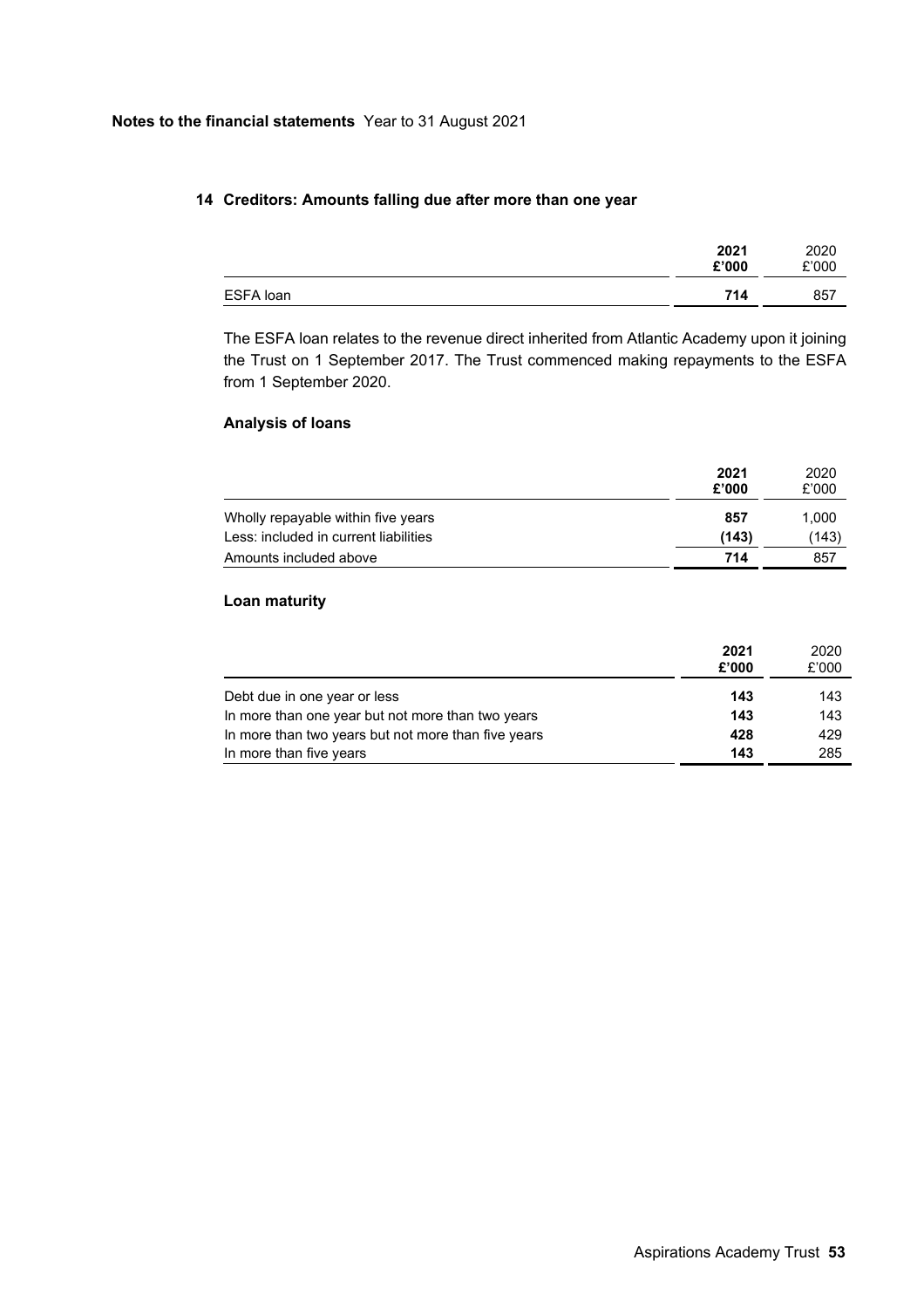### **15 Funds**

|                                     | <b>Balance</b> at<br>1 September<br>2020<br>£'000 | Income<br>£'000 | Expenditure<br>£'000 | Gains,<br>losses and<br>transfers<br>£'000 | <b>Balance at</b><br>31 August<br>2021<br>£'000 |
|-------------------------------------|---------------------------------------------------|-----------------|----------------------|--------------------------------------------|-------------------------------------------------|
|                                     |                                                   |                 |                      |                                            |                                                 |
| <b>Restricted general funds</b>     |                                                   |                 |                      |                                            |                                                 |
| General Annual Grant (GAG)          | 48                                                | 44,524          | (44, 243)            | 195                                        | 524                                             |
| Pupil Premium                       |                                                   | 2,665           | (2,665)              |                                            |                                                 |
| <b>UIFSM</b>                        |                                                   | 272             | (272)                |                                            |                                                 |
| Catch-up premium                    |                                                   | 544             | (544)                |                                            |                                                 |
| <b>Start Up Grants</b>              |                                                   | 100             | (100)                |                                            |                                                 |
| Other DfE/ESFA COVID-19 funding     |                                                   | 199             | (199)                |                                            |                                                 |
| Other grants                        | (1,000)                                           | 3,101           | (2,958)              |                                            | (857)                                           |
| Local authority grants              |                                                   | 884             | (884)                |                                            |                                                 |
| Other restricted funds              |                                                   | 143             | (143)                |                                            |                                                 |
| Pension reserve                     | (34, 897)                                         |                 | (2, 441)             | (4,296)                                    | (41, 634)                                       |
|                                     | (35, 849)                                         | 52,432          | (54, 449)            | (4, 101)                                   | (41, 967)                                       |
| <b>Restricted fixed assets fund</b> |                                                   |                 |                      |                                            |                                                 |
| <b>DfE Capital Grants</b>           | 1.086                                             | 1,667           |                      | (2, 121)                                   | 632                                             |
| <b>Fixed assets</b>                 | 122,411                                           | 6,649           | (4, 147)             | 1,926                                      | 126,839                                         |
|                                     | 123,497                                           | 8,316           | (4, 147)             | (195)                                      | 127,471                                         |
| <b>Total restricted funds</b>       | 87,648                                            | 60,748          | (58, 596)            | (4, 296)                                   | 85,504                                          |
| <b>Unrestricted funds</b>           |                                                   |                 |                      |                                            |                                                 |
| General funds                       | 1,871                                             | 1,514           | (1,225)              |                                            | 2,160                                           |
| Total unrestricted funds            | 1,871                                             | 1,514           | (1,225)              |                                            | 2,160                                           |
| <b>Total funds</b>                  | 89,519                                            | 62,262          | (59, 821)            | (4, 296)                                   | 87,664                                          |

The specific purposes for which the funds are to be applied are as follows:

General Annual Grant – Income from the ESFA which is to be used for the normal running costs of the Trust, including education and support costs.

Other EFA Grants – Income which has been received for specific purposes.

Start up Grant – This represents one off funding received from the ESFA to contribute to the cost of converting from a school to an Academy.

Other government grants – Income which has been received for specific purposes.

DfE Capital Grants – This represents funding from the DfE/ESFA which has been received for the maintenance and purchase of the schools' assets.

Fixed assets – This represents the buildings and equipment donated to the Trust from the Local Authority or conversion to an Academy Trust or assets purchased using capital grants provided by the DfE/ESFA.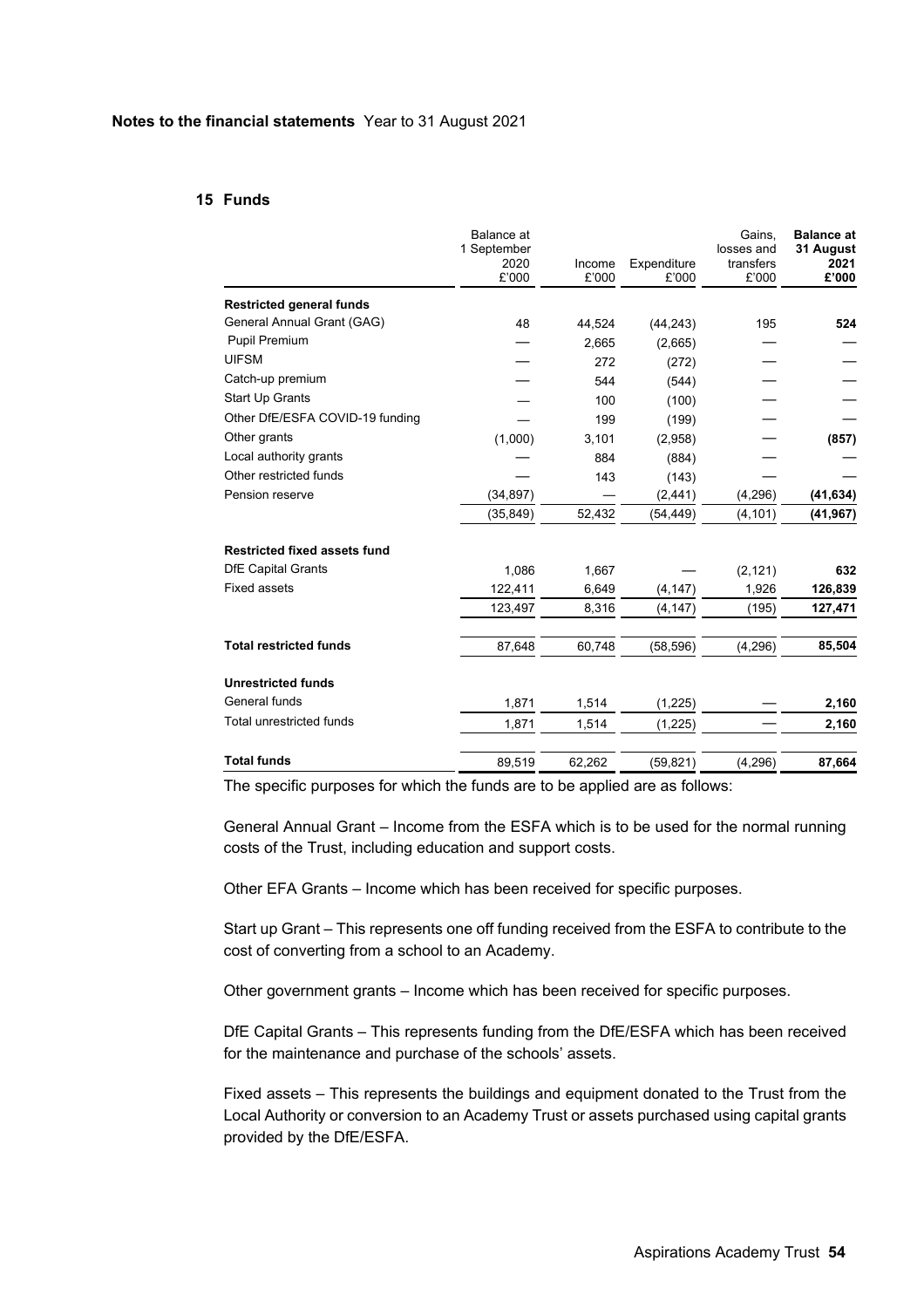# **15 Funds** (continued)

Pension reserve – This represents the Trust's share of the assets and liabilities in the Local Government Pension Scheme. As with most pension schemes this is currently in deficit due to an excess of scheme liabilities over scheme assets which was inherited on conversion to a Multi Academy Trust.

|                                 | Balance at<br>1 September<br>2019<br>£'000 | Income<br>£'000 | Expenditure<br>£'000 | Gains,<br>losses and<br>transfers<br>£'000 | <b>Balance</b> at<br>31 August<br>2020<br>£'000 |
|---------------------------------|--------------------------------------------|-----------------|----------------------|--------------------------------------------|-------------------------------------------------|
| Restricted general funds        |                                            |                 |                      |                                            |                                                 |
| General Annual Grant (GAG)      | 668                                        | 43,011          | (43, 851)            | 220                                        | 48                                              |
| Other DfE / EFA grants          |                                            | 5,793           | (5, 793)             |                                            |                                                 |
| Other government grants         | (1,000)                                    | 1,016           | (1,034)              | 18                                         | (1,000)                                         |
| Start up grants                 | 474                                        | 251             | (725)                |                                            |                                                 |
| <b>Pension reserve</b>          | (23, 849)                                  | (4,930)         | (2,642)              | (3,476)                                    | (34,897)                                        |
| <b>Total restricted funds</b>   | (23, 707)                                  | 45,141          | (54, 045)            | (3,238)                                    | (35,849)                                        |
| Restricted fixed assets fund    |                                            |                 |                      |                                            |                                                 |
| <b>DfE Capital Grants</b>       | 63                                         | 2,336           |                      | (1, 313)                                   | 1,086                                           |
| <b>Fixed assets</b>             | 112,871                                    | 11,860          | (3, 510)             | 1,190                                      | 122,411                                         |
|                                 | 112,934                                    | 14,196          | (3,510)              | (123)                                      | 123,497                                         |
| <b>Unrestricted funds</b>       |                                            |                 |                      |                                            |                                                 |
| General funds                   | 1,740                                      | 2,736           | (2, 490)             | (115)                                      | 1,871                                           |
| <b>Total unrestricted funds</b> | 1,740                                      | 2,736           | (2, 490)             | (115)                                      | 1,871                                           |
| <b>Total funds</b>              | 90,967                                     | 62,073          | (60, 045)            | (3,476)                                    | 89,519                                          |

# *Other Information*

Under the funding agreement with the Secretary of State, the Academy Trust was not subject to a limit on the amount of GAG it could carry forward 31 August 2021.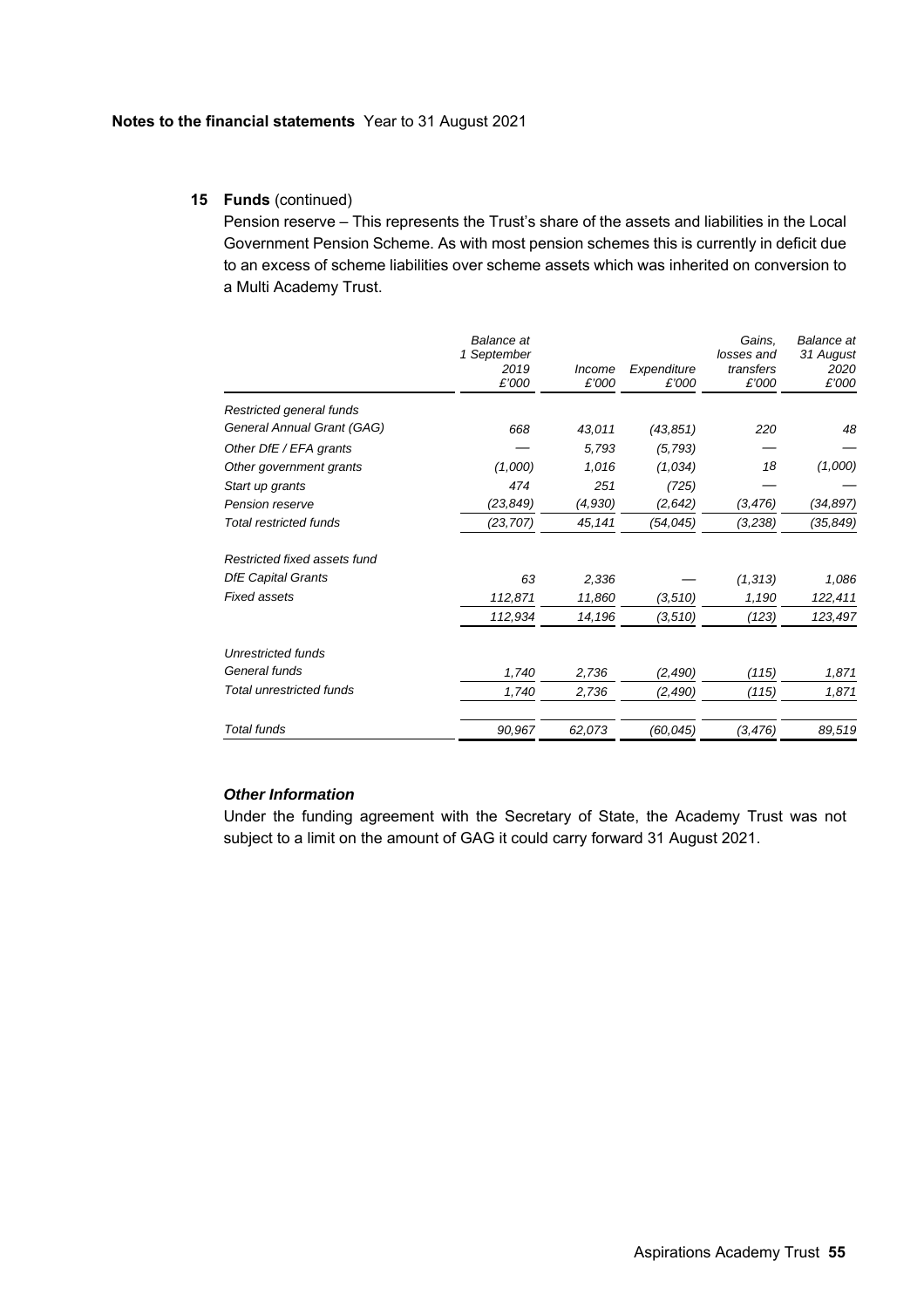# **15 Funds** (continued)

Total funds analysis by Academy:

|                                               | 2021<br>Total<br>£'000 | 2020<br>Total<br>£'000 |
|-----------------------------------------------|------------------------|------------------------|
| Atlantic Academy                              |                        | (1,000)                |
| <b>Bovington Academy</b>                      |                        | 16                     |
| <b>Budmouth Academy</b>                       |                        |                        |
| Dashwood Banbury Academy                      |                        | 10                     |
| Harriers Banbury Academy                      |                        | 37                     |
| Jewell Academy Bournemouth                    |                        | 240                    |
| Magna Academy Poole                           |                        | 153                    |
| Oak Hill Academy West London                  |                        | 135                    |
| Ocean Academy Poole                           |                        | 102                    |
| Oriel Academy West London                     |                        | 11                     |
| Park Academy West London                      |                        | 127                    |
| Rivers Academy West London                    |                        | 628                    |
| Studio Space Banbury                          |                        | 41                     |
| Studio Space West London                      |                        |                        |
| Wykham Park Academy                           |                        |                        |
| Central trust                                 | 1,827                  | 419                    |
| Total before fixed assets and pension reserve | 1,827                  | 919                    |
| Restricted fixed asset fund                   | 127,471                | 123,497                |
| Pension reserve                               | (41, 634)              | (34, 897)              |
| <b>TOTAL</b>                                  | 87,664                 | 89,519                 |

During the year, the Trust has implemented a reserve pooling policy. All unspent funds are now held centrally by the Trust.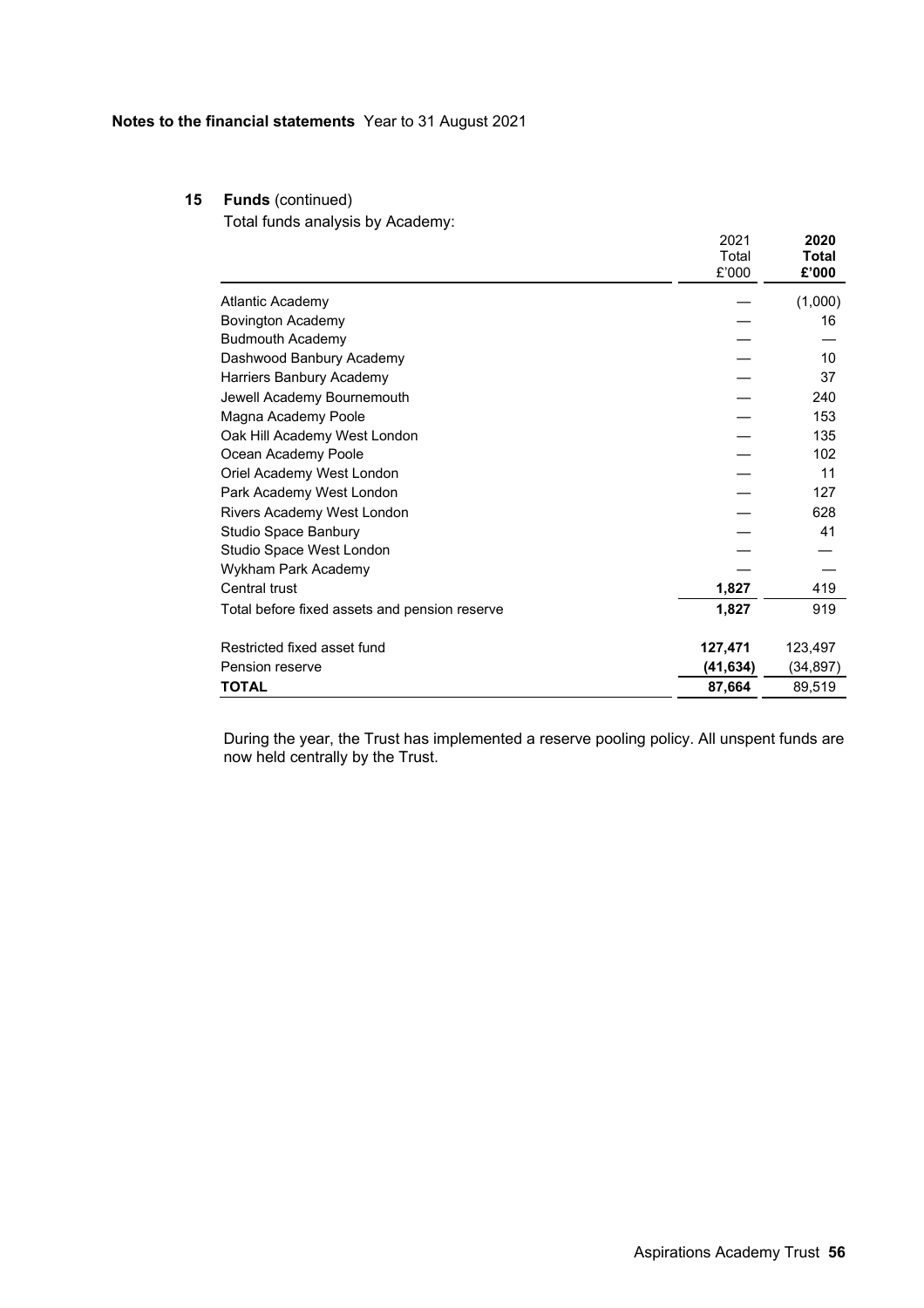### **15 Funds** (continued)

Expenditure incurred by each academy during the year was as follows:

|                                      | Teaching<br>and<br>education<br>support<br>staff costs<br>£'000 | Other<br>support<br>costs<br>£'000 | staff Educational<br>supplies<br>£'000 | Other costs<br>excluding<br>depreciation<br>£'000 | 2021<br>Total<br>£'000 | 2020<br>Total<br>£'000 |
|--------------------------------------|-----------------------------------------------------------------|------------------------------------|----------------------------------------|---------------------------------------------------|------------------------|------------------------|
| <b>Atlantic Academy</b>              | 2,769                                                           | 517                                | 169                                    | 507                                               | 3,962                  | 4,483                  |
| <b>Bovington Academy</b>             | 1,022                                                           | 143                                | 45                                     | 115                                               | 1,325                  | 1,582                  |
| <b>Budmouth Academy</b>              | 6.676                                                           | 911                                | 345                                    | 669                                               | 8,601                  | 9,218                  |
| Dashwood Banbury Academy             | 1,421                                                           | 182                                | 85                                     | 232                                               | 1,920                  | 1,809                  |
| Harriers Banbury Academy             | 1,267                                                           | 148                                | 71                                     | 281                                               | 1,767                  | 1,831                  |
| Jewell Academy<br>Bournemouth        | 1.502                                                           | 87                                 | 119                                    | 207                                               | 1,915                  | 1,867                  |
| Magna Academy Poole                  | 3,665                                                           | 281                                | 294                                    | 633                                               | 4,873                  | 4,716                  |
| Oak Hill Academy West<br>London      | 1.678                                                           | 283                                | 71                                     | 334                                               | 2,366                  | 2.350                  |
| Ocean Academy Poole                  | 1,087                                                           | 104                                | 61                                     | 177                                               | 1,429                  | 1,476                  |
| Oriel Academy West London            | 1,394                                                           | 324                                | 58                                     | 247                                               | 2,023                  | 2,125                  |
| Park Academy West London             | 3,218                                                           | 395                                | 221                                    | 635                                               | 4,469                  | 4,467                  |
| <b>Rivers Academy West</b><br>London | 4.989                                                           | 325                                | 370                                    | 854                                               | 6,538                  | 6,385                  |
| Studio Space Banbury                 | 279                                                             | 20                                 | 22                                     | 117                                               | 438                    | 498                    |
| Studio Space West London             | 960                                                             | 118                                | 68                                     | 149                                               | 1,295                  | 1,419                  |
| Wykham Park Academy                  | 3,692                                                           | 409                                | 218                                    | 653                                               | 4,972                  | 5,175                  |
| Central trust                        | 1,275                                                           | 3,197                              | 97                                     | 3,212                                             | 7,781                  | 4,491                  |
| <b>Total net assets</b>              | 36,894                                                          | 7,444                              | 2,314                                  | 9,022                                             | 55,674                 | 53,892                 |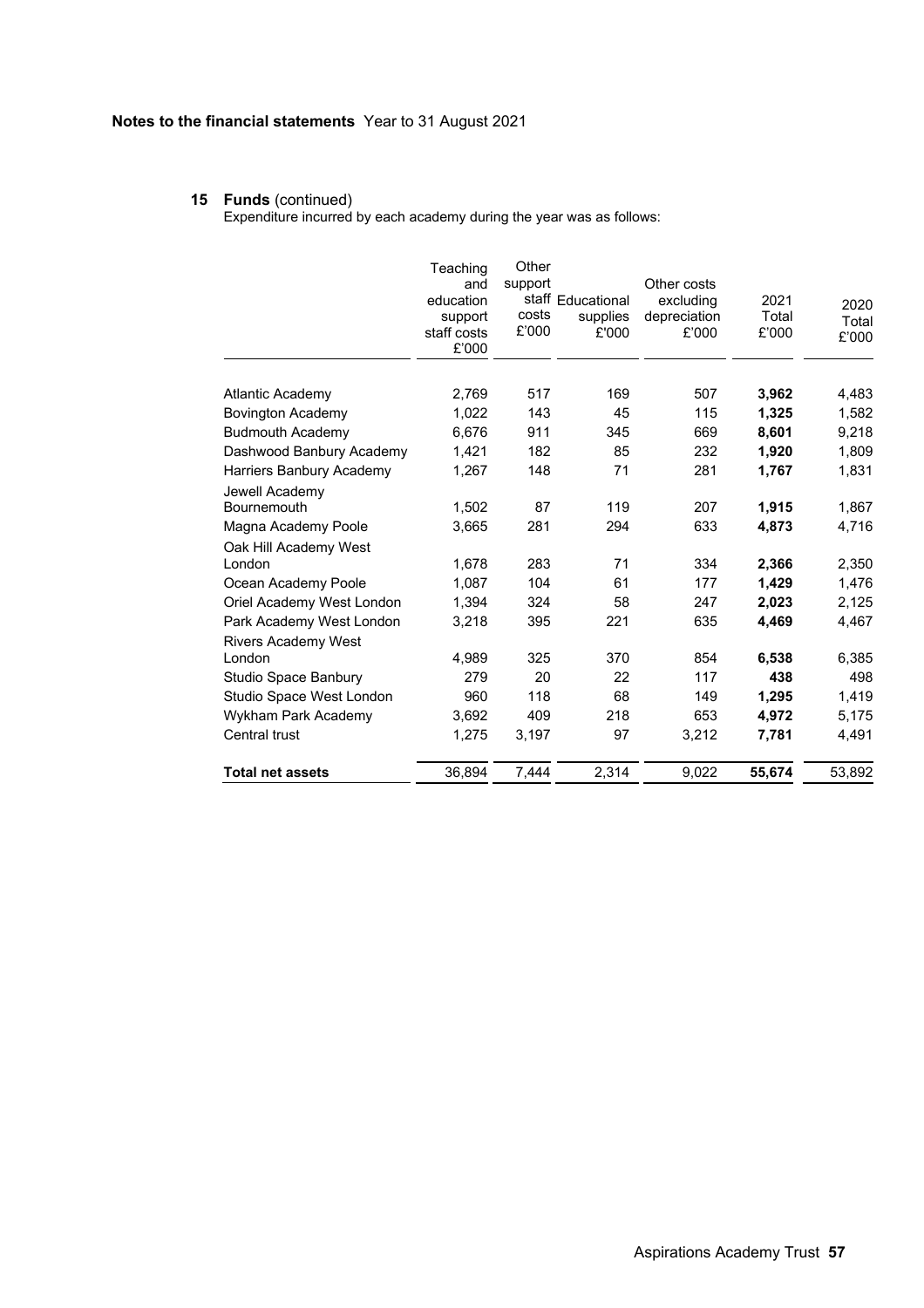# **16 Analysis of net assets between funds**

|                                   |              |              | Restricted |          |
|-----------------------------------|--------------|--------------|------------|----------|
|                                   |              | Restricted   | Fixed      |          |
|                                   | Unrestricted | General      | Asset      | Total    |
|                                   | funds        | <b>Funds</b> | Fund       | 2021     |
|                                   | £'000        | £'000        | £'000      | £'000    |
| Tangible fixed assets             |              |              | 126,839    | 126,839  |
| <b>Current assets</b>             | 2,160        | 4,471        | 632        | 7,263    |
| <b>Current liabilities</b>        |              | (4,090)      |            | (4,090)  |
| Non-current liabilities           |              | (714)        |            | (714)    |
| Defined benefit pension liability |              | (41,634)     |            | (41,634) |
| <b>Total net assets</b>           | 2,160        | (41,967)     | 127.471    | 87.664   |

|                                        | Unrestricted<br>funds<br>£'000 | Restricted<br>General<br>Funds<br>£'000 | Restricted<br>Fixed<br>Asset<br>Fund<br>£'000 | Total<br>2020<br>£'000 |
|----------------------------------------|--------------------------------|-----------------------------------------|-----------------------------------------------|------------------------|
| Tangible fixed assets                  |                                |                                         | 122,411                                       | 122,411                |
| Current assets                         | 1,873                          | 3,652                                   | 1,255                                         | 6,781                  |
| Creditors due within one year          | (3)                            | (3.747)                                 | (169)                                         | (3,919)                |
| Creditors due in more than one year    |                                | (857)                                   |                                               | (857)                  |
| Provisions for liabilities and charges |                                | (34,897)                                |                                               | (34,897)               |
| <b>Total net assets</b>                | 1,871                          | (35,849)                                | 123,497                                       | 89,519                 |

# **17 Commitments under operating leases**

At 31 August 2021 the total of the Multi Academy Trust's future minimum lease payments under non-cancellable operating leases was:

|                                        | 2021<br>£'000 | 2020<br>£'000 |
|----------------------------------------|---------------|---------------|
| Amounts due within one year            | 276           | 152           |
| Amounts due between one and five years | 351           | 371           |
| Amounts due after five years           | 115           | 183           |
|                                        | 742           | 707           |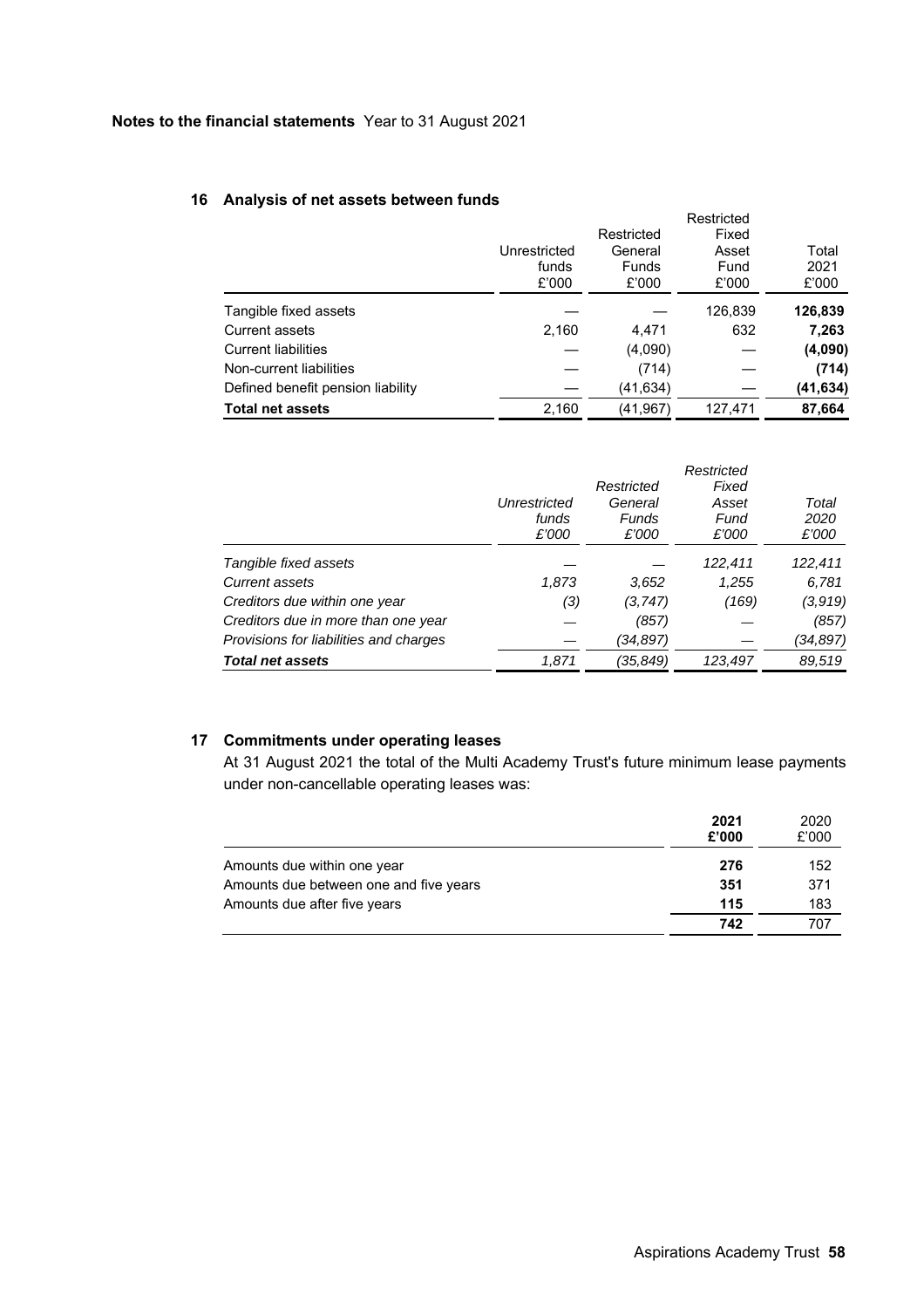### **18 Pension and similar obligations**

The Academy Trust's employees belong to two principal pension schemes: the Teachers' Pension Scheme England and Wales (TPS) for academic and related staff; and the Local Government Pension Scheme (LGPS) for non-teaching staff. Both are multi-employer defined benefit schemes.

The latest actuarial valuation of the TPS related to the period ended 31 March 2016, and that of the LGPS related to the period ended 31 March 2019.

Contributions amounting to £575,070 (2020: £762,494) were payable to the schemes at 31 August 2021 and are included within creditors.

### *Teachers' Pension Scheme*

The Teachers' Pension Scheme (TPS) is a statutory, contributory, defined benefit scheme, governed by the Teachers' Pension Scheme Regulations 2014. Membership is automatic for teachers in academies. All teachers have the option to opt-out of the TPS following enrolment.

The TPS is an unfunded scheme to which both the member and employer makes contributions, as a percentage of salary - these contributions are credited to the Exchequer. Retirement and other pension benefits are paid by public funds provided by Parliament.

### *Valuation of the Teachers' Pension Scheme*

The Government Actuary, using normal actuarial principles, conducts a formal actuarial review of the TPS in accordance with the Public Service Pensions (Valuations and Employer Cost Cap) Directions 2014 published by HM Treasury every 4 years. The aim of the review is to specify the level of future contributions. Actuarial scheme valuations are dependent on assumptions about the value of future costs, design of benefits and many other factors. The latest actuarial valuation of the TPS was carried out as at 31 March 2016. The valuation report was published by the Department for Education on 5 March 2019. The key elements of the valuation and subsequent consultation are:

- employer contribution rates set at 23.68% of pensionable pay (including a 0.08% administration levy);
- total scheme liabilities (pensions currently in payment and the estimated cost of future benefits) for service to the effective date of £218,100 million and notional assets (estimated future contributions together with the notional investments held at the valuation date) of £196,100 million, giving a notional past service deficit of £22,000 million; and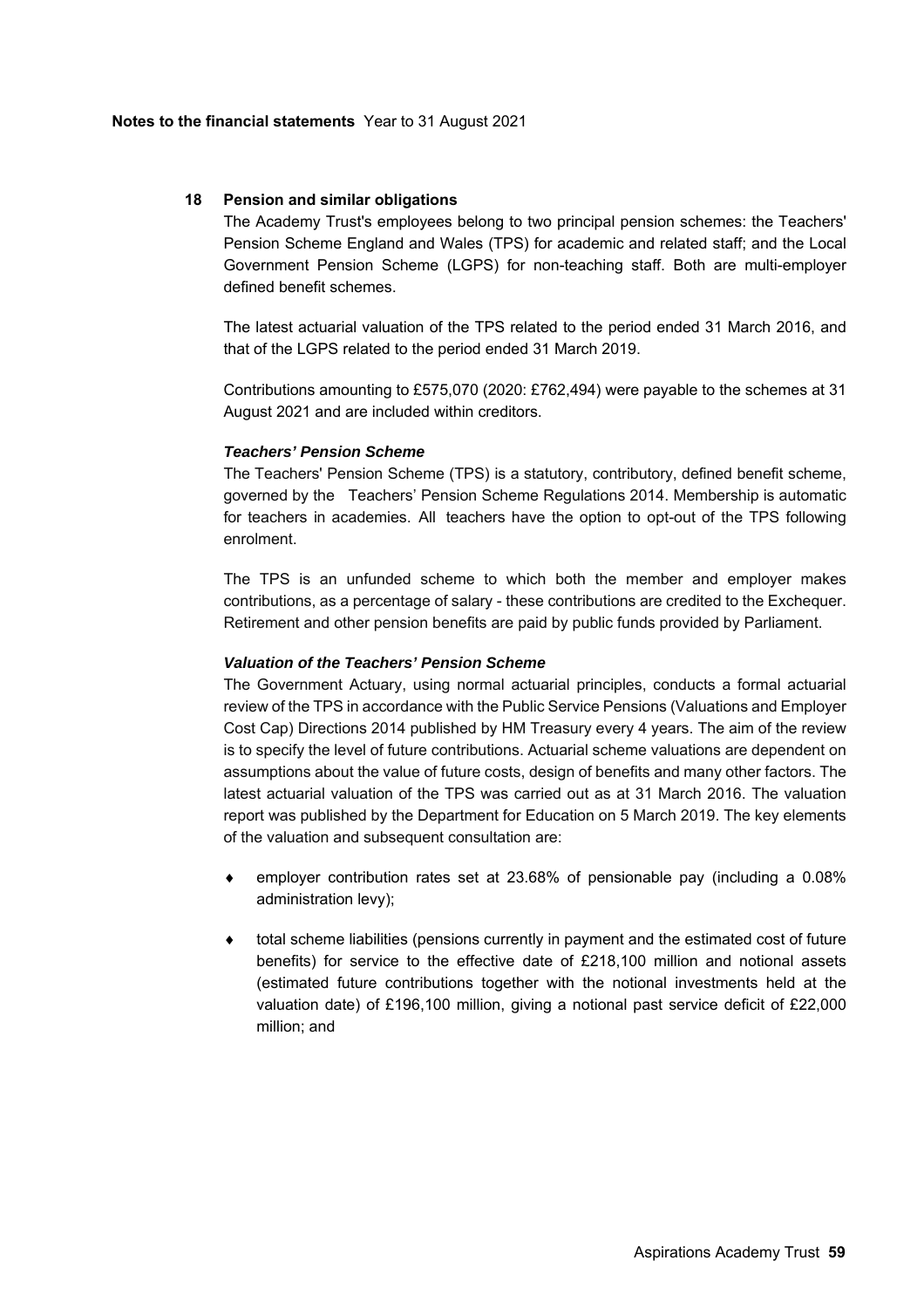# **18 Pension and similar obligations** (continued)

### *Valuation of the Teachers' Pension Scheme (continued)*

 the SCAPE rate, set by HMT, is used to determine the notional investment return. The current SCAPE rate is 2.4% above the rate of CPI. The assumed real rate of return is 2.4% in excess of prices and 2% in excess of earnings. The rate of real earnings growth is assumed to be 2.2%. The assumed nominal rate of return including earnings growth is 4.45%.

The next valuation result is due to be implemented from 1 April 2023.

The employer's pension costs paid to TPS in the period amounted to £5,045,000 (2020: £4,814,000).

A copy of the valuation report and supporting documentation is on the Teachers' Pension Scheme website.

Under the definitions set out in FRS 102, the TPS is an unfunded multi-employer pension scheme. The academy trust has accounted for its contributions to the scheme as if it were a defined contribution scheme. The academy trust has set out above the information available on the scheme.

### *Local Government Pension Scheme (LGPS)*

The LGPS is a funded defined-benefit scheme, with the assets held in separate trusteeadministered funds. The total contributions made were as follows:

| <b>Total contributions made</b> | 2021<br>£'000 | 2020<br>£'000 |
|---------------------------------|---------------|---------------|
| Employer's contributions        | 1.263         | 1.754         |
| Employees' contributions        | 486           | 547           |
| Total contributions             | 1.749         | 2,301         |

The agreed contribution rates for future years are between 10.6% to 23.0% for employers and 5.5% to 12.5% for employees depending on the specific LGPS fund.

Parliament has agreed, at the request of the Secretary of State for Education, to a guarantee that, in the event of an Academy Trust closure, outstanding Local Government Pension Scheme liabilities would be met by the Department for Education. The guarantee came into force on 18 July 2013.

# *Principal Actuarial Assumptions*

The following information is based upon a full actuarial valuation of the fund at 31 March 2019 updated to 31 August 2020 by a qualified independent actuary.

|                                          | 2021<br>% | 2020<br>$\%$ |
|------------------------------------------|-----------|--------------|
| Rate of increase in salaries             | 3.5       | 2.8          |
| Rate of increase for pensions in payment | 2.9       | 2.3          |
| Discount rate for scheme liabilities     | 1.7       | 17           |
| Inflation assumption (CPI)               | 2.9       | 2.3          |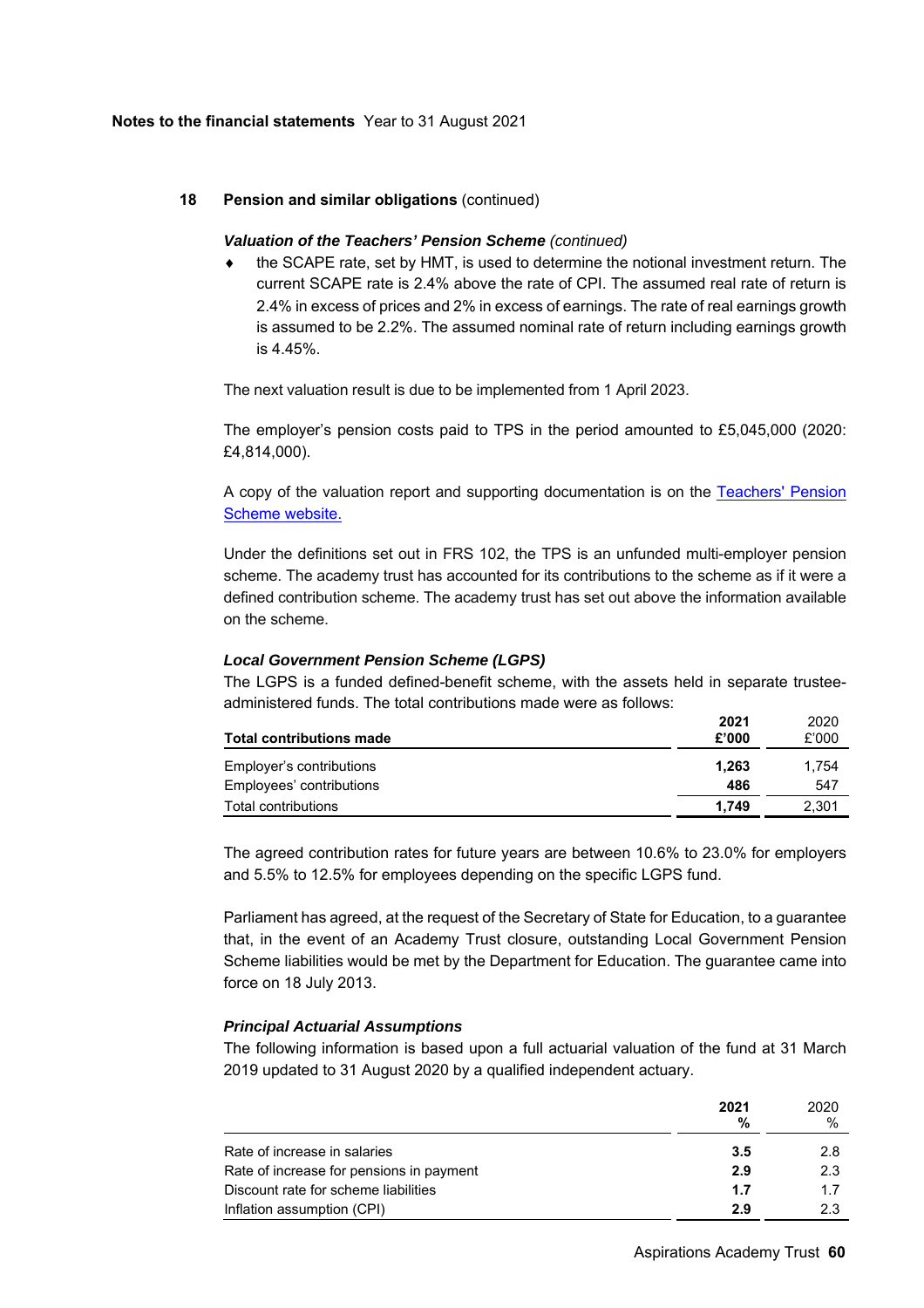# **18 Pension and similar obligations** (continued)

# *Principal Actuarial Assumptions (continued)*

The assumed life expectations on retirement age 65 are:

|                       | 2021 | 2020 |
|-----------------------|------|------|
| <b>Retiring today</b> |      |      |
| Males                 | 22.3 | 22.2 |
| Females               | 24.5 | 24.3 |
| Retiring in 20 years  |      |      |
| Males                 | 23.4 | 23.3 |
| Females               | 26.0 | 25.7 |

The Academy Trust's share of the assets and liabilities in the scheme were:

|                                            | 2021<br>£'000 | 2020<br>£'000 |
|--------------------------------------------|---------------|---------------|
| Equities                                   | 18,712        | 14,358        |
| Gifts                                      | 332           |               |
| <b>Bonds</b>                               | 4,057         | 5,360         |
| Property                                   | 2,693         | 2,251         |
| Cash and other liquid assets               | 770           | 689           |
| Other assets                               | 5,002         | 2,906         |
| Total market value of assets               | 31,566        | 25,564        |
| <b>Present value of scheme liabilities</b> |               |               |
| - Funded                                   | (73, 200)     | (60, 461)     |
| Deficit in the scheme                      | (41, 634)     | (34, 897)     |

The amounts recognised in the Statement of Financial Activities are as follows:

| THE differential recognised in the etatement of Financial Activities are as follows. |       |       |
|--------------------------------------------------------------------------------------|-------|-------|
|                                                                                      | 2021  | 2020  |
| Amounts recognised in statement of financial activities                              | £'000 | £'000 |
| Current service cost                                                                 | 3.115 | 3.794 |
| Past service cost                                                                    | 17    | 73    |
| Interest income                                                                      | (427) | (444) |
| Interest cost                                                                        | 984   | 973   |
| Admin expenses                                                                       | 15    |       |
| Total amount operating charge                                                        | 3.704 | 4,396 |
| Analysis of pension finance income/(costs)                                           | 427   | 444   |
| Expected return on pension scheme assets                                             | (984) | (973) |
| Interest on pension liabilities                                                      | (557) | (529) |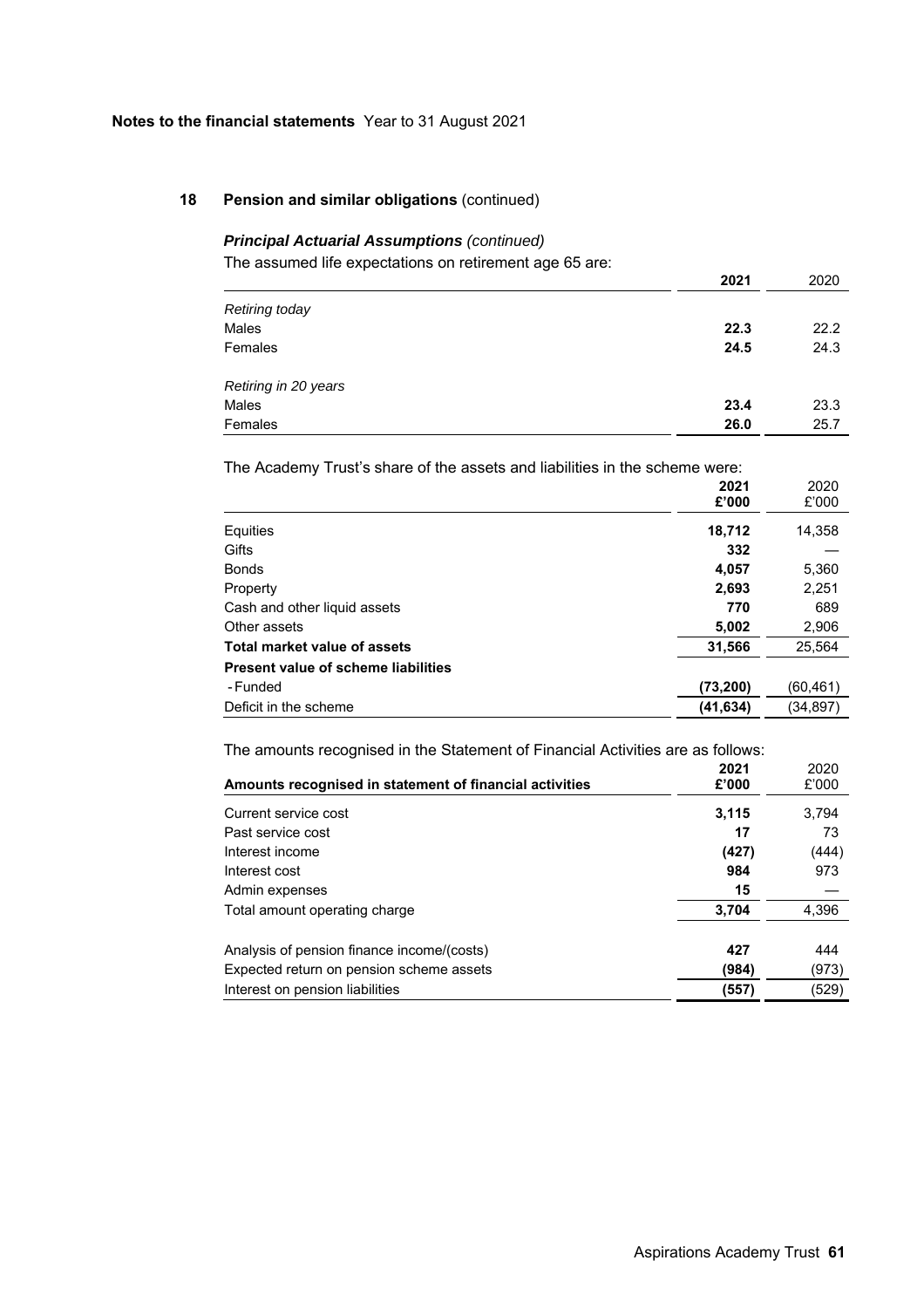### **18 Pension and similar obligations** (continued)

### *Principal Actuarial Assumptions (continued)*

Changes in the present value of the defined benefit obligations were as follows:

| Changes in the present value of defined benefit obligations | 2021<br>£'000 | 2020<br>£'000 |
|-------------------------------------------------------------|---------------|---------------|
| At 1 September 2020                                         | 60,461        | 44.615        |
| Transferred in on existing Academies joining the Trust      |               | 8,054         |
| Transferred out on existing Academies leaving the Trust     |               | (316)         |
| Current service cost                                        | 3,115         | 3.794         |
| Interest cost                                               | 984           | 973           |
| Employee contributions                                      | 486           | 547           |
| <b>Actuarial losses</b>                                     | 8,954         | 3,510         |
| Benefits paid                                               | (817)         | (789)         |
| Past service costs                                          | 17            | 73            |
| <b>At 31 August 2021</b>                                    | 73,200        | 60.641        |

| Changes in the fair value of the Academy's share of scheme<br>assets: | 2021<br>£'000 | 2020<br>£'000 |
|-----------------------------------------------------------------------|---------------|---------------|
| At 1 September 2020                                                   | 25,564        | 20,766        |
| Transferred in on existing Academies joining the Trust                |               | 3.124         |
| Transferred out on existing Academies leaving the Trust               |               | (98)          |
| Interest income                                                       | 427           | 453           |
| Actuarial gains                                                       | 4,658         | (184)         |
| Employer contributions                                                | 1,263         | 1.754         |
| Employee contributions                                                | 486           | 547           |
| Benefits paid                                                         | (817)         | (789)         |
| Administration expenses                                               | (15)          | (9)           |
| <b>At 31 August 2021</b>                                              | 31,566        | 25.564        |

# **19 Transfer from Local Authority on conversion**

During the year ended 31 August 2020, Budmouth School converted to Academy Trust status under the Academies Act 2010, the operations and assets and liabilities were transferred to the group for £nil consideration.

The transfer was accounted for using the acquisition method. The assets and liabilities transferred were valued at their fair value and recognised in the balance sheet under the appropriate headings with a corresponding net amount recognised as net incoming resources in the Statement of Financial Activities as voluntary income.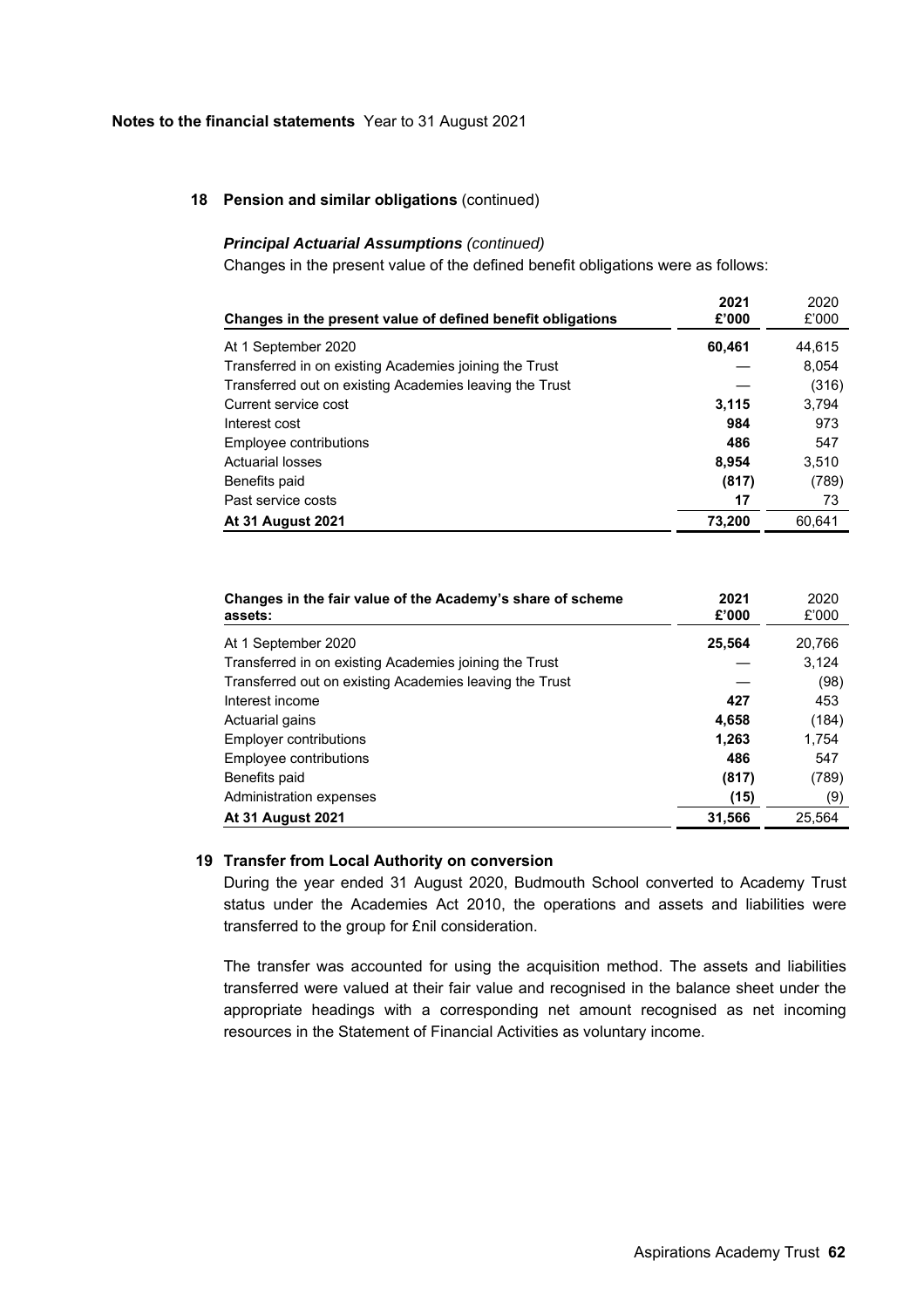# **19 Transfer from Local Authority on conversion** (continued)

The following table sets out the fair values of the identifiable assets and liabilities transferred and an analysis of their recognition in the statement of financial activities.

|                                                                                 | Unrestricted<br>funds<br>£'000 | Restricted<br>funds<br>£'000 | Restricted<br>fixed asset<br>funds<br>£'000 | 2020<br>Total<br>£'000 |
|---------------------------------------------------------------------------------|--------------------------------|------------------------------|---------------------------------------------|------------------------|
| Tangible fixed assets<br>. Freehold land and buildings<br><b>Current assets</b> |                                |                              | 11,831                                      | 11,831                 |
| . Cash – representing surplus on LA funds<br>Non-current liabilities            | 5                              |                              | 28                                          | 33                     |
| . Pension liability inherited                                                   |                                | (4,930)                      |                                             | (4,930)                |
| Net assets / (liabilities)                                                      | 5                              | (4,930)                      | 11,859                                      | 6.934                  |

During the year ended 31 August 2021, a valuation of the land and buildings was completed and this has resulted in an additional £6,649,000 being recognised as a donation on conversion. The following table sets out the recognition in the statement of financial activities.

|                                                        | Restricted<br>fixed asset<br>funds<br>£'000 | 2021<br>Total<br>£'000 |
|--------------------------------------------------------|---------------------------------------------|------------------------|
| Tangible fixed assets<br>. Freehold land and buildings | 6.649                                       | 6,649                  |
| <b>Net assets</b>                                      | 6.649                                       | 6,649                  |

# **20 Teaching School Trading Account**

|                             | 2021<br><b>Total</b><br>£'000 | 2021<br><b>Total</b><br>£'000 | 2020<br>Total<br>£'000 | 2020<br>Total<br>£'000 |
|-----------------------------|-------------------------------|-------------------------------|------------------------|------------------------|
| <b>Income</b>               |                               |                               |                        |                        |
| Direct income               |                               |                               |                        |                        |
| Teaching school income      | 40                            |                               | 39                     |                        |
| <b>Total income</b>         |                               | 40                            |                        | 39                     |
| <b>Expenditure</b>          |                               |                               |                        |                        |
| Direct expenditure          |                               |                               |                        |                        |
| Direct grant expenditure    | (40)                          |                               | (39)                   |                        |
| <b>Total expenditure</b>    |                               | (40)                          |                        | (39)                   |
| <b>Balance at 31 August</b> |                               |                               |                        |                        |